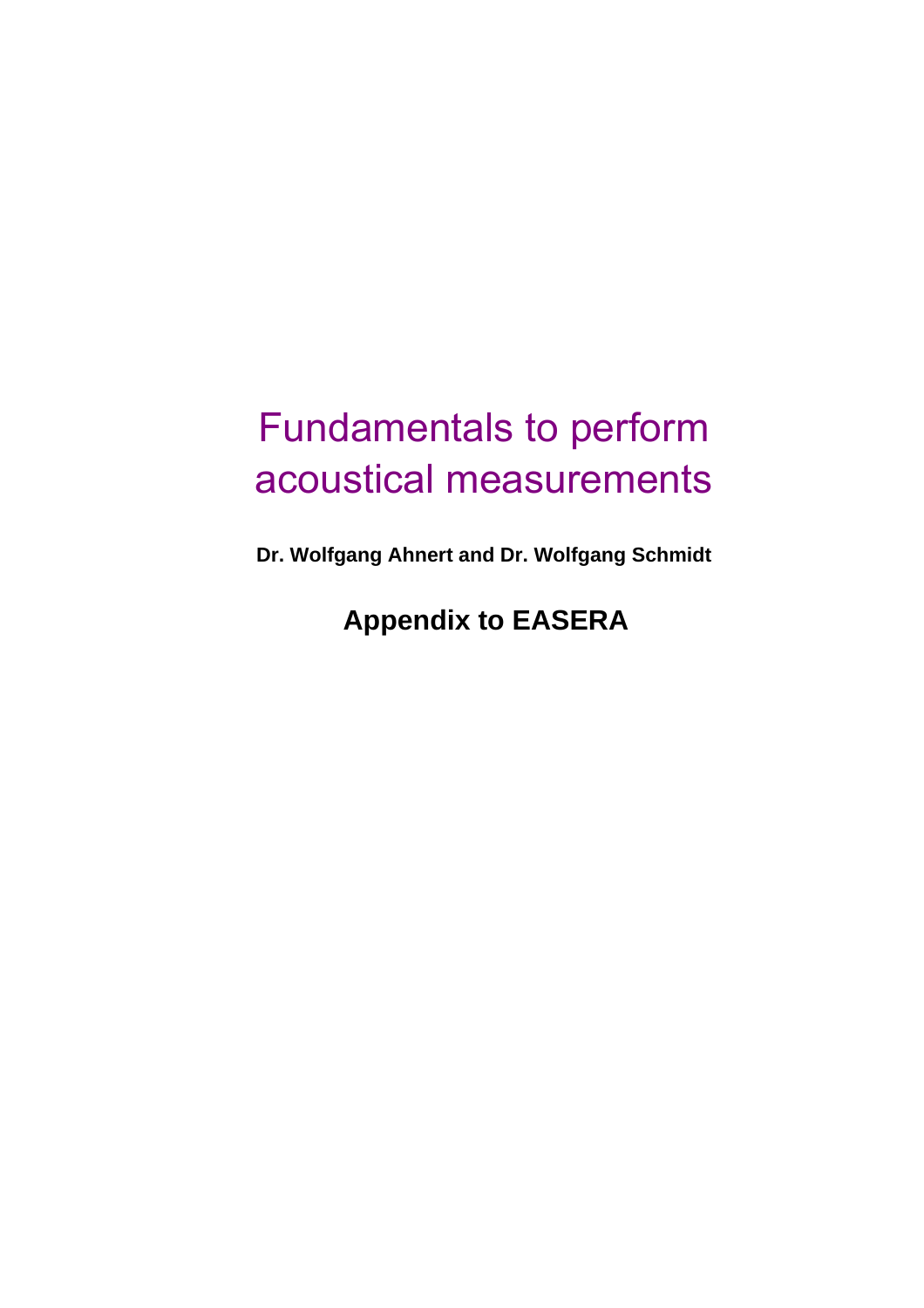| <b>Fundamentals to perform</b> |  |
|--------------------------------|--|
| acoustical measurements        |  |

| 1            | <b>Preface</b>                                                                          | 5              |
|--------------|-----------------------------------------------------------------------------------------|----------------|
| $\mathbf{2}$ | <b>Room-acoustical Overall Criteria for</b>                                             |                |
|              | <b>Speech and Music Performances</b>                                                    | 7              |
| 2.1.         | Reverberation Times EDT, $T_{10}$ , $T_{20}$ , $T_{30}$                                 | $\overline{7}$ |
| 2.1.1.       | <b>Measurement Basis</b>                                                                | $\overline{7}$ |
| 2.1.2.       | <b>Calculation of the Reverberation Time in EASERA</b>                                  | 14             |
| 2.2.         | <b>Bass Ratio according to BERANEK [21]</b>                                             | 16             |
| 2.2.1.       | <b>Measurement Basis</b>                                                                | 16             |
| 2.2.2.       | <b>Subjective Assessment</b>                                                            | 16             |
| 3            | <b>Seat-related Listener Criteria with</b>                                              |                |
|              | <b>Speech Performances</b>                                                              | 17             |
| 3.1.         | 50-ms Part (D) according to THIELE [1]                                                  | 17             |
| 3.1.1.       | <b>Measurement Basis</b>                                                                | 17             |
| 3.1.2.       | <b>Subjective Assessment</b>                                                            | 17             |
| 3.1.3.       | Calculation of the "50-ms Part" D in EASERA                                             | 17             |
| 3.2.         | Definition Measure $C_{50}$ according to AHNERT [3]                                     | 19             |
| 3.2.1.       | <b>Measurement Basis</b>                                                                | 19             |
| 3.2.2.       | Subjective Assessment of the Definition Measure $C_{50}$                                | 19             |
| 3.2.3.       | Subjective Assessment of the Frequency Dependence of the Definition<br>Measure $C_{50}$ | 20             |
| 3.2.4.       | Calculation of the Definition Measure $C_{50}$ in EASERA                                | 20             |
| 3.3.         | Articulation Loss of Consonants Al <sub>cons</sub>                                      | 21             |
| 3.3.1.       | <b>Measurement Basis</b>                                                                | 21             |
| 3.3.2.       | Subjective Assessment of the Al <sub>cons</sub> Values                                  | 22             |
| 3.3.3.       | Calculation of Al <sub>cons</sub> in EASERA                                             | 22             |
| 3.4.         | Speech Transmission Index STI and RASTI according to STEENEKEN<br>and HOUTGAST [4; 5]   | 23             |
| 3.4.1.       | <b>Measurement Basis</b>                                                                | 23             |
| 3.4.2.       | Calculation of the (Ra)STI Values in EASERA                                             | 24             |
| 3.5.         | Center Time $t_s$ according to KÜRER [2]                                                | 24             |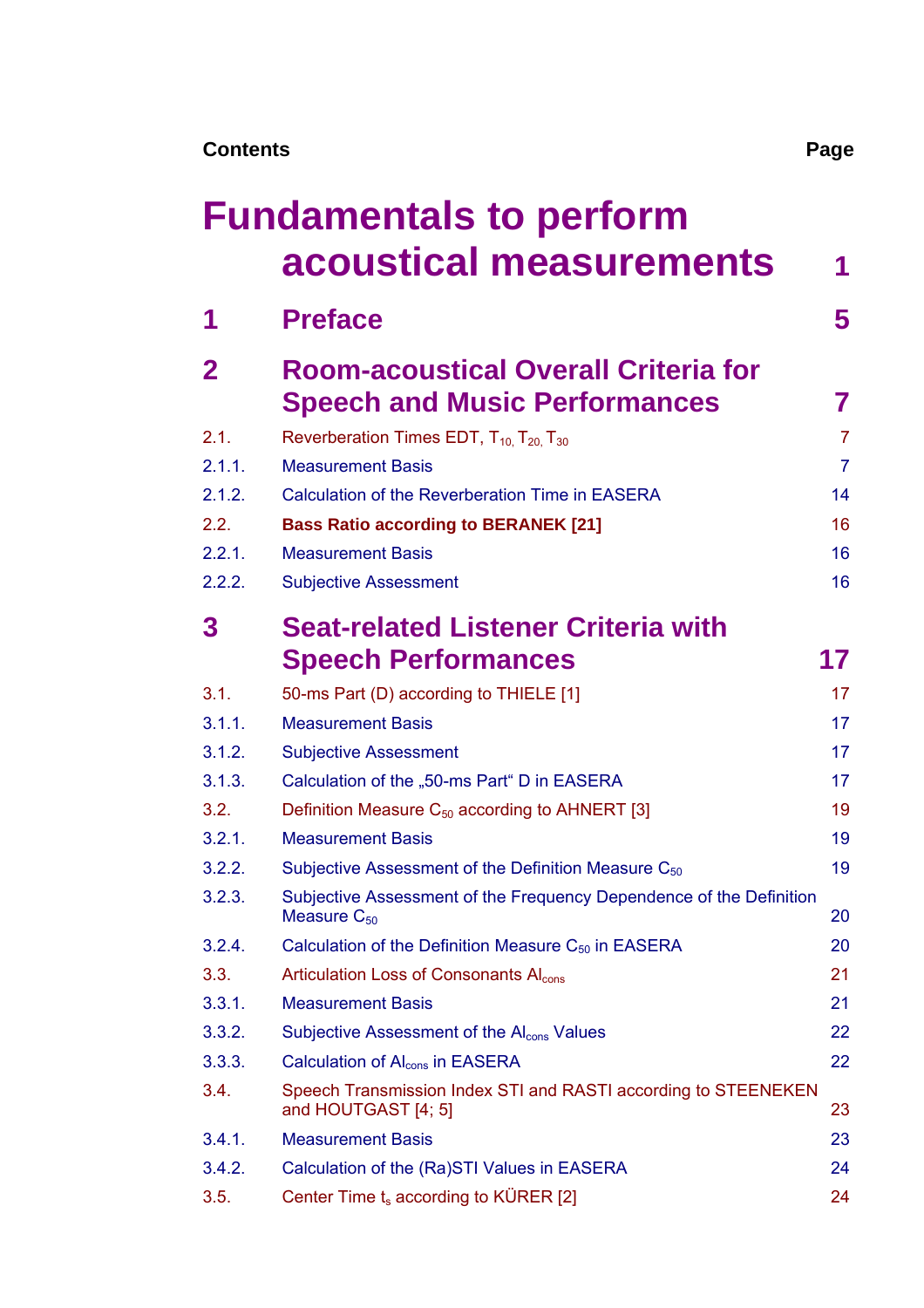| 3.5.1. | <b>Measurement Basis</b>                                                                                 | 24        |
|--------|----------------------------------------------------------------------------------------------------------|-----------|
| 3.5.2. | <b>Subjective Assessment</b>                                                                             | 25        |
| 3.5.3. | Subjective Assessment of the Frequency Dependence of the Center<br>Time $t_s$                            | 25        |
| 3.5.4. | Calculation of the Center Time $t_s$ in EASERA                                                           | 25        |
| 3.6.   | Echo criterion EK <sub>Speech</sub> according to DIETSCH [8]                                             | 27        |
| 3.6.1. | <b>Measurement Basis</b>                                                                                 | 27        |
| 3.6.2. | Subjective Assessment of the Echo criterion EK <sub>speech</sub> and Frequency<br>Dependence of the same | 28        |
| 3.6.3. | Calculation of EK <sub>speech</sub> in EASERA                                                            | 29        |
| 4      | <b>Seat- and Sound Source-related</b>                                                                    |           |
|        | <b>Listener Criteria with Music</b>                                                                      |           |
|        | <b>Performances</b>                                                                                      | 30        |
| 4.1.   | Direct Sound Level C <sub>7</sub>                                                                        | 30        |
| 4.1.1. | <b>Measurement Basis</b>                                                                                 | 30        |
| 4.1.2. | <b>Subjective Assessment</b>                                                                             | 30        |
| 4.1.3. | Calculation of the Direct Sound Measure C <sub>7</sub> in EASERA                                         | 30        |
| 4.2.   | Clarity Measure $C_{80}$ according to ABDEL ALIM [9]                                                     | 32        |
| 4.2.1. | <b>Measurement Basis</b>                                                                                 | 32        |
| 4.2.2. | Subjective Assessment of the Clarity Measure C <sub>80</sub>                                             | 33        |
| 4.2.3. | Calculation of the Clarity Measure C <sub>80</sub> in EASERA                                             | 33        |
| 4.3.   | Interaural Cross Correlation IACC according to BERANEK [29;30]                                           | 34        |
| 4.3.1. | <b>Measurement Basis</b>                                                                                 | 34        |
| 4.3.2. | Subjective Assessment of IACC incl. Frequency Dependence of the<br><b>Same</b>                           | 35        |
| 4.3.3. | <b>Calculation of IACC in EASERA</b>                                                                     | 36        |
| 4.4.   | Strength Measures G according to LEHMANN [11]                                                            | 36        |
| 4.4.1. | <b>Measurement Basis</b>                                                                                 | 36        |
| 4.4.2. | Subjective Assessment of the Strength Measure G and Frequency<br>Dependence of the Same                  | 37        |
| 4.4.3. | Calculation of the Strength Measure G in EASERA                                                          | 37        |
| 5      | <b>Room- or Seat-related Criteria</b>                                                                    | <b>39</b> |
| 5.1.   | Reverberance Measure R according to BERANEK [16]                                                         | 39        |
| 5.1.1. | <b>Measurement Basis</b>                                                                                 | 39        |
| 5.1.2. | <b>Subjective Assessment Reverberance Measure</b>                                                        | 39        |
| 5.1.3. | Calculation of the Reverberance Measure R in EASERA                                                      | 40        |
| 5.2.   | Lateral Efficiency LE according to JORDAN [18] and Lateral Fraction<br>LF according to BARRON [20]       | 40        |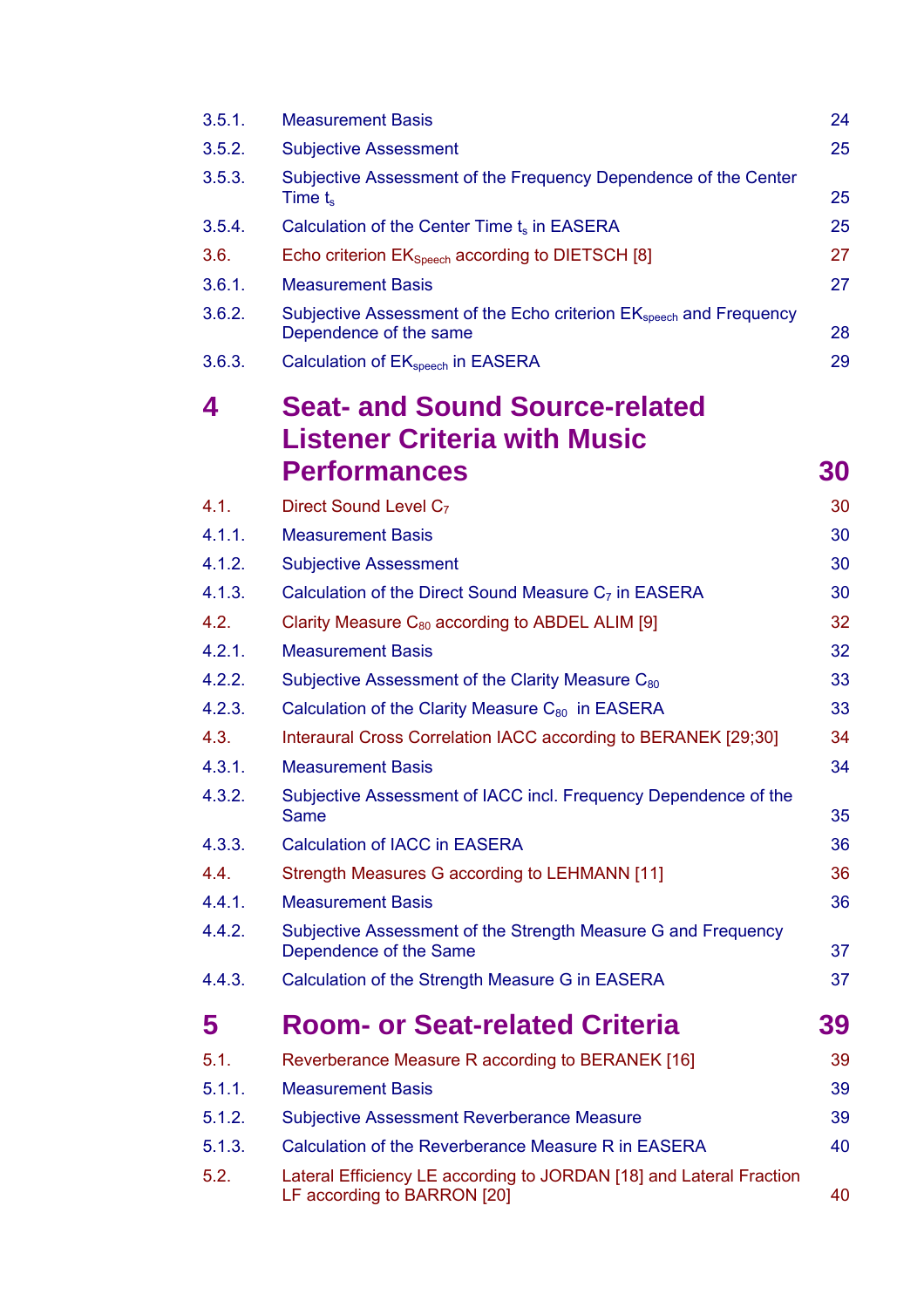| 7      | <b>Bibliography</b>                                                                                    | 47 |
|--------|--------------------------------------------------------------------------------------------------------|----|
| 6.2.3. | Calculation of ST1(2) in EASERA                                                                        | 46 |
| 6.2.2. | Subjective assessment of ST1(2) and it's Frequency Dependence                                          | 45 |
| 6.2.1. | <b>Measurement Basis</b>                                                                               | 45 |
| 6.2.   | Room Support ST1(2) according to GADE [16; 17]                                                         | 45 |
| 6.1.2. | Subjective assessment of EEL and Frequency Dependence of the<br>same                                   | 45 |
| 6.1.1. | <b>Measurement Basis</b>                                                                               | 45 |
| 6.1.   | Mutual Hearing (Monitoring) - Early Ensemble Level EEL according to<br>GADE [16;17]                    | 45 |
| 6      | <b>Musicians' Criteria</b>                                                                             | 45 |
| 5.4.3. | Calculation of EK <sub>music</sub> in EASERA                                                           | 44 |
| 5.4.2. | Subjective Assessment of the Echo Criterion EK <sub>music</sub> and its Frequency<br><b>Dependence</b> | 43 |
| 5.4.1. | <b>Measurement Basis</b>                                                                               | 43 |
| 5.4.   | Echo Criterion EK <sub>music</sub> according to DIETSCH [8]                                            | 43 |
| 5.3.3. | <b>Calculation of LFC in EASERA</b>                                                                    | 43 |
| 5.3.2. | <b>Subjective Assessment of LFC</b>                                                                    | 42 |
| 5.3.1. | <b>Measurement Basis</b>                                                                               | 42 |
| 5.3.   | Modified LF by Consideration of the Angle of Incidence with the: LFC<br>according to KLEINER [34]      | 42 |
| 5.2.3. | <b>Calculation of LF in EASERA</b>                                                                     | 41 |
| 5.2.2. | Subjective Assessment of the Lateral Efficiency LE and LEM or LF and<br>LFM                            | 41 |
| 5.2.1. | <b>Measurement Basis</b>                                                                               | 40 |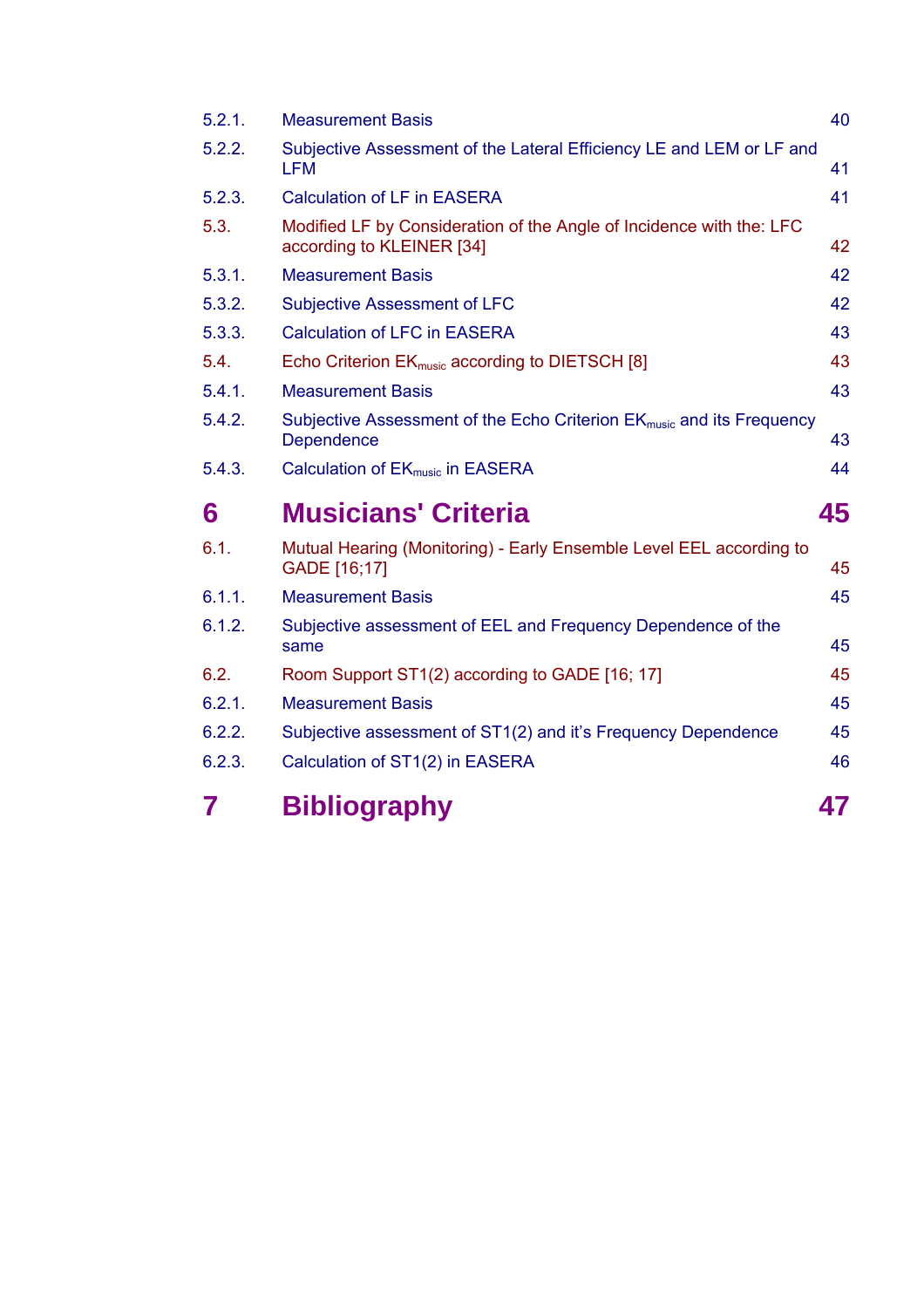## <span id="page-4-0"></span>1 Preface

In order to do acoustic measurements, you have to know **how** to measure and also **what** to measure.

The first point will be covered for all acoustic measurement tools by a good tutorial as part of a well-done operation manual. In the following chapters, we will deal more extensively with the second item, i.e. what must be measured to obtain the right answers for questions and problems that are discovered.

Numerous subjective and objective room-acoustical criteria have been defined and their correlation determined in order to objectify these assessments. However, these individual criteria are closely linked with each other and their acoustic effects can neither be exchanged nor individually altered. They become effective for assessment only in their weighted totality. Based on subjective considerations and well-founded, objective measurement, technical examinations and subjective tests, partially in reverberation-free rooms within artificially generated sound fields, it was possible to define room-acoustical quality criteria that enable an optimum listening and acoustical experience in compliance with the usage function of the room. The wider the spectrum of usage, the broader the limit of the desirable reference value ranges of these criteria. Without extensive variable acoustical measures – also electronic ones – only a compromise brings about a somewhat satisfactory solution. It stands to reason that this compromise can only be as good as the degree to which the room-acoustical requirements coincide with it.

A precondition for an optimum room-acoustical design of auditoriums and concert halls is the very early coordination in the planning phase. The basis here is the establishment of the room's primary structure according to its intended use (room shape, volume, topography of the spectators' and the platform areas). The secondary structure that decides the design of the details on walls and ceilings as well as their acoustic effectiveness has to be worked out on this basis. A planning methodology for guaranteeing the room-acoustical functional and quality assurance of first-class concert halls and auditoriums as well as rooms with a complicated primary structure is reflected in the application of simulation tests using mathematical and physical models.

The acoustical evaluation by listeners and actors of the acoustical playback-quality of a signal that is emitted from a natural acoustic source or via electro-acoustical devices is mostly very imprecise. This evaluation is influenced by existing objective causes like disturbing climatic, seating and visibility conditions as well as by subjective circumstances such as the subjective attitude and receptiveness towards the content and the antecedents of the performance.

Numerous room-acoustical criteria have been defined in order to clarify the terms used for the subjective and objective assessment of a spoken or musical performance. In the following we have listed a relevant selection of them, in which context one should note that there is a close correlation between the individual criteria. Also included are previously published overviews /32/. One single optimally determined parameter might not at all be acoustically satisfactory, because another parameter influences the assessment in a negative way.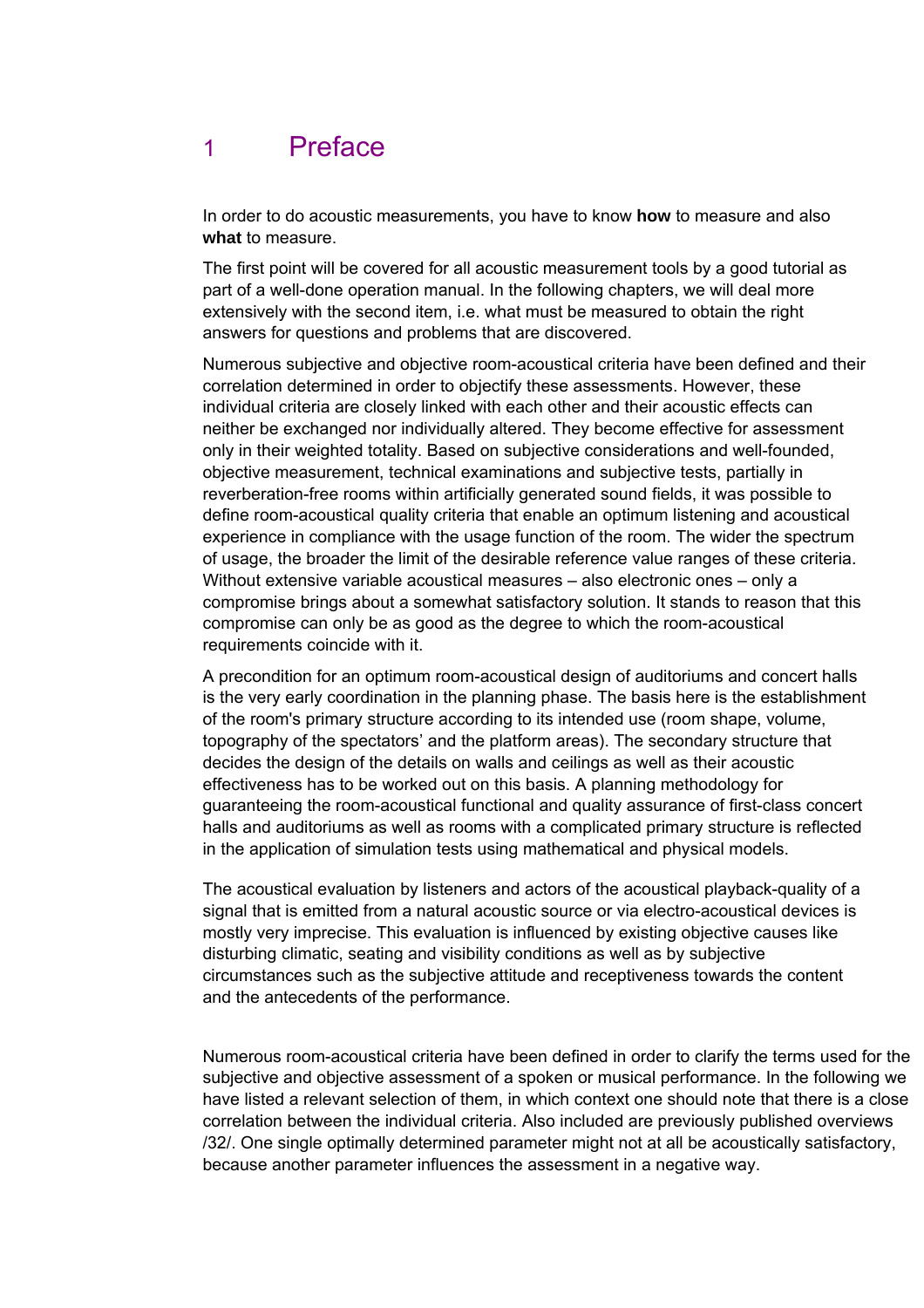In principle, the room-acoustical quality criteria can be subdivided into time and energy criteria. The main type of use – speech or music, then determines the recommendations for the guide values to be targeted. With multi-purpose halls (without available variable measures for changing the acoustics), a compromise is required that should orient itself to the main type of use.

In the assessment of the room-acoustic quality with speech presentations (classroom, auditorium, congress hall, sermon church) and with music presentations (concert hall, opera-house) one distinguishes between "overall parameters" and the source - receiver position-related room-acoustic quality criteria for listeners (seats) as well as with music presentations for musicians (seats on the stage) and for the conductor's position.

The "overall parameters" are, among others:

- the reverberation times  $T_{10}$ ,  $T_{20}$  and  $T_{30}$
- − the Early Decay Time EDT as well as
- − the Bass-Ratio BR

As a rule, the "overall criteria" are measured with an omni-directional microphone.

The position-related assessment of the room-acoustic quality in the case for **speech presentations** happens with the help of quality criteria such as:

- − 50-ms-part or Definition D according to THIELE [1]
- − Speech Clarity C<sub>50</sub> according to AHNERT [3]
- Articulation Loss AL<sub>cons</sub> according to PEUTZ [5]
- Speech Transmission Index STI or RASTI according to STEENEKEN and HOUTGAST [4; 5]
- Center time  $t_s$  according to KÜRER [2]
- Echo criterion EK<sub>speech</sub> according to DIETSCH [8] for the perception of (annoying) reflections (echo)

For the listener position-related assessment of the room-acoustic quality in the case for **music presentations,** the following objective room-acoustic quality criteria for the listeners have been developed or suggested:

Sound source-related criteria:

- Direct sound measure  $C_7$  for the sensation of the directness and nearness of the sound source [3]
- Clarity measure  $C_{80}$  according to ABDEL ALIM [9] for the transparency of musical structures (time and register clarity)
- − Interaural cross correlation coefficient IACC according to ANDO [29; 30] for the apparent sound source width ASW subjectively felt by the listener.
- Strength measure G according to LEHMANN [11] for the sound volume (level) of music presentation felt at the listener's place.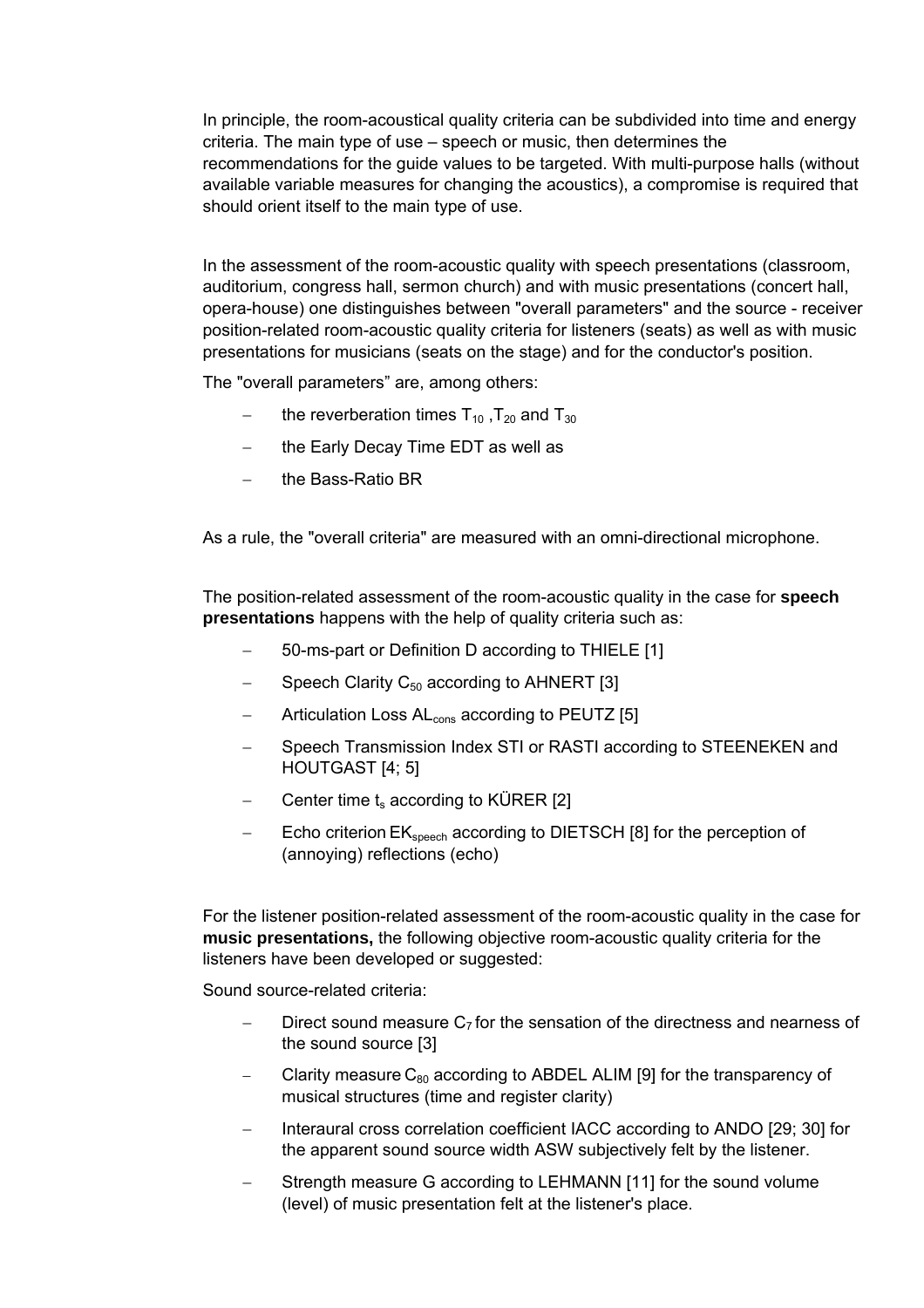<span id="page-6-0"></span>Space-related criteria:

- − Reverberance measure R according to BERANEK [16] for the acoustic "liveliness" of the music presentation supported by the reverberation.
- − Lateral Efficiency LE according to JORDAN [18] and Lateral Fraction LF according to BARRON [20] for Apparent Source Width (AWS) and for the Envelopment (from the reflected sound) - Listener Envelopment LEV.
- − Lateral Fraction Coefficient LFC according to KLEINER [34] for the Envelopment (from the reflected sound) - Listener Envelopment LEV
- Echo criterion EK<sub>music</sub> according to DIETSCH [8] for the perception of (annoying) reflections (echo) in case of music presentations

For the position-related assessment of the room-acoustic quality in case of **music presentations** the following objective room-acoustic quality criteria for the musicians (conductors) have been developed or suggested:

- − Early Ensemble Level EEL according to GADE [21; 22] for the room-acoustic support of the team-play (support of orchestrating) of the musicians on the platform (remark: according to recent investigations the measure Support ST1 instead of EEL is favored by the authors (GADE)).
- Support ST1 and ST2 according to GADE [21; 22] for the room-acoustic support of the team-play (support of orchestrating) and the acoustic sensation of the room response on the concert platform and in the orchestra pit.

## 2 Room-acoustical Overall Criteria for Speech and Music Performances

## **2.1.** Reverberation Times EDT, T<sub>10,</sub> T<sub>20</sub>, T<sub>30</sub>

#### **2.1.1. Measurement Basis**

Basis for **Measuring the Early Decay Time and the Reverberation Times** using the computer-aided reverberation time measurements - like e.g. the measurement of the energy criteria - are the room impulse responses (RIR).

The reverberation time RT is not only the oldest, but also the very best known roomacoustical quantity. It is the time that passes after an acoustic source in a room has been turned off until the mean steady-state sound-energy density w(t) has decreased to 1/1,000,000 of the initial value  $w_0$  or until the sound pressure has decayed to 1/1,000, i.e. by 60 dB:

$$
w(RT) = 10^{-6} w_0 \tag{1.1}
$$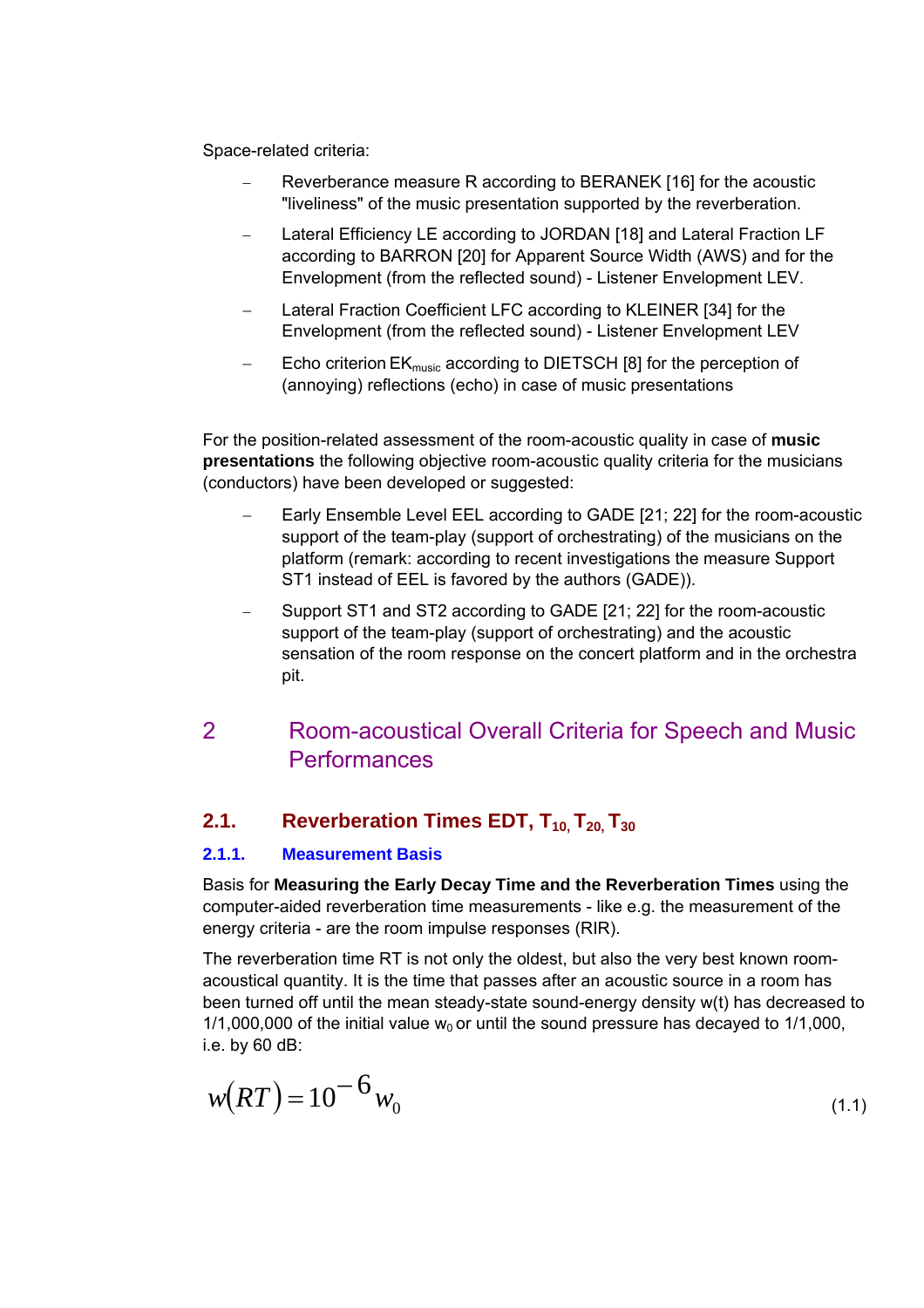Thus the time response of the sound energy density in reverberation /37/ results as:

$$
w(t) = w_0 \exp\left(-6\ln 10 \frac{t}{RT}\right) = w_0 \exp\left(-13.82 \frac{t}{RT}\right)
$$
 (1.2)

The steady-state condition is reached only after the starting time  $t_{st}$  of the even sound distribution in a room (approximately 20 sound reflections within 10 ms) /38/:

$$
t_{st} = 1...2 (0.17...0.34) \sqrt{V}
$$
\n(1.3)

 $t_{st}$  in ms V in m $^3$  (ft $^3$ )

The defined drop of the sound pressure level of 60 dB corresponds roughly to the dynamic range of a large orchestra39/. The listener, however, can follow the decay process only until the noise level in the room becomes perceptible. This subjectively assessed parameter *reverberation time duration* thus depends on the excitation level as well as on the noise level.

The required evaluation dynamic range is difficult to achieve even with objective measuring, especially in the low-frequency range. Therefore, the reverberation time is determined by measuring the sound level decay in a range from -5 dB to -35 dB and then defined as  $T_{30dB}$  (also  $T_{30}$ ). The socalled initial reverberation time (IRT,  $T_{15dB}$ between -5 dB and -20 dB) and the early decay time (EDT according to JORDAN, /18/,  $T<sub>10dB</sub>$  between 0 dB and -10 dB) are more in conformity with the subjective assessment of the duration of reverberation, especially at low-level volumes. This also explains why the reverberation time subjectively perceived in the room may vary, while the values measured objectively according to the classical definition with a dynamic range of 60 dB or 30 dB are, except for permissible fluctuations, generally independent of the location.

Serving as a single indicator for the principal characterization of the room in an occupied or unoccupied state, the reverberation time is used as the mean value of the two octave bandwidths 500 Hz and 1000 Hz or the 4 one-third octave bandwidths 500 Hz, 630 Hz, 800 Hz and 1000 Hz, and referred to as the *mean reverberation time*.

The desired value of the reverberation time RT depends on the kind of performance (speech or music) and the size of the room. For auditoriums and concert halls, the desired values for the mean reverberation time from 500 Hz to 1000 Hz with a room occupation between 80 % and 100 % are given in Fig. 1.1, and the allowed frequency tolerance ranges are shown in Figs. 1.2 and 1.3. This shows that in order to guarantee specific warmth of sound with musical performances, an increase of the reverberation time in the low frequency range is preferred (see section 1.1.2), while with spoken performances a decrease of the reverberation time is desired in this frequency range (see section 1.2.9).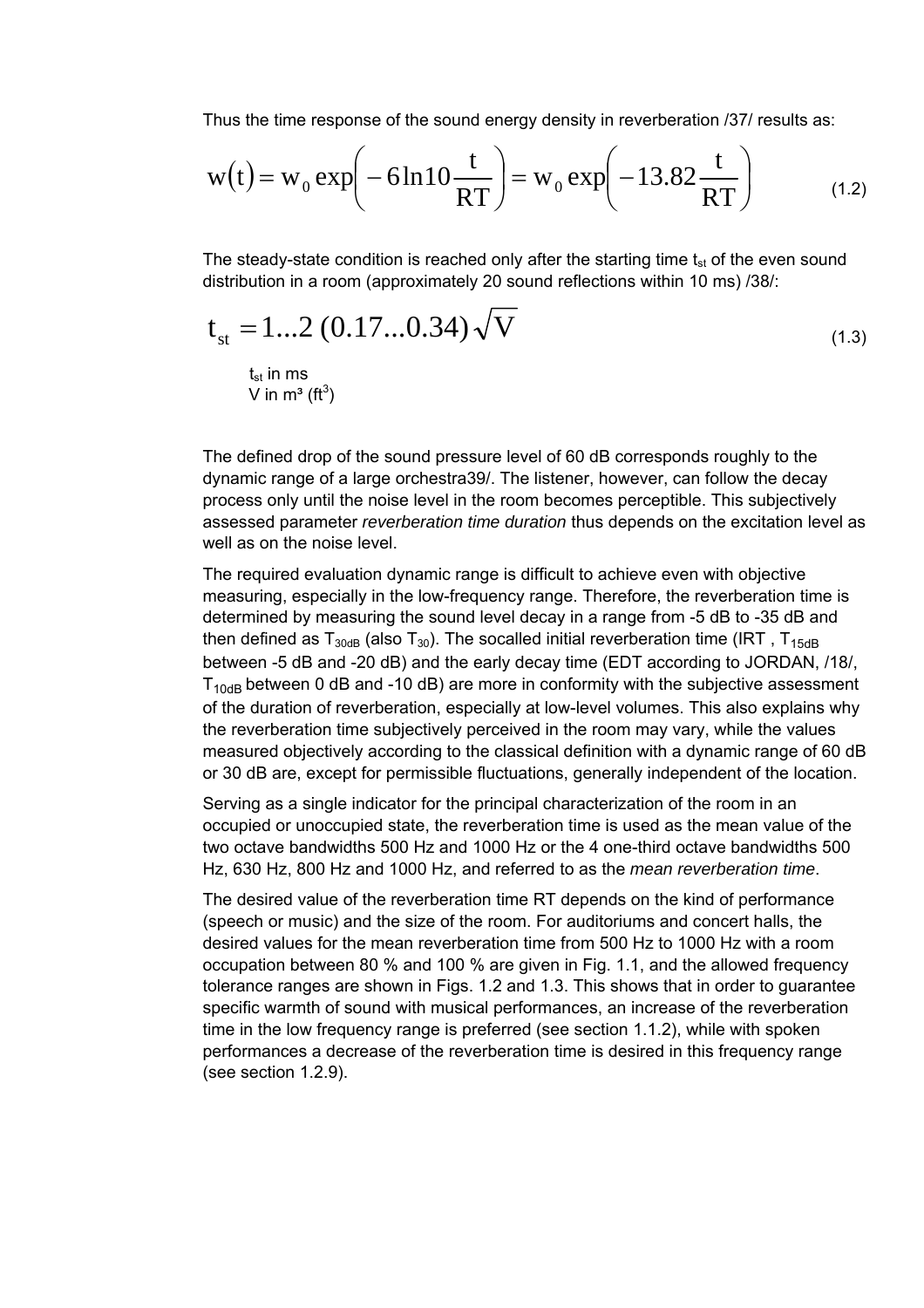

Figure 1.1: Recommended value of the mean reverberation time  $RT_{recommended}$  from 500 Hz to 1000 Hz for speech and music presentations as a function of room volume V



Figure 1.2: Frequency dependent tolerance range of reverberation time RT referred to RT<sub>recommended</sub> for speech presentations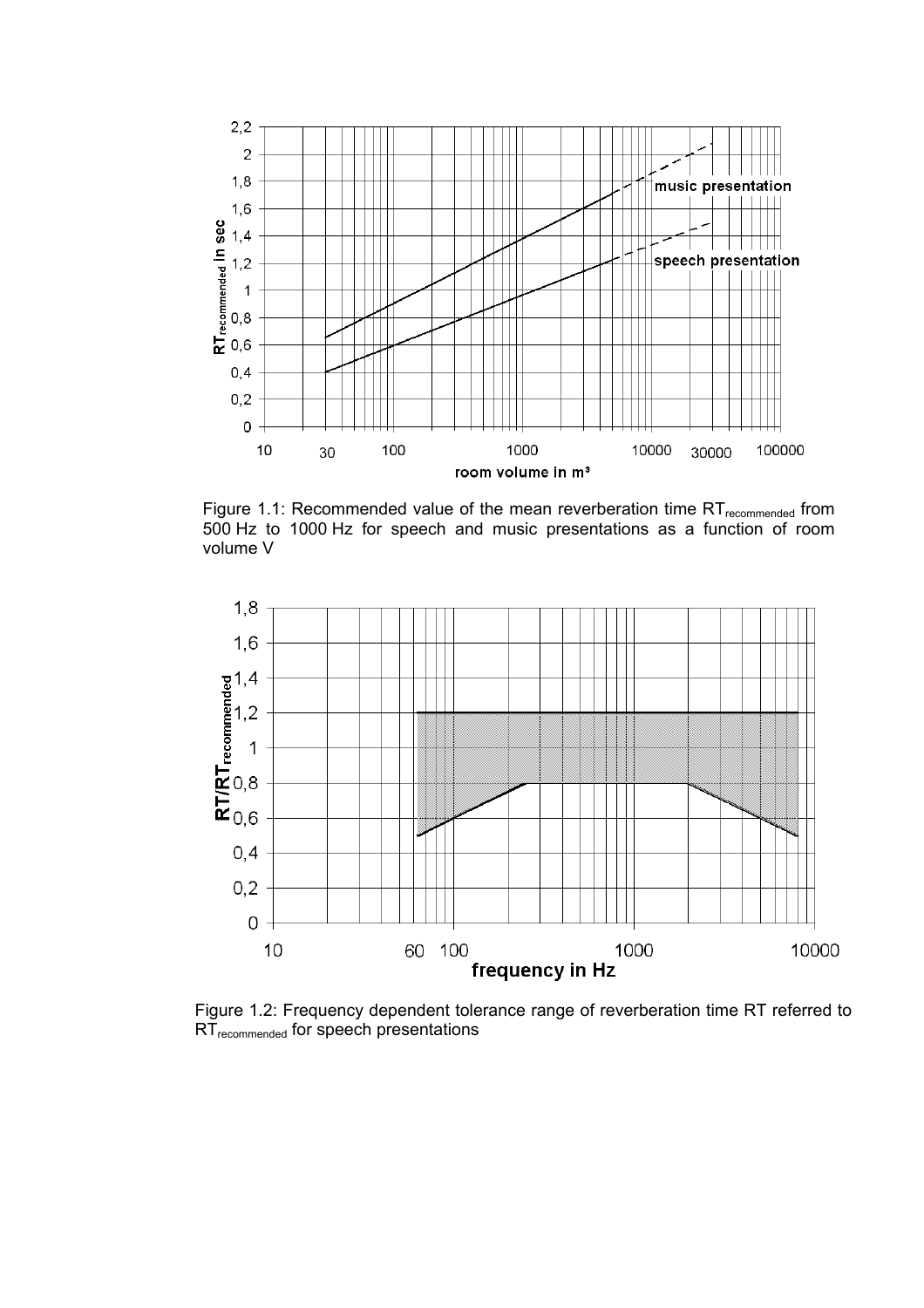

Figure 1.3: Frequency-dependent tolerance range of reverberation time RT referred to RT<sub>recommended</sub> for music presentations

The reverberation time of a room as defined by EYRING mainly depends on the size of the room and on the sound absorbing properties of the boundary surfaces and nonsurface forming furnishings:

RT = 0.163 (0.049) 
$$
\frac{V}{- \ln(1 - \alpha)S_{\text{tot}} + 4mV}
$$
 (1.4)

| -RT                                           | Reverberation time in s                                         |
|-----------------------------------------------|-----------------------------------------------------------------|
| V                                             | Room volume in $m^3$ (ft <sup>3</sup> )                         |
|                                               |                                                                 |
| $\alpha$ = A <sub>tot</sub> /S <sub>tot</sub> | Room-averaged coefficient of absorption                         |
| $A_{\text{tot}}$                              | Total absorption surface in $m2$ (sq. ft)                       |
| $S_{\text{tot}}$                              | Total room surface in $m2$ (sq. ft)                             |
| m                                             | Energy attenuation factor of the air in $m^{-1}$ , see Fig. 1.4 |

The correlation between the mean sound absorption coefficient and the reverberation time for different relations between room volume V and total surface  $S<sub>tot</sub>$  is graphically shown in Fig. 1.5.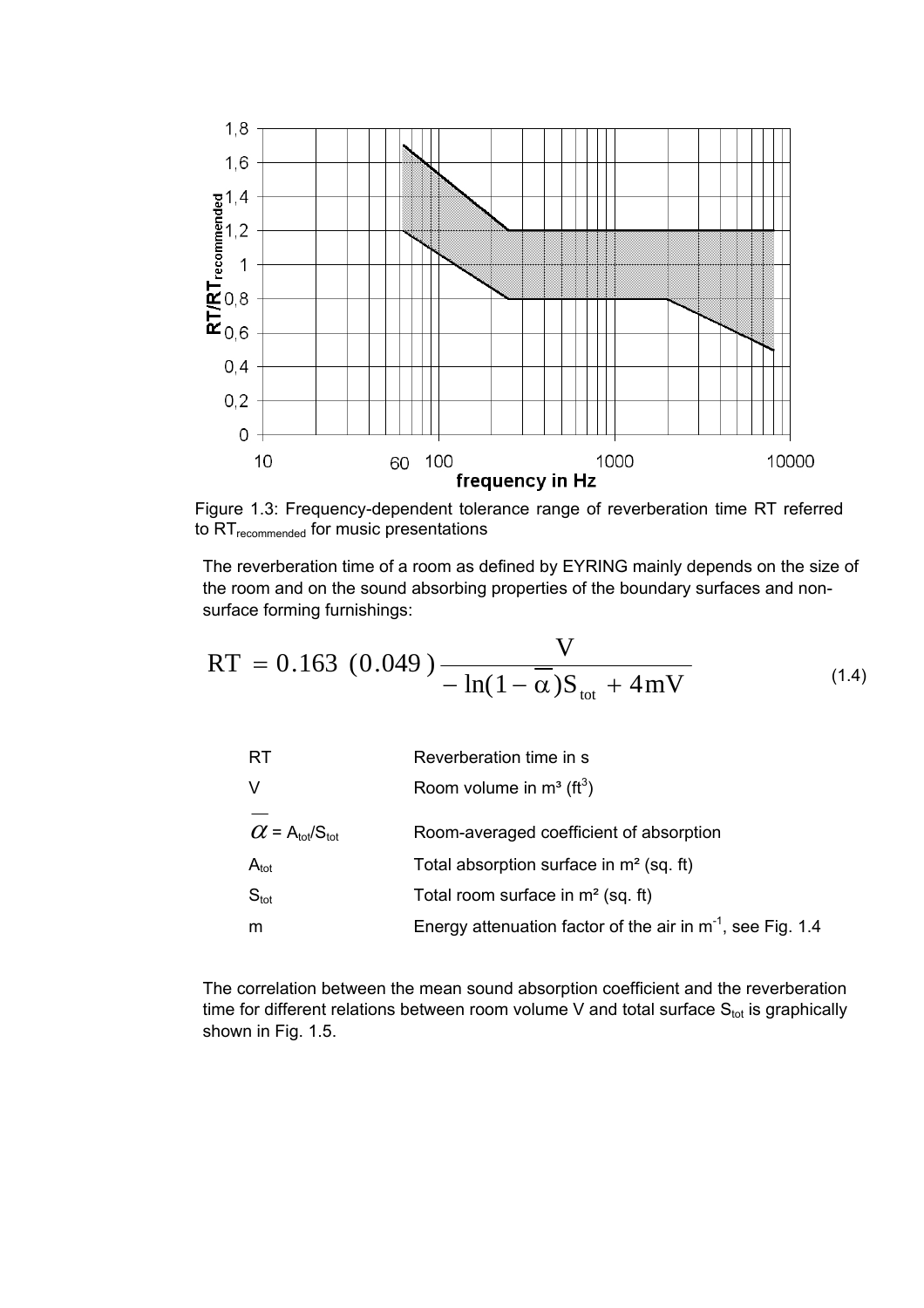

Figure 1.4: Air absorption coefficient m as a function of relative humidity F

Figure 1.5: Correlation between average sound absorption coefficient and reverberation time for various ratios of room volume V and room surface  $S_{\text{tot}}$ 

The total sound absorption surface of the room  $A_{\text{tot}}$  consists of the planar absorption surfaces with the corresponding partial surfaces  $S_n$  and the corresponding frequencydependent coefficient of sound absorption  $\alpha_n$  plus the non-surface forming absorption surfaces  $A_k$  consisting e.g. of the audience and the furnishings:

$$
A_{tot} = \sum_{n} \alpha_n S_n + \sum_{k} A_k \tag{1.5}
$$

For an average sound absorption coefficient of up to  $\alpha$  = 0.25, the formula (1.4) by EYRING can be simplified using series expansion according to SABINE (see /38/) to:

$$
RT = 0.163 (0.049) \frac{V}{A_{\text{tot}} + 4mV}
$$
  
RT Reverberation time in s  
V Room volume in m<sup>3</sup> (ft<sup>3</sup>)  
A<sub>tot</sub> Total absorption surface in m<sup>2</sup> (sq. ft)

m Energy attenuation factor of the air in  $m^{-1}$ , see Fig. 1.4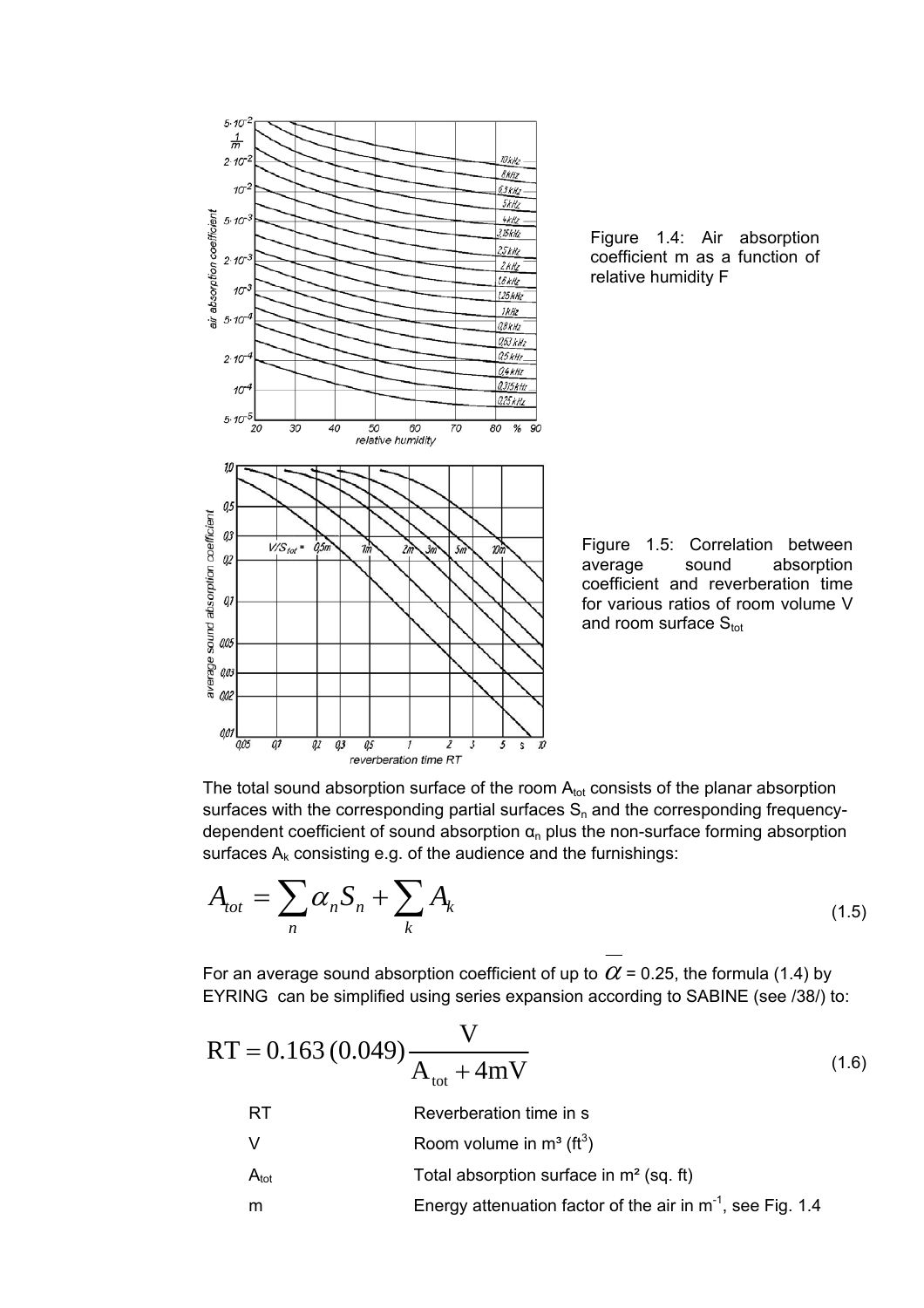The correlation between the reverberation time RT, the room volume V, the equivalent sound absorption surface  $A_{\text{tot}}$  including unavoidable air damping m is graphically shown in Fig. 1.6.





The above stated frequency-dependent sound absorption coefficient has to be determined by measurement or calculation of the diffuse all-round sound incidence. Measurement is generally done in the reverberation room by using formula (1.6). If the sound absorption coefficient is measured by using an impedance tube (or KUNDT's tube) with vertical sound incidence, the results can only be converted to the diffuse sound incidence using the diagrams of MORSE and BOLT /38/, if one can assume that the complex input impedance of the absorber is independent of the angle, i.e. if the lateral sound propagation is inhibited in the absorber (e.g. porous material with a high specific flow resistance).

Properly speaking, the above-mentioned derivatives of the reverberation time from the sound absorption in the room are only valid for approximately cube-shaped rooms with an even distribution of the sound absorbing surfaces within the room. With room shapes deviating heavily from a cube or a parallelepiped, or in case of a necessary one-sided layout of the absorbing audience area, these factors also have a decisive effect on the reverberation time. With the same room volume and the same equivalent sound absorption surface in the room, inclining the side wall surfaces towards the room's ceiling or towards the sound absorbing audience area results in deviations of the measured reverberation time of up to 100 %. For numerous room shapes there exist calculation methods with different degrees of precision, as shown by Kuttruff/38/ for cylinder-shaped rooms . The cause of these differences lies mainly with the geometrical conditions of the room and their influence on the resulting path length of the sound rays determining the reverberation.

The *absorbed sound power* P<sub>ab</sub> of a room can be derived from the ratio energy density w = sound energy W/volume V by using the differential coefficient  $P_{ab} = dW/dt$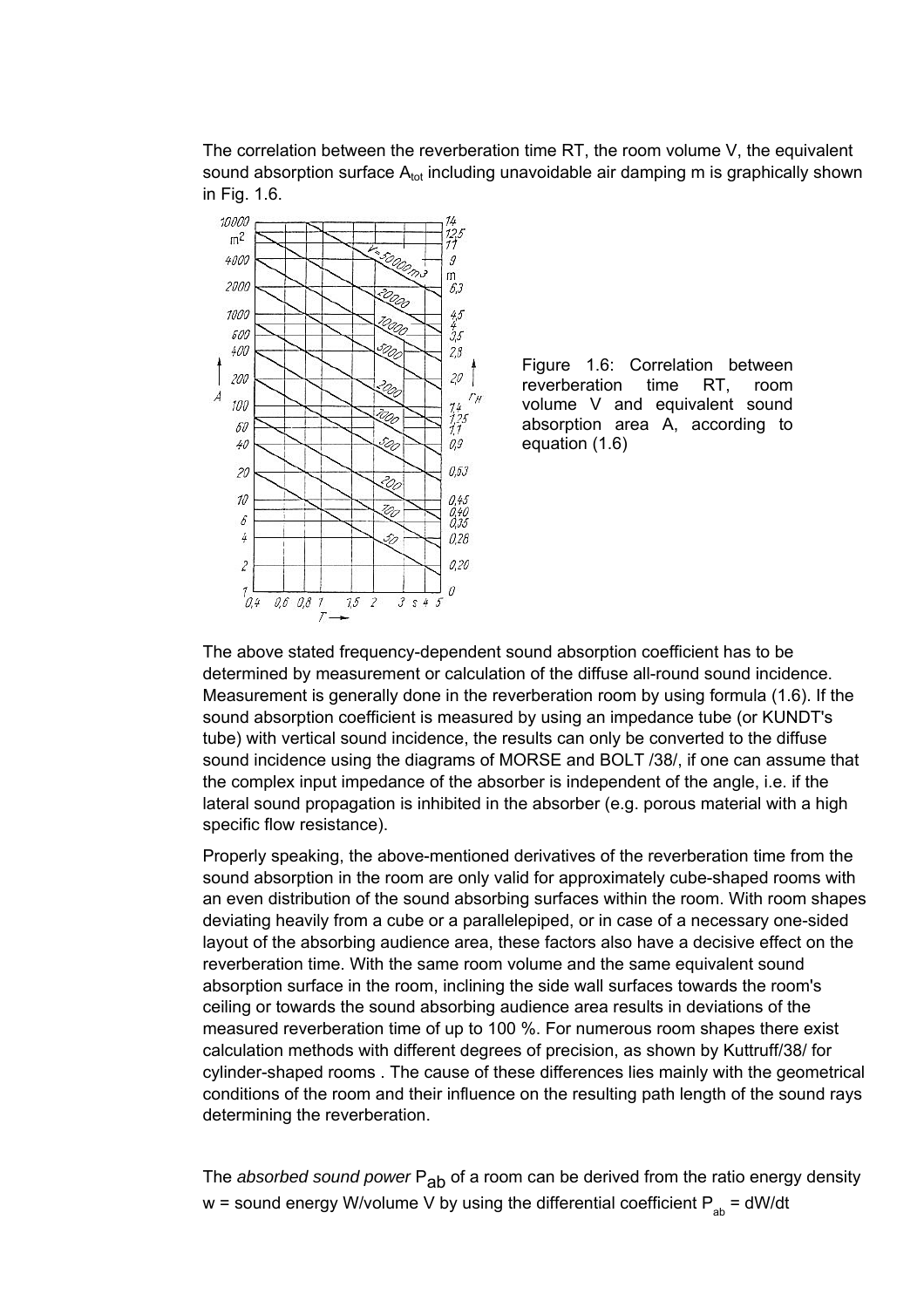representing the rate of energy decay in the room and taken from (1.6) and (1.5) (see. /40, p.18/):

 *Pab cwA* 4 <sup>1</sup> <sup>=</sup> (1.7) c Sound velocity w energy density A Area

In steady-state, the absorbed sound power is equal to the Power P fed into the room. This results in the average sound energy density  $w<sub>r</sub>$  in the diffuse sound field of the room as:

$$
w_r = \frac{4P}{cA} \tag{1.8}
$$

While the sound energy density  $w_r$  in the diffuse sound field is approximately constant, the direct sound energy and thus also its density  $w<sub>d</sub>$  decreases at close range to the source with the square of the distance r from the source, according to:

$$
w_d = \frac{P}{c} \frac{1}{4\pi r^2} \tag{1.9}
$$

(Strictly speaking, this is valid only for spherical acoustic sources /40/; given a sufficient distance it can be applied, however, to most practically effective acoustic sources).

For the sound pressure in this range of predominantly direct sound, this results in a decline with 1/r. If the direct sound and the diffuse sound energy densities are equal ( $w_a$  $=$  w<sub>r</sub>), the equations (1.8) and (1.9) can be equated, which means it is possible to determine a specific distance from the source, the *reverberation radius (critical distance for omni-directional sources)* r H. With a spherical acoustic source this is:

$$
r_{\rm H} = \sqrt{\frac{A}{16\pi}} \approx \sqrt{\frac{A}{50}} \approx 0.141\sqrt{A} \approx 0.057\sqrt{\frac{V}{RT}}
$$
\n(1.10)

 $r_{\rm H}$  in m, A in m $^2$  or sq. ft, V in m $^3$  or ft $^3$ , RT in s

With a directional acoustic source (speaker, sound transducer), this distance is replaced by the *critical distance rR*:

$$
r_{R} = \Gamma(\mathcal{G})\sqrt{\gamma} \cdot r_{H} \tag{1.11}
$$

 $\Gamma$  (9): angular directivity ratio of the acoustic source (the ratio between the sound pressure that is radiated at the angle δ from the reference axis and the sound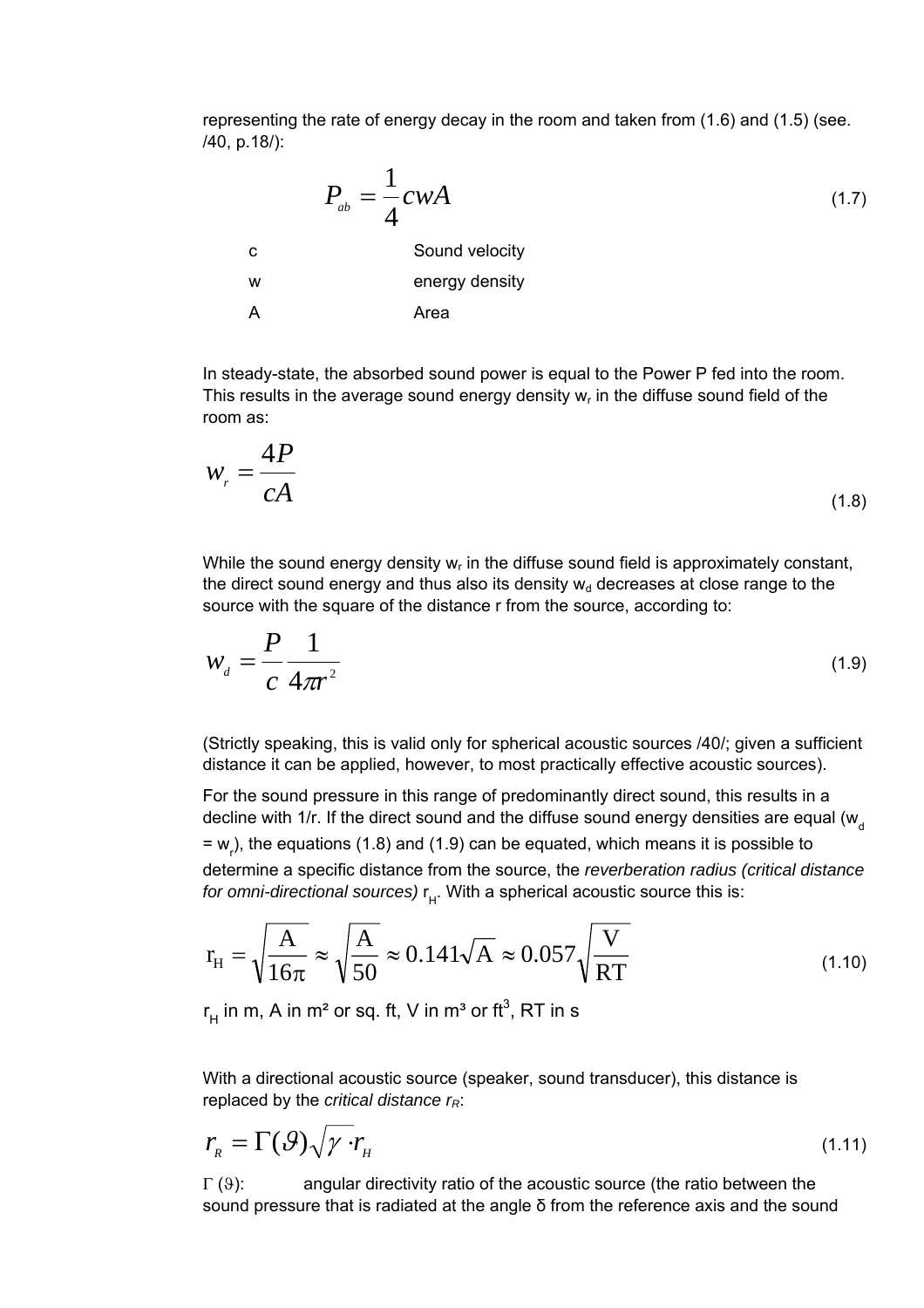<span id="page-13-0"></span>pressure that is generated on the reference axis at the same distance, in other words – the polars)

γ: front-to-random factor of the acoustic source

EASERA calculates the reverberation times  $T_{10}$ ,  $T_{20}$ ,  $T_{30}$  in frequency-weighted form (optionally third-octave- or octave-filtered) .

The steepness of the backward-integrated and logarithmic room impulse response (the so-called SCHROEDER PLOT [25]) allows calculating the reverberation time.

In EASERA the reverberation times are determined by this procedure, i.e. according to ISO 3382 [19] across the energy ranges –5 dB to -15 dB ( $\rightarrow$ T<sub>10</sub>), -5 dB to -25 dB ( $\rightarrow$ T<sub>20</sub>) and –5 dB to -35 dB ( $\rightarrow$ T<sub>30</sub>).

To minimize measuring errors owing to an insufficient S/N ratio it is necessary to limit the measurement time (integration time). It is recommended that a measurement time of about 0.6 to 0.7 of the expected reverberation time  $T_{\text{exp}}$  [19] be chosen.

This allows you to obtain an "optimum" reverberation line with a high correlation degree of the regression line. In addition to limiting the measurement time, there are procedures, as in EASERA, of noise reduction or compensation that can be used.

#### **2.1.2. Calculation of the Reverberation Time in EASERA**

In EASERA calculation of the reverberation time is done based on the impulse response by using the function **Calculation/Schroeder RT** selected from the tree as shown here, or by selection of the corresponding menu item or tool bar button.

**G** Calculation -C<sub>so</sub> Arrival, C50, D/R, SNR -RT Schroeder RT

Then the SCHROEDER Plot [25] is shown as a *Graph* (see below) and the corresponding reverberation time values and EDT values are indicated under *Details*.**Graph** (SCHROEDER Plot)

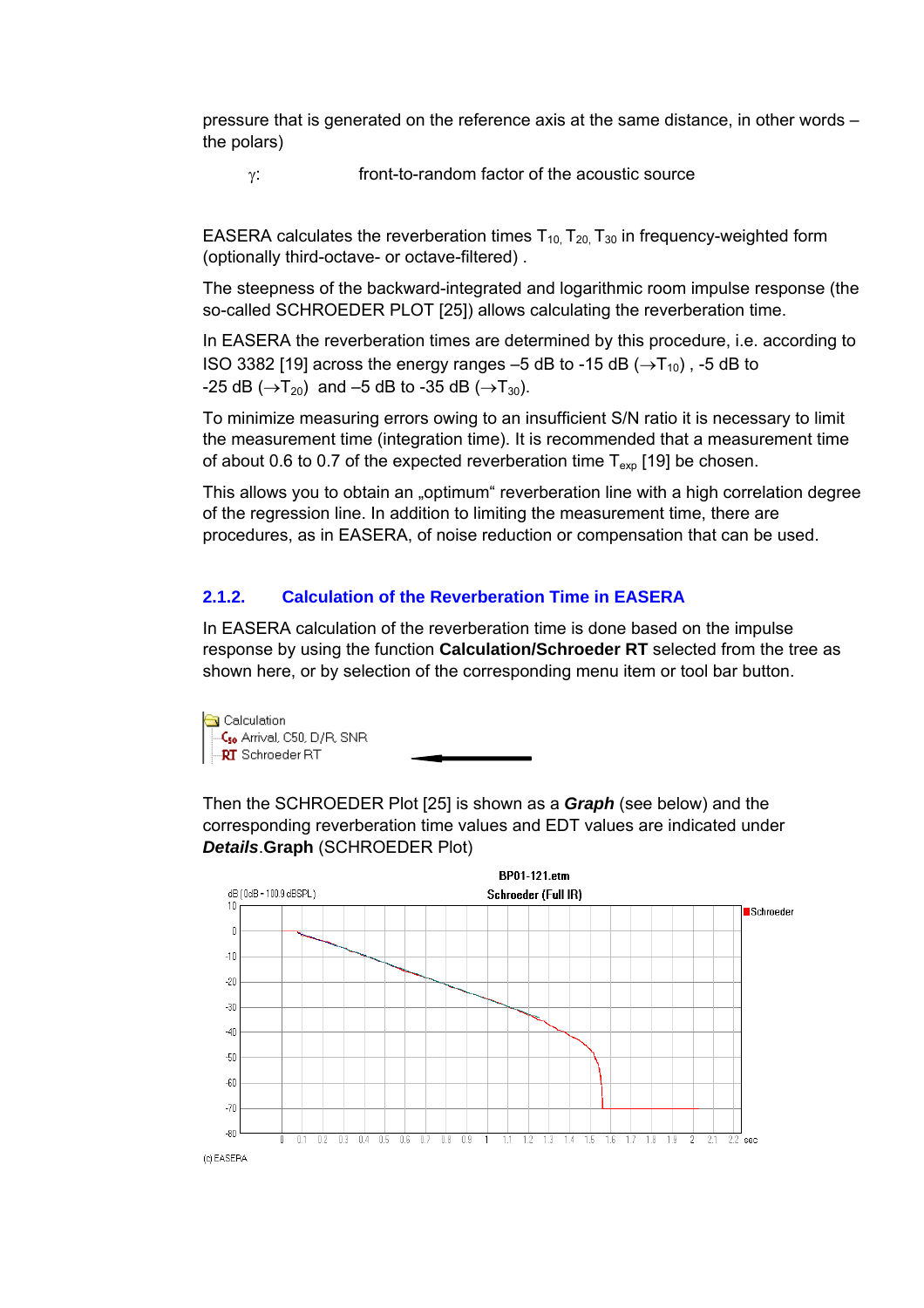#### **Details**

|                 | <b>RT</b> |  |
|-----------------|-----------|--|
| <b>EDT</b>      | $2.20$ s  |  |
| T <sub>10</sub> | $2.02$ s  |  |
| T <sub>20</sub> | $2.07$ s  |  |
| T30             | $2.07$ s  |  |
|                 |           |  |

Display of the octave-filtered reverberation times in EASERA using the selection **Calculation/EDT, RT (Octave).**



Display of the third-octave-filtered reverberation times in EASERA using the selection **Calculation/Advanced/EDT, RT (1/3rd).**

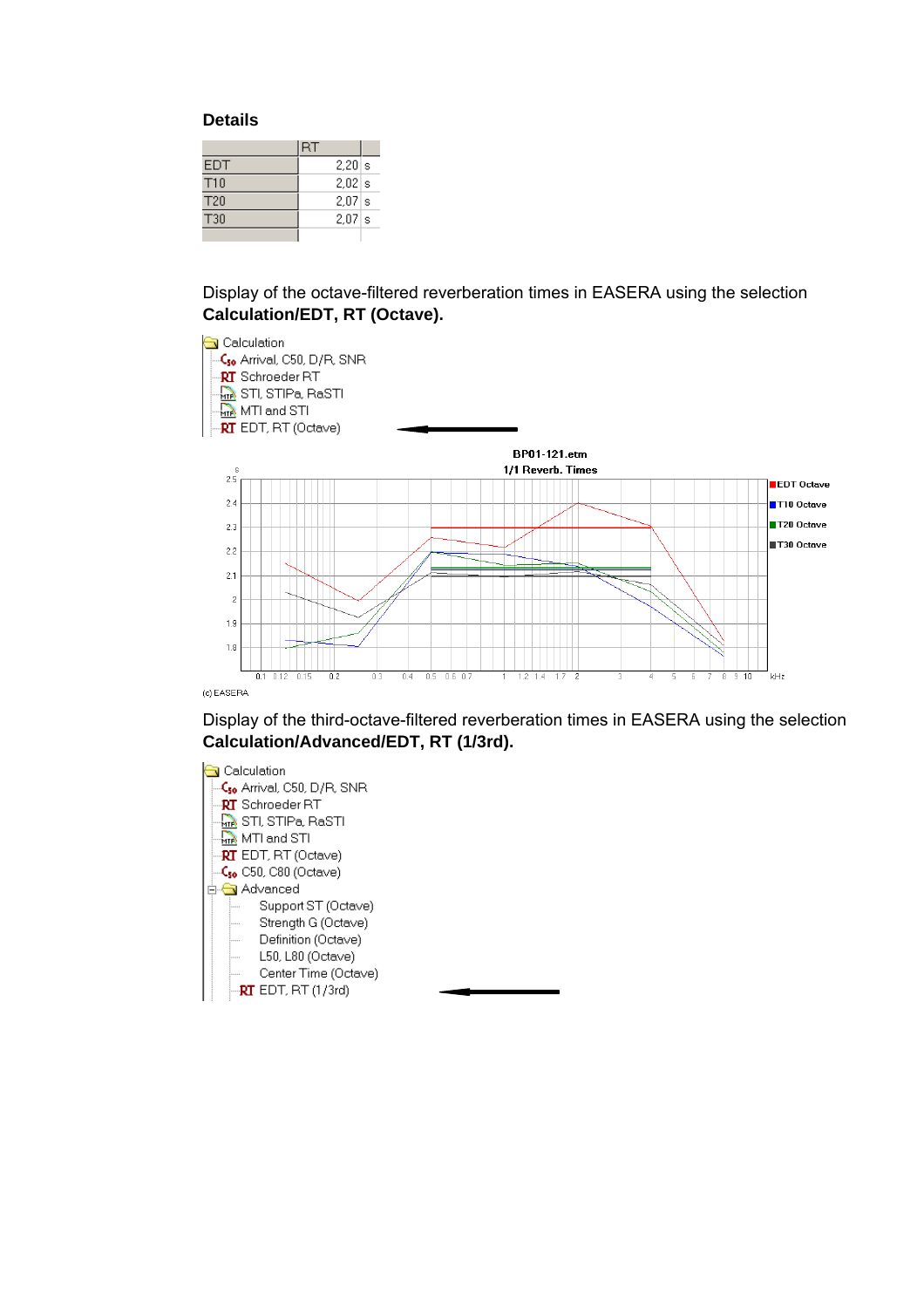<span id="page-15-0"></span>

## **2.2. Bass Ratio according to BERANEK [21]**

#### **2.2.1. Measurement Basis**

A single criterion for the reverberation-time frequency response at low frequencies uses the bass ratio according to BERANEK [21]:

$$
BR = \frac{T_{20,125} + T_{20,250}}{T_{20,500} + T_{20,1000}} = \frac{T_{20,1000}}{T_{20,mids}}
$$

at  $T_{20,x}$  the index x indicates the respective octave mid-band frequency or the 2octave filter range with the frequency-dependent reverberation time measurement or evaluation.

#### **2.2.2. Subjective Assessment**

For music, the desirable bass ratio is BR  $\approx$  1.0 to 1.3, for speech, on the other hand, the bass ratio should at most have a value of BR  $\approx$  0.9 to 1.0.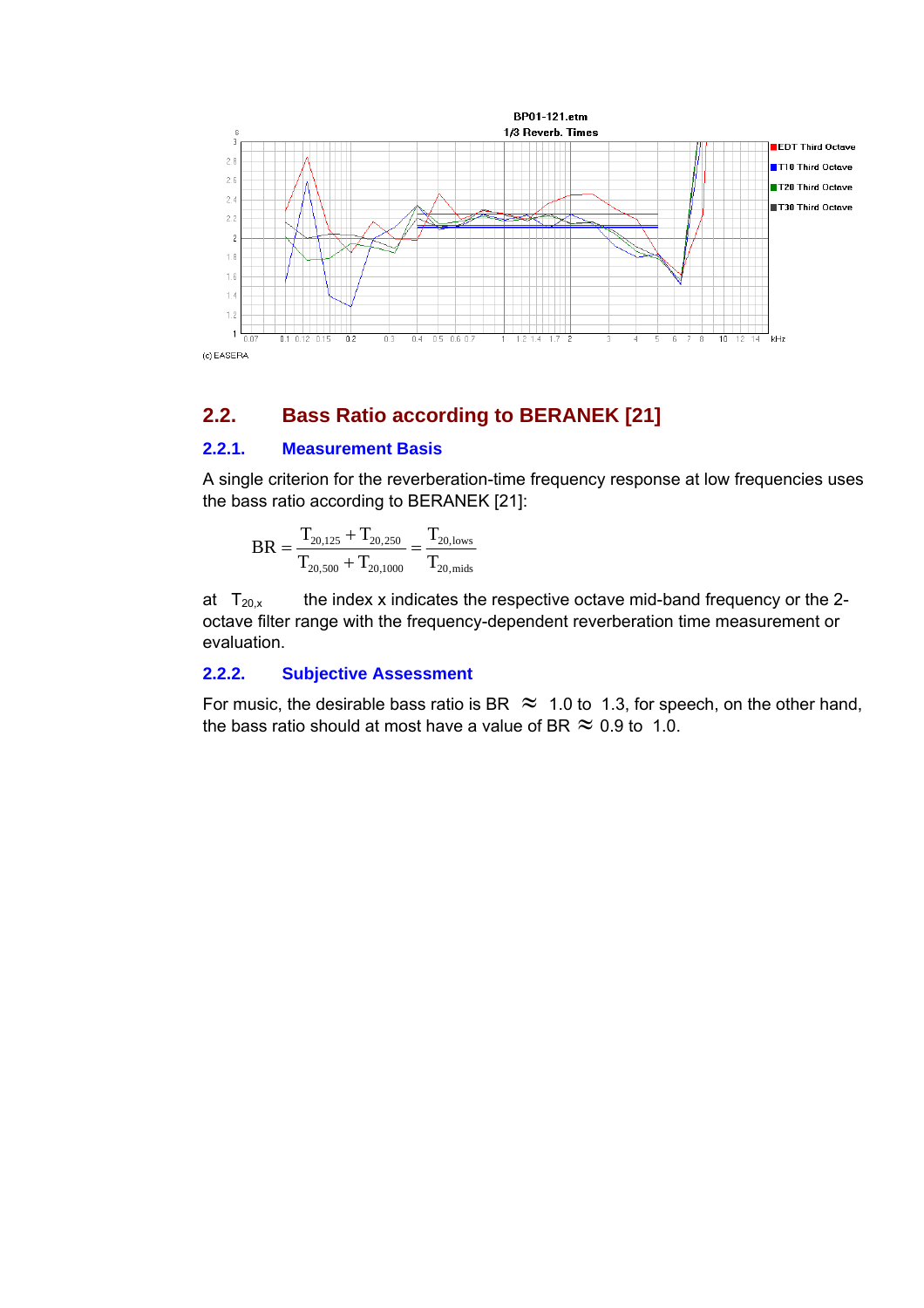## <span id="page-16-0"></span>3 Seat-related Listener Criteria with Speech **Performances**

### **3.1. 50-ms Part (D) according to THIELE [1]**

#### **3.1.1. Measurement Basis**

The room-acoustical criterion for the intelligibility quality of speech performances developed by THIELE [1] was originally referred to as "Definition" and given in %. Owing to the resulting assumption that thereby the speech intelligibility could in effect be measured directly in %. THIELE himself designated the energy ratio as ..50-ms-part".

$$
D=\frac{E_{50}}{E_{\infty}}
$$

#### **3.1.2. Subjective Assessment**

With regard to the subjective assessment of D it is recommended that

 $D = D_{50} > 0.5$ 

should be frequency independent.

Note:

- Nowadays the criterion is only rarely used, since it was replaced by the Measure of Definition  $C_{50}$  and can also be calculated from it.
- An assessment of the frequency dependence of the "50-ms part" is not known.

#### **3.1.3.** Calculation of the "50-ms Part" D in EASERA

In EASERA calculation of the "50-ms Part" D is done based on the room impulse response using the function **Calculation/Arrival, C50, D/R, S/N** selected from the tree as shown here, or by selection of the corresponding menu item or tool bar button.



The D-value calculated from the impulse response is then indicated on the left under Data-Details, together with the other energy criteria, according to the above-chosen filter setting (broadband, octave- or third-octave-filtered).

| Data            |              |             |  |
|-----------------|--------------|-------------|--|
| Arrival         | 76,29 ms     |             |  |
| <b>Distance</b> | $26,21 \, m$ |             |  |
|                 |              |             |  |
| C7              | -9,0 dB      |             |  |
| C50             | $-1.5$ dB    |             |  |
| C80             |              | 0.01dB      |  |
| D               | 0,414        |             |  |
| Ltotal          |              | 118,3 dBSPL |  |
| Center Time     | 136,69 ms    |             |  |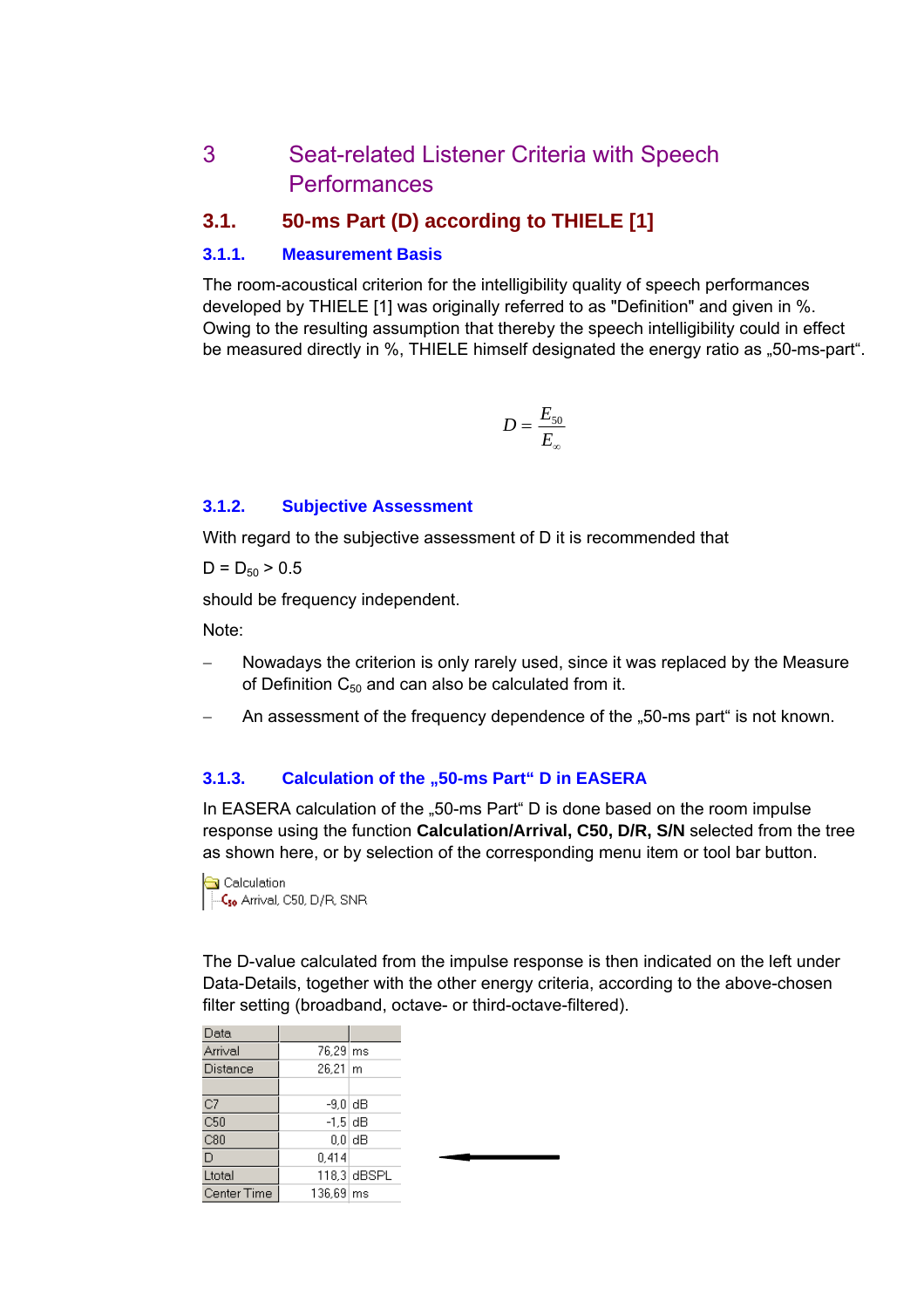#### Display of the octave-filtered D-values in EASERA using the selection **Calculation/Advanced/Definition (Octave).**



 $\overline{10}$ kHz



 $100$  $50$  $\overline{0}$ 

 $\overline{0.1}$  $0.12$  $0.15$  $0.2$ 

#### Display of the third-octave-filtered D-values in EASERA using the selection **Calculation/Advanced/Definition (1/3rd).**

 $0.6$  $\overline{0}$ 

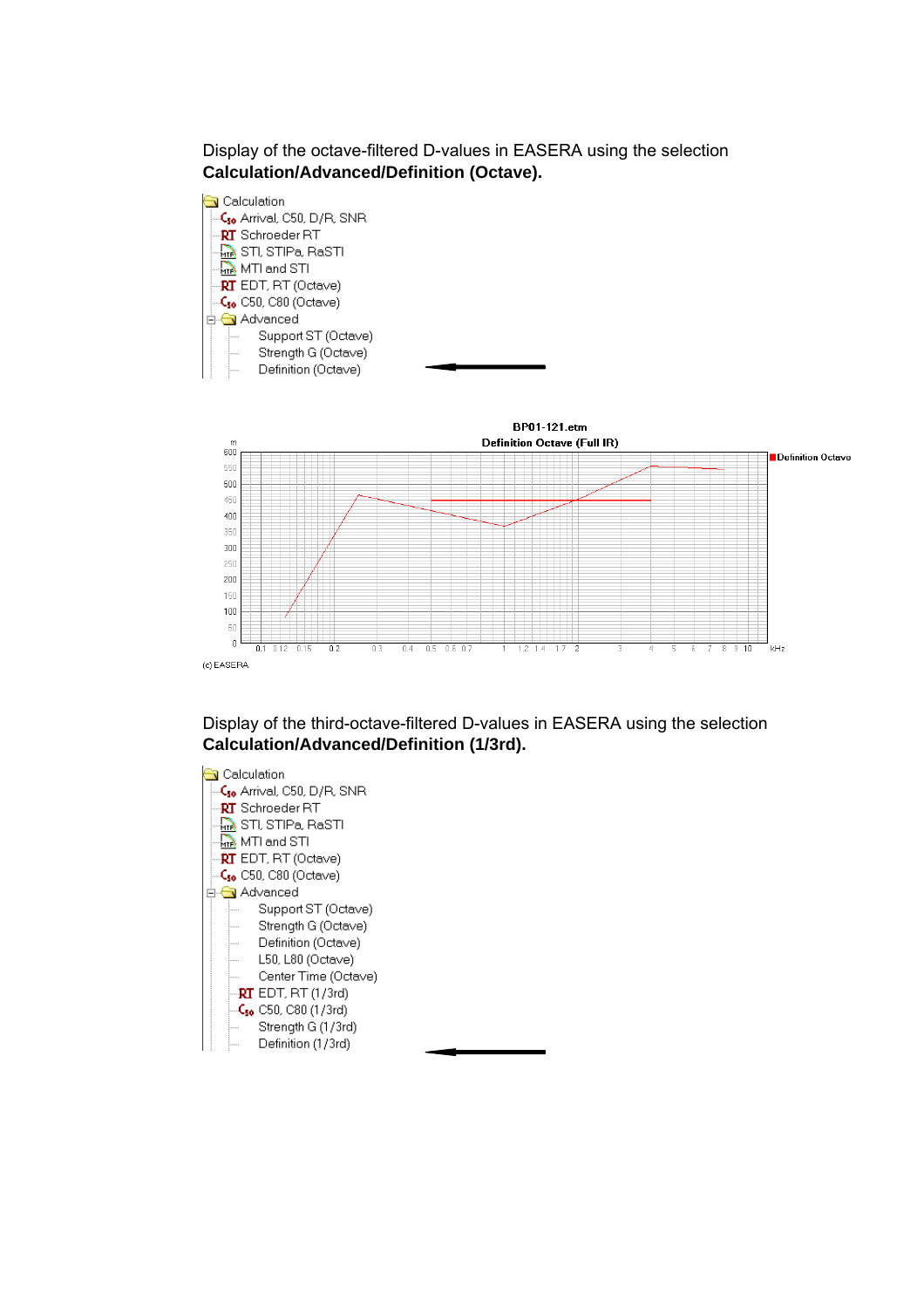<span id="page-18-0"></span>

### **3.2.** Definition Measure C<sub>50</sub> according to AHNERT [3]

#### **3.2.1. Measurement Basis**

The measure  $C_{50}$  is relevant for speech intelligibility and calculated from:

$$
C_{50} = 10\log_{10}\left(\frac{E_{50}}{E_{\infty} - E_{50}}\right) \, \text{dB}.
$$

The EASERA measurement should be carried out using a sound source with the characteristic of a normal talker (front-to-random factor  $\gamma_s \approx 3$ ).

Based on a diffuse, statistical" sound-field structure, the known room volume V and the predicted reverberation time RT<sub>60</sub>, it is possible to compute the **anticipated value C**<sub>50,E</sub> for the definition measure  $C_{50}$  as a function of the distance between the sound source listener seat  $(r_x)$ . The formula is:

$$
C_{50,E}=10\log_{10}\frac{\gamma_S\left(\frac{r_H}{r_x}\right)^2+1-e^{\frac{-13.80.05}{T}}}{e^{\frac{-13.80.05}{T}}}\text{dB}
$$

 $r_x$  distance sound source (talker)  $\rightarrow$  listener seat in m

$$
r_{\rm H}
$$
 Half-room diffuse-field distance  $r_{\rm H} = 0.057 \sqrt{\frac{V}{T}}$  in m

V Volume in  $m^3$ 

T Reverberation time in s

 $\gamma_s$  Front-to random factor of the speaker characteristic

#### **3.2.2.** Subjective Assessment of the Definition Measure C<sub>50</sub>

For the definition measure  $C_{50}$  there does not exist any normative room-acoustical rules. Assessment rules establishing a qualitative relation between speech intelligibility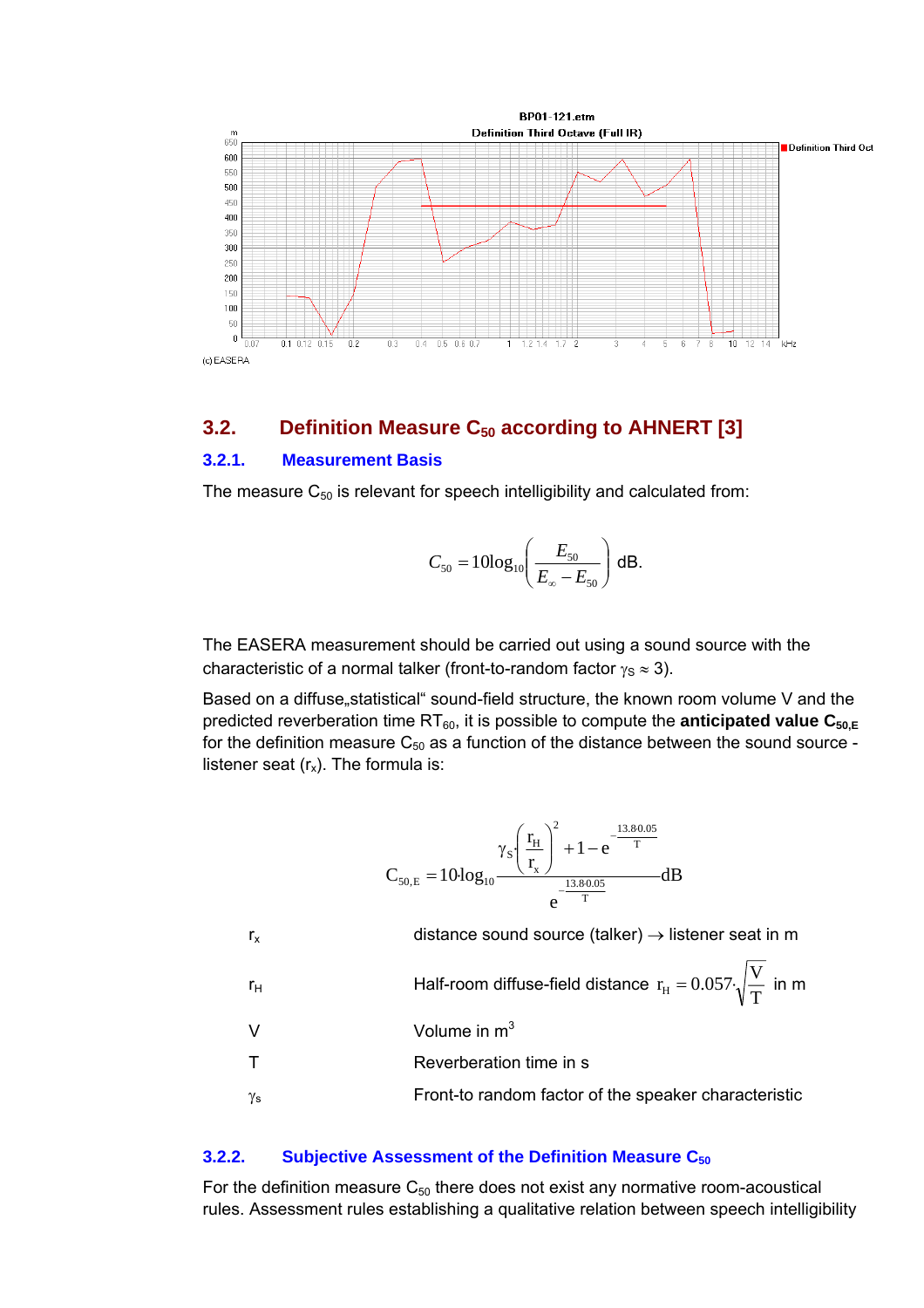<span id="page-19-0"></span>and definition measure  $C_{50}$  are known notwithstanding. These rules show that  $C_{50}$ should be  $\geq$  -2 dB to avoid the syllable intelligibility decreasing below 80 %. Phrase intelligibility (text intelligibility), however, which thanks to the context is higher than the syllable intelligibility, amounts still to approx. 95 %. A value of  $C_{50}$  = -2 dB is therefore considered as the bottom "admissible" limit value for a good speech or text intelligibility.

#### **3.2.3. Subjective Assessment of the Frequency Dependence of the Definition Measure C<sub>50</sub>**

The subjective assessment of the frequency dependence of the definition measure  $C_{50}$ is not yet sufficiently investigated. Initial attempts in this respect can be found reported by HOFFMEIER [24].

#### **3.2.4.** Calculation of the Definition Measure C<sub>50</sub> in EASERA

In EASERA calculation of the definition measure  $D_{50}$  is done based on the room impulse response using the function **Calculation/Arrival, C50, D/R, S/N** selected from the tree as shown here, or by selection of the corresponding menu item or tool bar button.

Calculation  $\left|\right|$  -C<sub>50</sub> Arrival, C50, D/R, SNR

The  $C_{50}$ -value calculated from the impulse response is then indicated on the left under Data-Details, together with the other energy criteria, according to the above-chosen filter setting (broadband, octave- or third-octave-filtered).

| Data        |                       |             |
|-------------|-----------------------|-------------|
| Arrival     | 76,29 ms              |             |
| Distance    | $26.21 \, \mathrm{m}$ |             |
|             |                       |             |
| C7          | $-9.0$ dB             |             |
| C50         | $-1.5$ dB             |             |
| C80         |                       | $0.01$ dB   |
| D           | 0,414                 |             |
| Ltotal      |                       | 118,3 dBSPL |
| Center Time | 136,69 ms             |             |
|             |                       |             |

Display of the octave-filtered  $C_{50}$  -values is done in EASERA together with the other "clarity measures" using **Calculation/C50, C80 (Octave)** → blue curve.

Calculation -C<sub>so</sub> Arrival, C50, D/R, SNR RT Schroeder RT <u>ଲିକ୍</u>ସ STI, STIPa, RaSTI  $\frac{1}{2}$  MTI and STI **RT** EDT, RT (Octave)  $\mathsf{C}_{50}$  C50, C80 (Octave)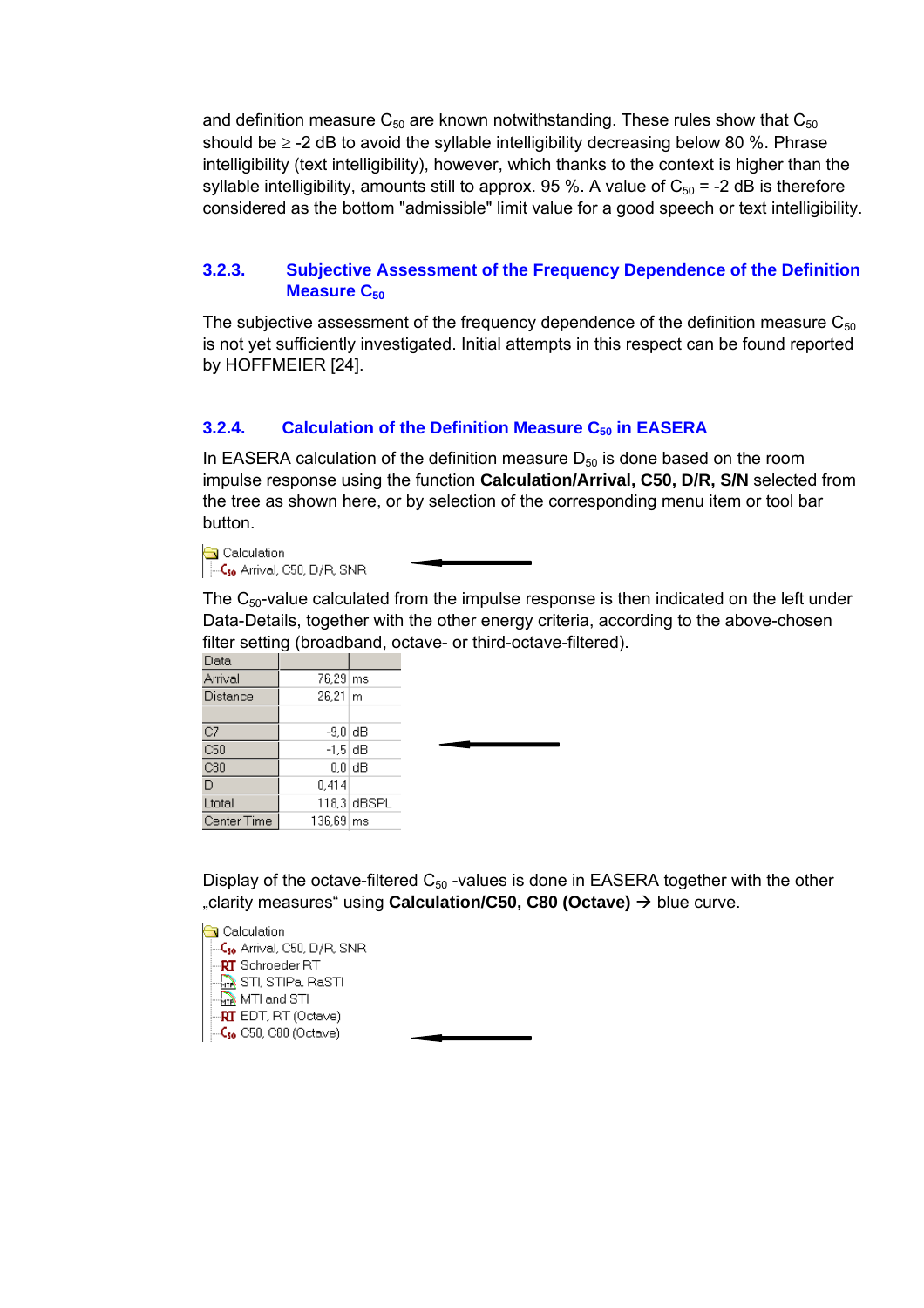<span id="page-20-0"></span>

Display of the third-octave-filtered  $C_{50}$  -values is done in EASERA together with the other "clarity measures" using **Calculation/Advanced /C50, C80 (1/3rd)**  $\rightarrow$  blue curve.



(c) EASERA

## **3.3. Articulation Loss of Consonants Alcons**

 $0.5$  0.6 0.7

#### **3.3.1. Measurement Basis**

 $\overline{0.1}$  $0.12$   $0.15$   $\frac{1}{0.2}$ 

 $\frac{1}{0.3}$  $0.4$ 

The objective criterion  $AI<sub>cons</sub>$  (Articulation Loss of Consonants) is an alternative measure in addition to  $C_{50}$  for objective assessment of speech intelligibility in rooms or with sound reinforcement systems.

,<br>⊮Hz

 $\frac{1}{10}$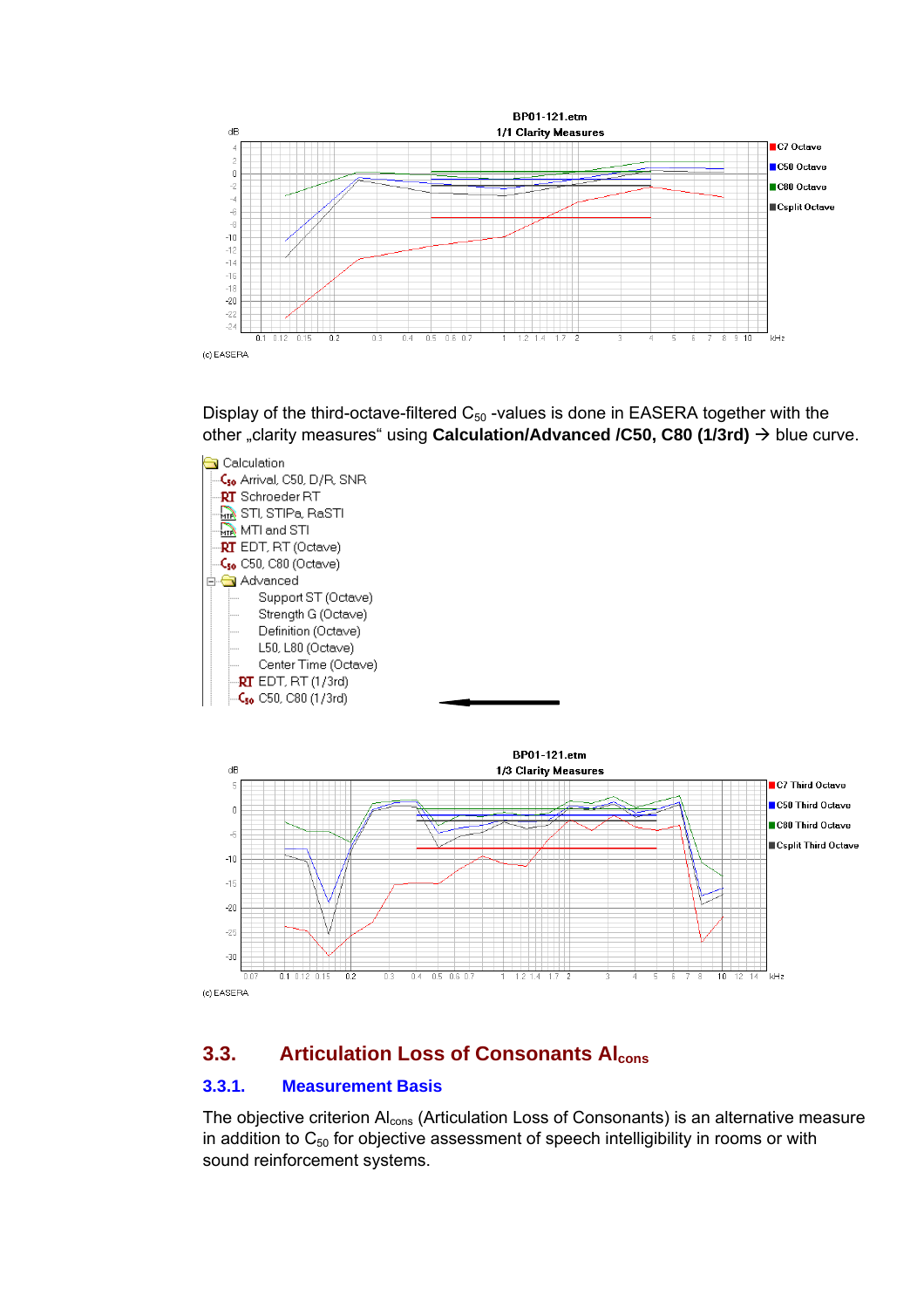<span id="page-21-0"></span>PEUTZ and KLEIN [7] have found that the articulation loss of spoken consonants AL<sub>cons</sub> is useful for the evaluation of speech intelligibility in rooms.

Calculation of Al<sub>cons</sub> from the room impulse responses determined by EASERA is done using the **S**peech **T**ransmission **I**ndex (STI) developed by HOUTGAST and STEENEKEN [4; 5] or using the "fast" variant, the **Ra**pid **S**peech **T**ransmission-**I**ndex (RASTI).

#### **3.3.2.** Subjective Assessment of the Al<sub>cons</sub> Values

The calculated Al<sub>cons</sub> values can be combined with a rating scale so as to allow a **verbal** assessment of the speech intelligibility.

Assigning the results to speech intelligibility yields:

| Al <sub>cons</sub> $\leq 3\%$     | ideal intelligibility                       |
|-----------------------------------|---------------------------------------------|
| $Alcons = 3$ to 8%                | very good intelligibility                   |
| $Al_{cons} = 8$ to 11%            | good intelligibility                        |
| Al <sub>cons</sub> $> 11$ to 20 % | poor intelligibility                        |
| Al <sub>cons</sub> > 20%          | worthless intelligibility (limit value 15%) |

Long reverberation times cause an increased articulation loss. With the corresponding duration, this reverberation acts like noise on the following signals and thus reduces the intelligibility.

#### **3.3.3.** Calculation of Al<sub>cons</sub> in EASERA

In EASERA calculation of the  $Al<sub>cons</sub>$  according to item 3.3.1 is done using the function **Calculation/STI, STIPa, RaSTI** selected from the tree as shown here, or by selection of the corresponding menu item or tool bar button.

Calculation  $\overline{-}$ C<sub>50</sub> Arrival, C50, D/R, SNR RT Schroeder RT  $\Box$ <sub>me</sub> STI, STIPa, RaSTI

The calculated Al<sub>cons</sub> value is then indicated on the left under Data-Details, together with other intelligibility criteria.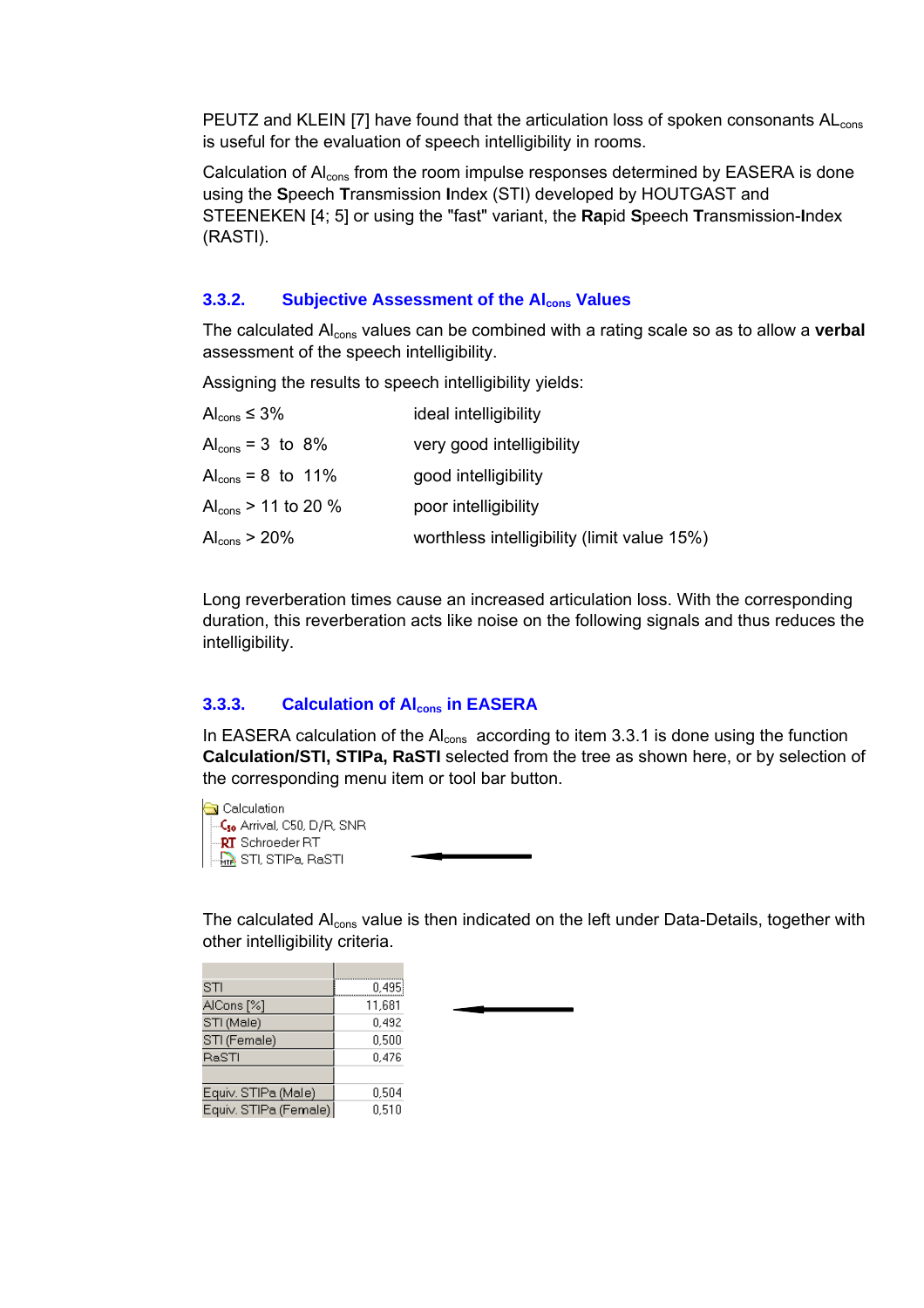## <span id="page-22-0"></span>**3.4. Speech Transmission Index STI and RASTI according to STEENEKEN and HOUTGAST [4; 5]**

#### **3.4.1. Measurement Basis**

The determination of the STI-values is based on measuring the reduction of the signal modulation between the location of the sound source, e.g. on stage, and the reception measurement position with octave center frequencies of 125 Hz up to 8000 Hz.

The authors proceeded on the assumption that not only reverberation and noise reduce the intelligibility of speech, but generally all external signals or signal changes that occur on the path from source to listener. For ascertaining this influence they employ the Modulation Transfer Function (MTF) for acoustical purposes. The available useful signal S (signal) is put into relation with the prevailing interfering signal N (noise). The determined modulation reduction factor m(F) is a factor that characterizes the interference with speech intelligibility:

$$
m(F) = \frac{1}{\sqrt{1 + (2\pi F \cdot RT/13.8)^{2}}} \cdot \frac{1}{1 + 10^{-\frac{S/N}{10 \text{ dB}}}}
$$
  
\nF  
\nmodulation frequency in Hz,  
\nRT  
\nS/N  
\nsignal/noise ratio in dB.

Modulation frequencies from 0.63 Hz to 12.5 Hz in third octaves are used for the calculation. In addition, the modulation transfer function is subjected to a frequency weighting (WMTF - weighted modulation transfer function), in order to achieve a complete correlation to speech intelligibility. In doing so, the modulation transfer function is divided into 7 frequency bands which are each modulated with the modulation frequency. This results in a matrix of 7 x 14= 98 modulation reduction factors mi.

In order to render this relatively time-consuming procedure to be practical so that it can be applied in "real-time operation", the RASTI-procedure (rapid speech transmission index) was developed from it in cooperation with the company Brüel & Kjaer [36]. The modulation transfer function here is calculated only for two octave bands (500 Hz and 2 kHz) that are especially important for the intelligibility of speech and for select modulation frequencies, i.e. in all for 9 modulation reduction factors mj.

To obtain the RASTI value the (apparent) effective signal-noise ratio X can be calculated afterwards from the modulation reduction factors mi :

$$
X = \frac{1}{9} \sum_{i=1}^{9} X_i
$$
  $X_i = 10 \lg \left( \frac{m_i}{1 - m_i} \right)$  dB

(To obtain STI you have to consider all 98  $m<sub>i</sub>$  values in this calculation). According to definition the (RA)STI-value then is: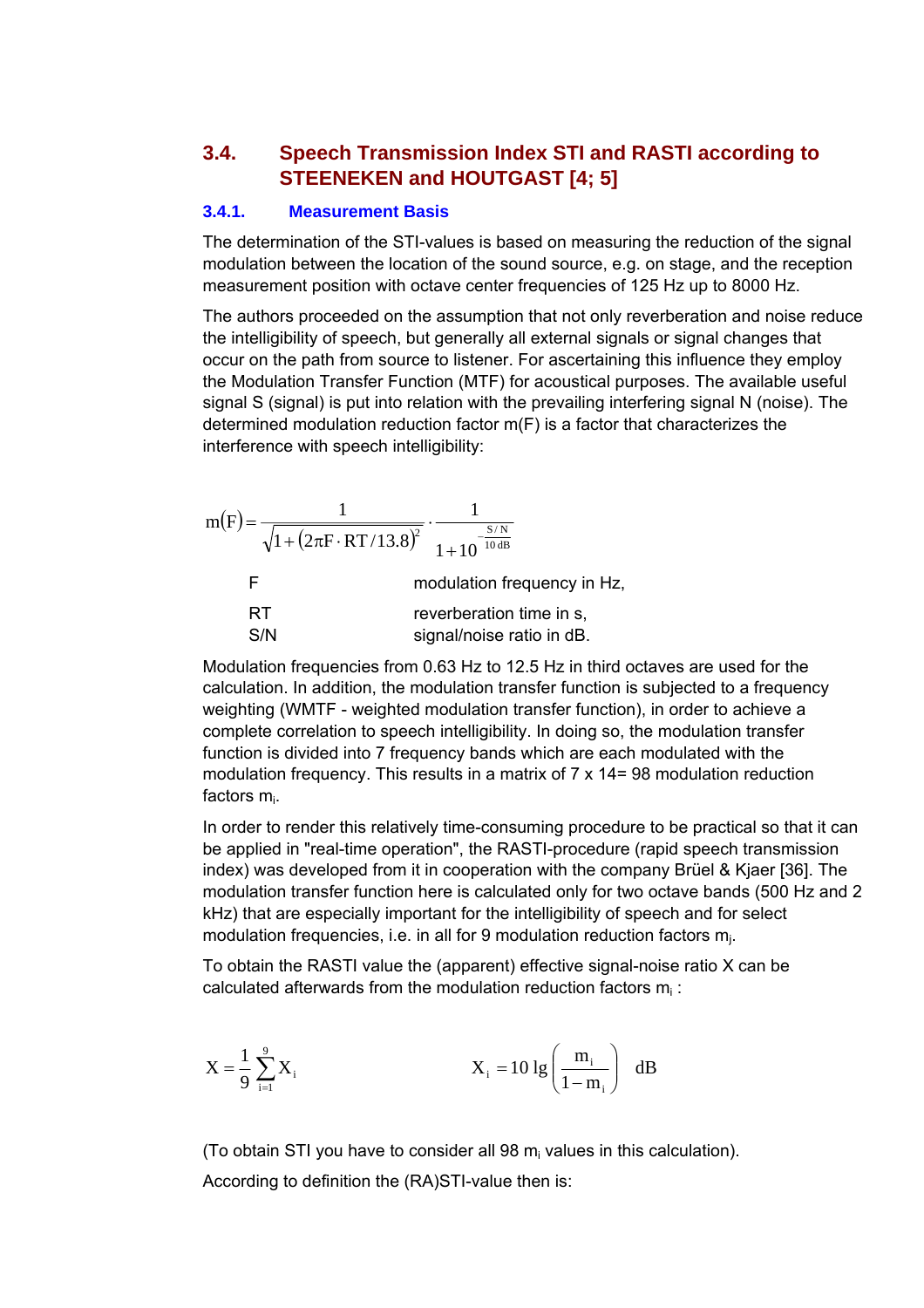$$
(RA) STI = \frac{X + 15dB}{30dB}
$$

<span id="page-23-0"></span>(compare also IEC 60268-16:2003)

3.4.1.1. Subjective Assessment of the (Ra)STI Values

Based on the comparison of subjective examination results with a maximum possible intelligibility of syllables of 96%, the (RA)STI-values are graded in subjective values for syllable intelligibility according to the following table:

| Syllable intelligibility | (Ra)STI-value          |
|--------------------------|------------------------|
| poor                     | 0 to $0.3$             |
| satisfactory             | $0.3 \text{ to } 0.45$ |
| good                     | $0.45$ to $0.6$        |
| very good                | $0.6 \text{ to } 0.75$ |
| excellent                | $0.75$ to 1.0          |

#### **3.4.2. Calculation of the (Ra)STI Values in EASERA**

In EASERA calculation of the (Ra)STI values according to item 3.4.1 is done using the function **Calculation/STI, STIPa, RaSTI** selected from the tree as shown here, or by selection of the corresponding menu item or tool bar button.

Calculation -C<sub>so</sub> Arrival, C50, D/R, SNR RT Schroeder RT  $\Box$  STI, STIPa, RaSTI

The calculated (Ra)STI values are then indicated on the left under Data-Details, together with other intelligibility criteria.

#### **Data-Details**

| STI                   | 0,495  |
|-----------------------|--------|
| AlCons [%]            | 11,681 |
| STI (Male)            | 0,492  |
| STI (Female)          | 0,500  |
| RaSTI                 | 0,476  |
|                       |        |
| Equiv. STIPa (Male)   | 0,504  |
| Equiv. STIPa (Female) | 0,510  |
|                       |        |

## **3.5.** Center Time t<sub>s</sub> according to KÜRER [2]

#### **3.5.1. Measurement Basis**

This quality criterion is relevant for speech intelligibility and musical clarity and measured and calculated according to KÜRER [2] using EASERA as follows: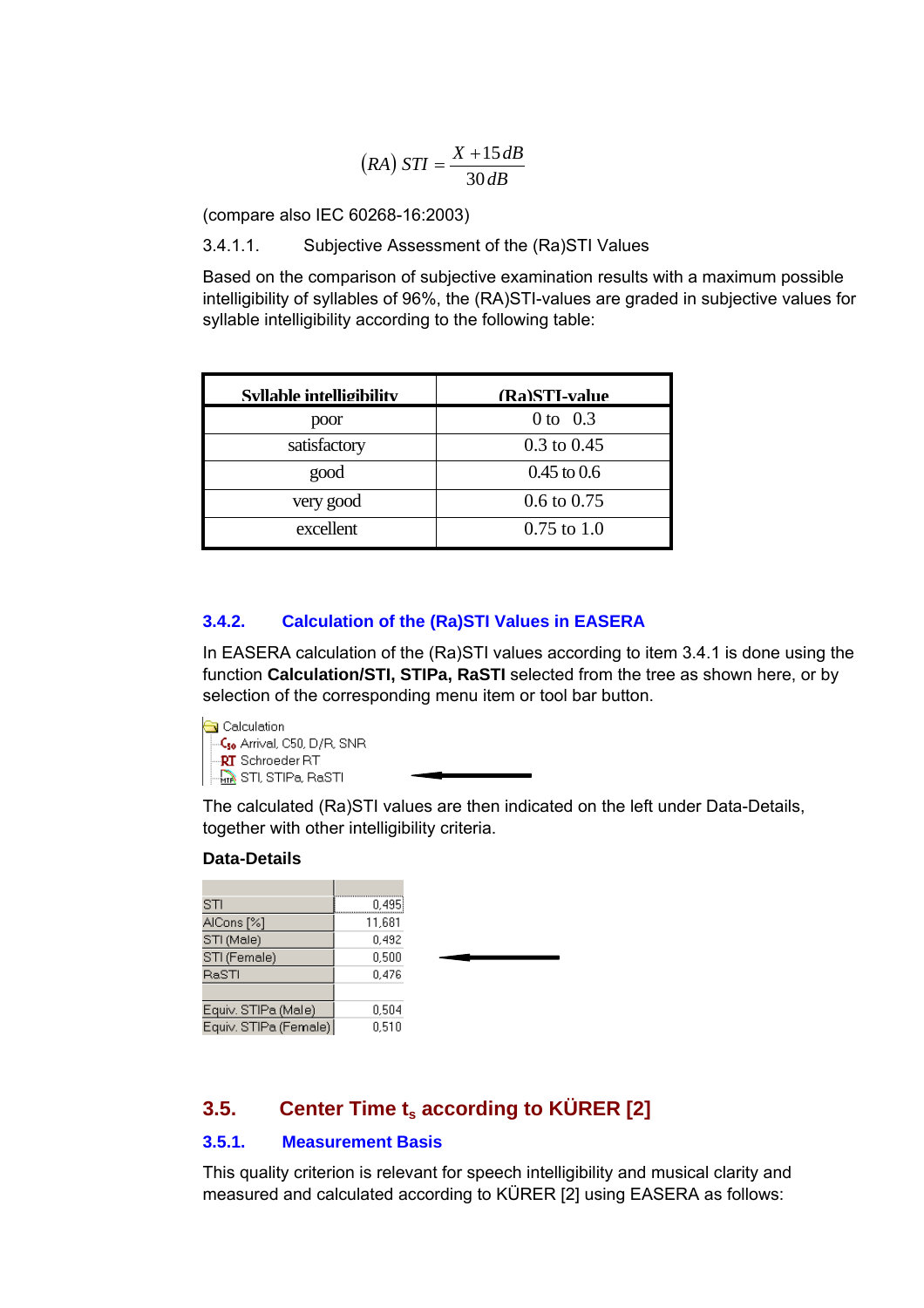$$
t_{\rm S} = \frac{\int\limits_{0}^{\infty} t \cdot p^2(t) dt}{\int\limits_{0}^{\infty} p^2(t) dt}
$$

#### <span id="page-24-0"></span>**Anticipated Value**

In the "statistic" sound field, i.e. for listener seats located at larger distance from the sound source  $(r_x \gg r_H)$  the **anticipated value**  $t_{s,E}$  for the center time  $t_s$  according to KÜRER [2] is:

$$
t_{s,E} = \frac{RT}{13.8} ms
$$

RT Reverberation time in ms

#### **3.5.2. Subjective Assessment**

A relationship between the (subjective) syllable intelligibility  $V_S$  and the center time  $t_s$  is given by KÜRER [2] by the following correlation rule:

$$
V_S = 96 \cdot \left(1 - t_S^2 \cdot 10^{-5}\right) \%
$$

 $t<sub>s</sub>$  in ms

For a syllable intelligibility of  $V_s \geq 80$  % the results according to the above-mentioned rule are  $t_s \le 130$  ms.

#### **3.5.3. Subjective Assessment of the Frequency Dependence of the Center Time ts**

The higher the center time  $t_s$  is, the more spatial is the acoustic impression at the listener's position. The maximum achievable center time  $t_s$  is based on the optimum reverberation time. According to HOFFMEIER [24], there is a good correlation between center time and intelligibility of speech with a frequency evaluation of the 4 octaves bands 500 Hz, 1000 Hz, 2000 Hz and 4000 Hz.

For **music**, the desirable center time  $t_s$  is:

| $t_s \approx (70 \text{ to } 150) \text{ ms}$ | with a 1000 Hz octave                       |
|-----------------------------------------------|---------------------------------------------|
| and for <b>speech</b> :                       |                                             |
| $t_s \approx (60 \text{ to } 80) \text{ ms}$  | with four octaves between 500 Hz to 4000 Hz |

#### **3.5.4.** Calculation of the Center Time t<sub>s</sub> in EASERA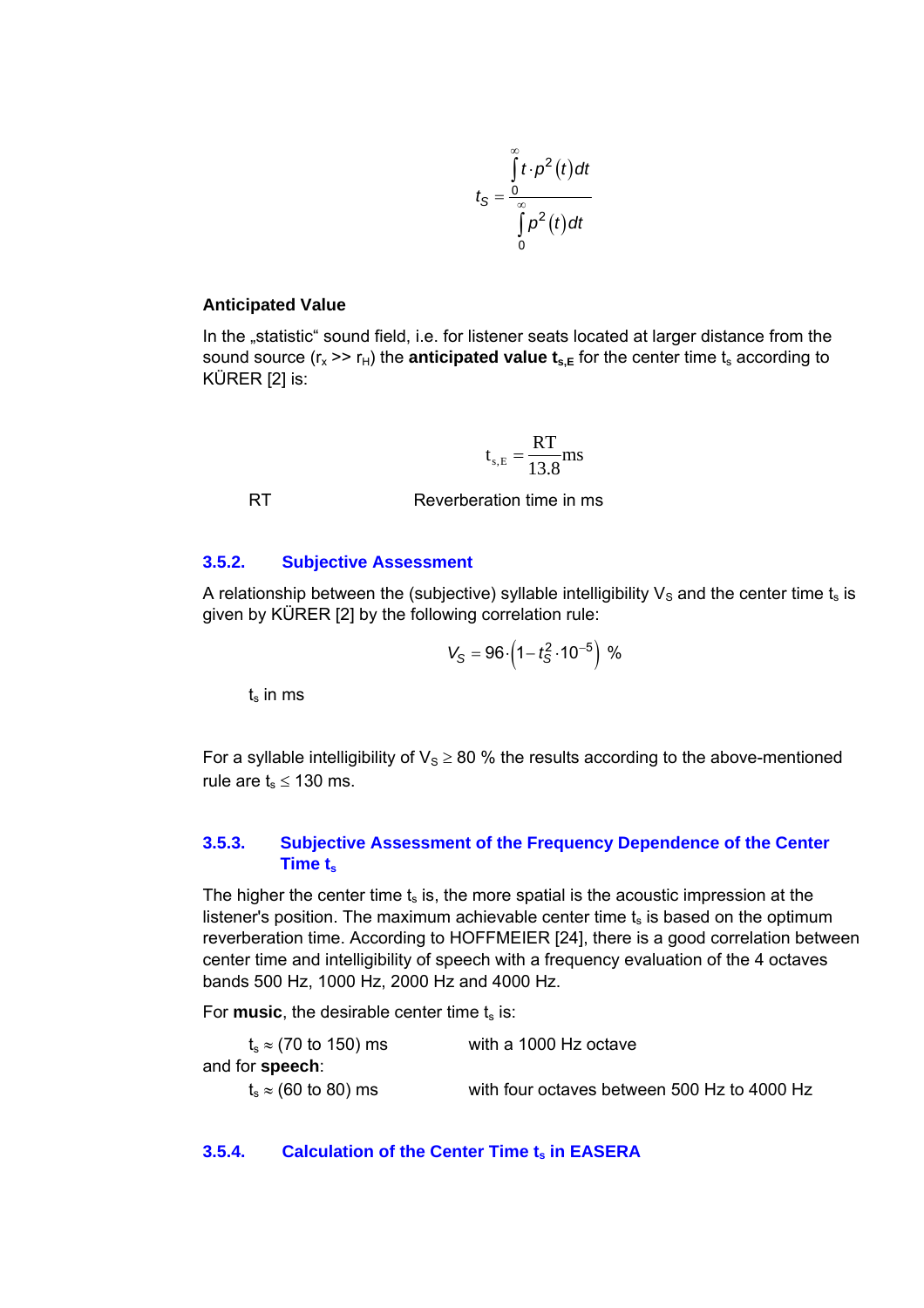In EASERA calculation of the center time  $t_s$  is done using the function **Calculation/Arrival, C50, D/R, S/N** selected from the tree as shown here, or by selection of the corresponding menu item or tool bar button.

Calculation C<sub>so</sub> Arrival, C50, D/R, SNR

The  $t_s$  value calculated from the impulse response is then indicated on the left under Data-Details, together with other energy criteria according to the above-chosen filter setting (broadband, octave- or third-octave-filtered).

| Data            |              |                       |
|-----------------|--------------|-----------------------|
| Arrival         | 76,29 ms     |                       |
| <b>Distance</b> | $26,21 \, m$ |                       |
|                 |              |                       |
| C7              | -9,0 dB      |                       |
| C50             | $-1.5$ dB    |                       |
| C80             |              | $0.01$ d $\mathsf{B}$ |
| D               | 0.414        |                       |
| Ltotal          |              | 118,3 dBSPL           |
| Center Time     | 136,69 ms    |                       |

Display of the octave-filtered  $D_{50}$  -values is done in EASERA using **Calculation/Advanced/Center Time (Octave).**



Then the graph Center Time is shown using the octave-filter midband frequency.



Display of the octave-filtered  $t_s$ -values is done in EASERA using **Calculation/Advanced/Center Time (1/3rd).**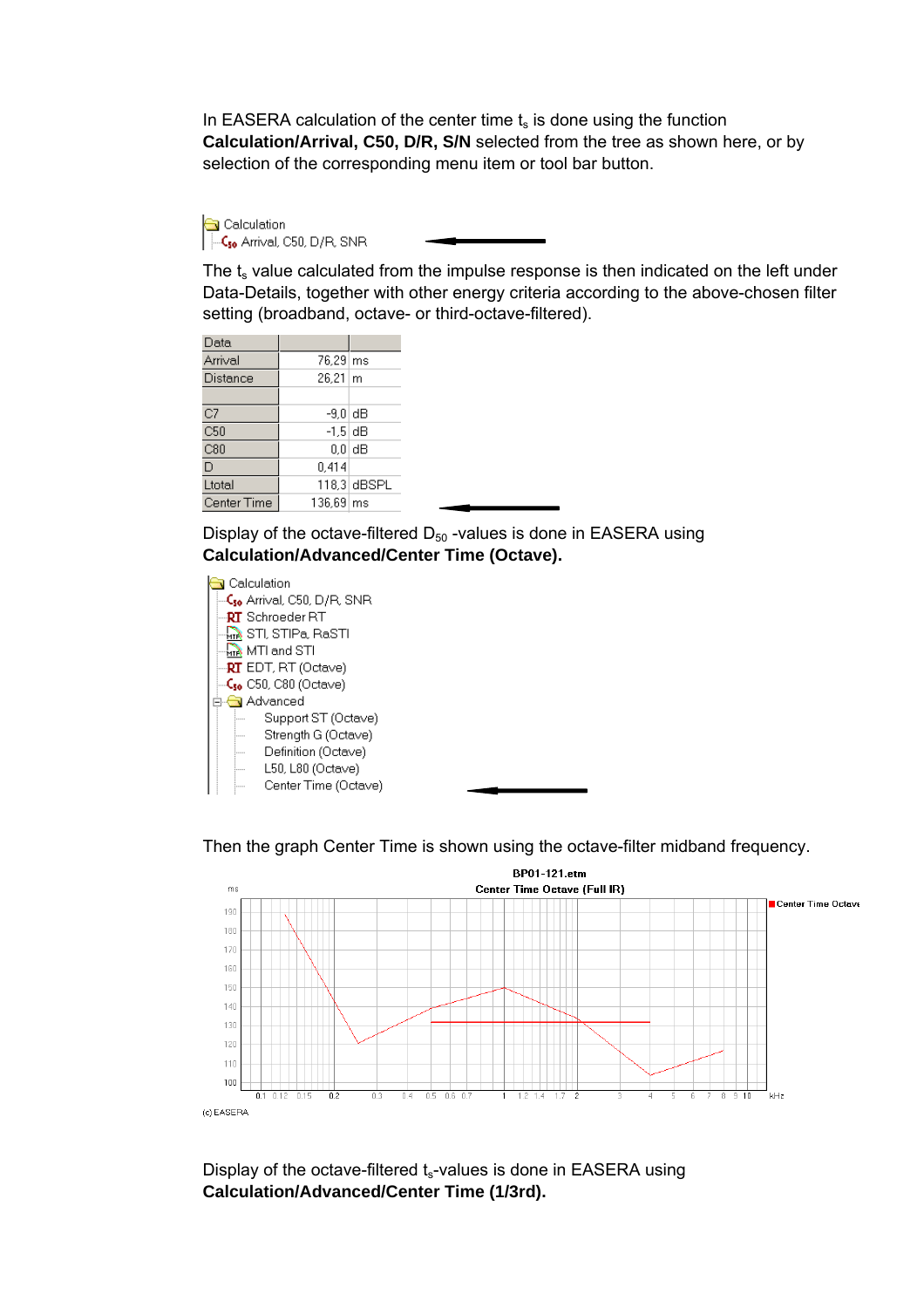<span id="page-26-0"></span>

Then the graph Center Time is shown using the third-octave-filter midband frequency.



## **3.6.** Echo criterion EK<sub>Speech</sub> according to DIETSCH [8]

#### **3.6.1. Measurement Basis**

In addition to the above-mentioned criteria, the reflection sequence is also of importance for assessing the acoustic overall impression of a room. The reflectograms show in which temporal sequence and with which intensity reflections arrive at a listener's position.

When planning a hall one tries to design the surfaces of the room in such a way that at all seats the reflections sequence is as uniform and dense as possible and that no **high-energy late reflections (echoes)** occur.

The designer examines the sound-pressure records as to whether this uniformity is given and whether the intensity of the reflections decreases along with the increasing temporal distance from the direct sound.

Strong reflections which in speech performances arrive later than 50 ms after the direct sound and which are not preceded by any or only few weaker reflections, are subjectively perceived by the ear as signals not related to the direct sound, i.e. as an echo.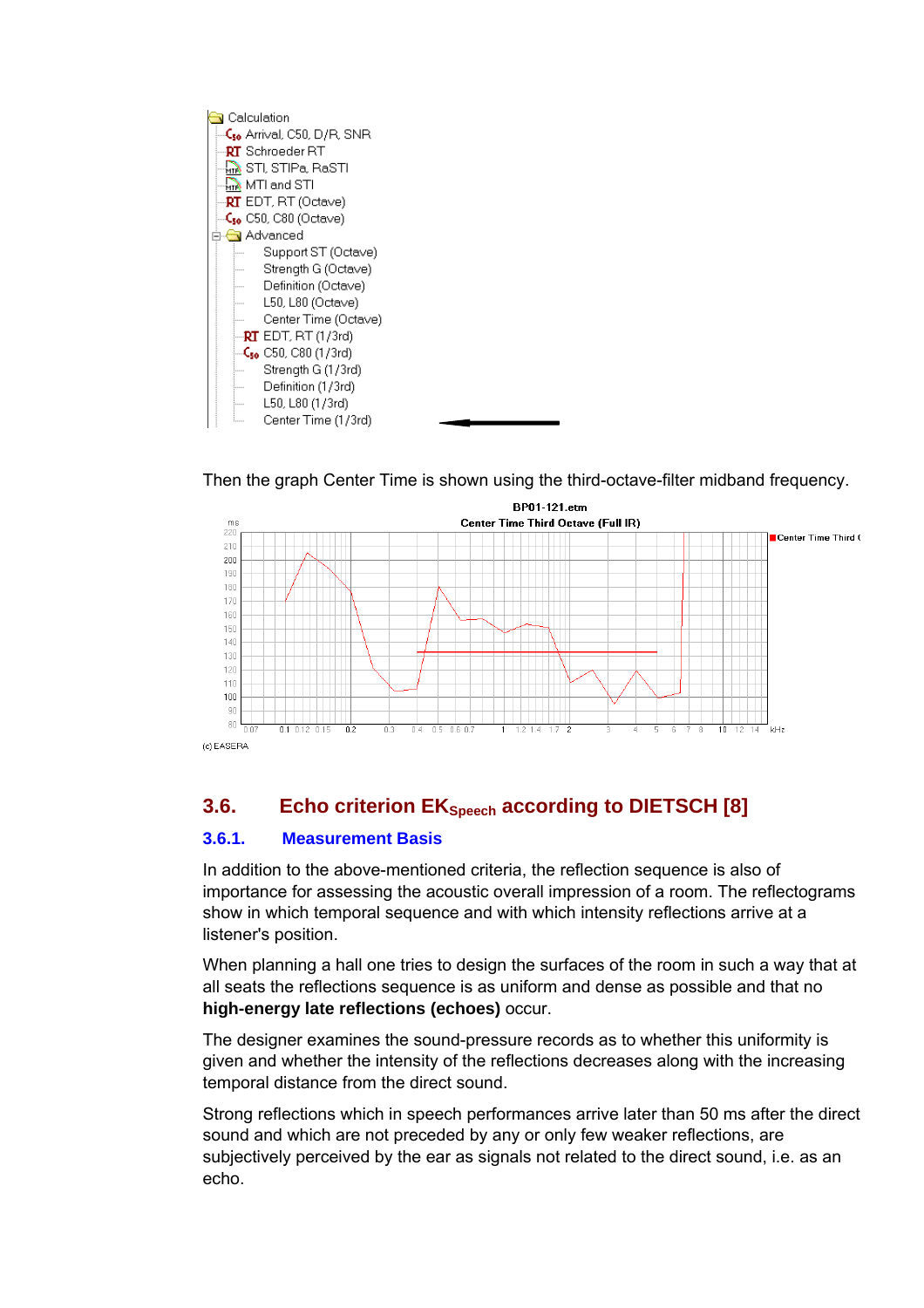<span id="page-27-0"></span>According to KUHL [27] an **Echo** is defined as a subjectively "clearly audible repetition of the direct-sound phenomenon".

A certain echo impression (but not in the sense proposed by KUHL) may also come about when low-energy groups of reflections occur at a late moment during the decay process. Such a phenomenon "amplifies" the spatial impression in a certain way and may even be considered as positive in a room-acoustical sense.

The decision as to whether a group of reflections is an echo can frequently not be reached on the basis of the **sound-pressure reflectogram**, but only by assessing the behavior of the **sound-level decay process** at a receiving position. This is why not only the sound-pressure behavior over time is recorded and evaluated at a receiving position, but also the sound-level behavior and the sound intensity behavior.

A further possibility for recognizing echoes in the reflectograms is offered by the socalled DIETSCH criterion [8].

This is an echo criterion EK which DIETSCH calculates, differently weighted for speech and music performances, as follows:

$$
EK_{\text{Speech}} = \frac{\Delta t_s(\tau)}{\Delta \tau_{\text{E}}}
$$

with:

$$
t_{\rm s}(\tau) = \frac{\int_{0}^{\tau} t \left| \rho(t) \right|^{n} dt}{\int_{0}^{\tau} \left| \rho(t) \right|^{n} dt}
$$

For speech performances use these values:

 $\Delta \tau_F = 9$  ms  $n = 2/3$  $EK<sub>limit</sub> = 1$ 

#### **3.6.2.** Subjective Assessment of the Echo criterion EK<sub>speech</sub> and Frequency **Dependence of the same**

An echo occurs when  $EK_{max}$  >  $EK_{limit}$ .

If  $EK_{max}$  >  $EK_{limit}$  occurs periodically (periodicity 50 ms with speech, 80 to 100 ms with music), a **flutter echo** becomes audible.

With band-limited evaluation of the room impulse responses you have to keep in mind that especially the **high-frequency** signal components tend to cause echo disturbances.

According to DIETSCH [8] it is, however, sufficient to employ:

for **Speech:** Test signals with a bandwidth of one octave and a midband frequency of  $f_M = 1$  kHz,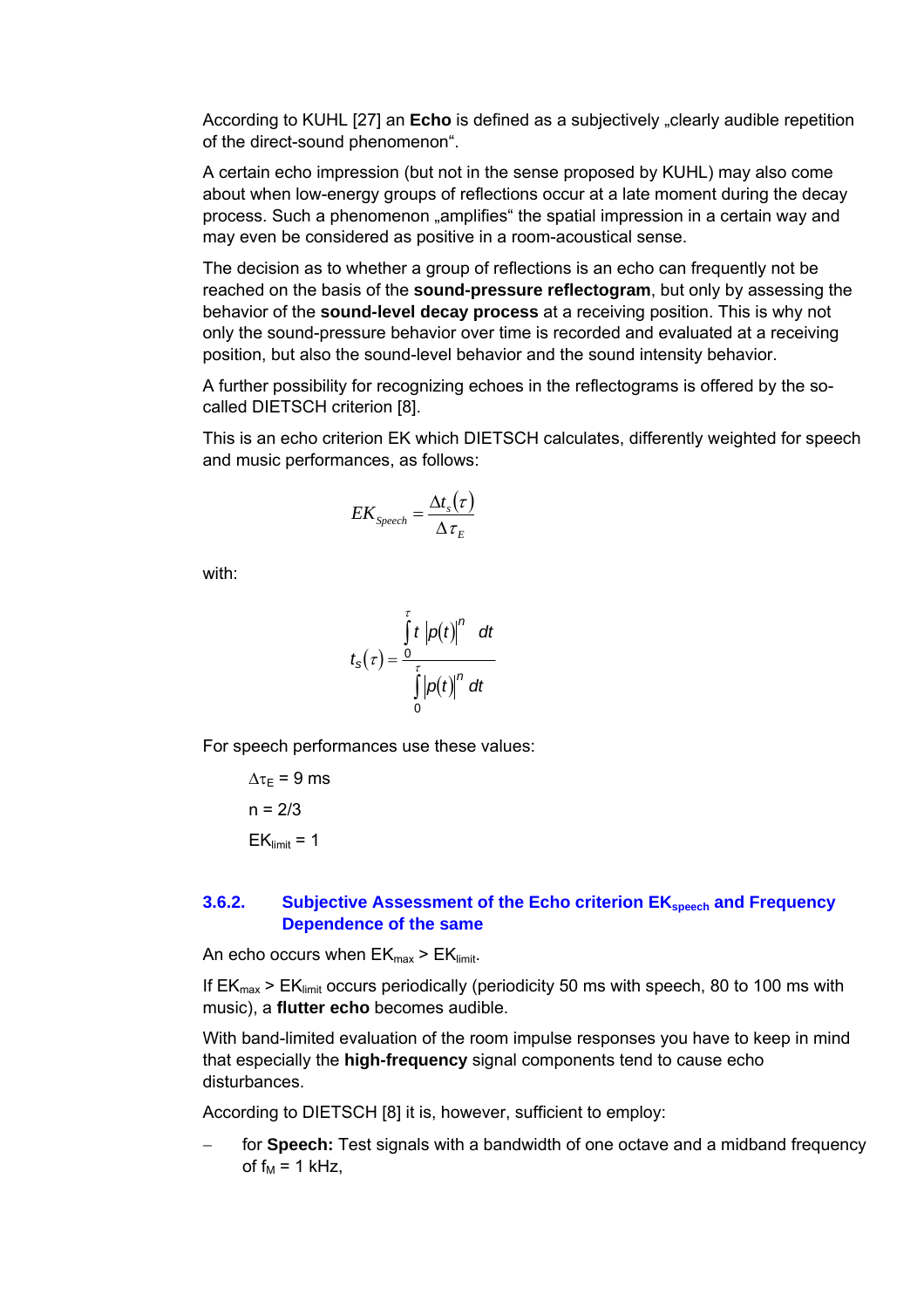#### <span id="page-28-0"></span>**3.6.3.** Calculation of EK<sub>speech</sub> in EASERA

In EASERA calculation of EK<sub>speech</sub> graphs in done based on the room impulse response using the function **Time (Full IR)/Advanced/Echo Speech** selected from the tree as shown here, or by selection of the corresponding menu item or tool bar button.



A frequency assessment does not take place, but the EK<sub>speech</sub> graph is calculated from the **broadband** impulse response (Full IR) by default. The octave and third-octave filtered responses can also be viewed.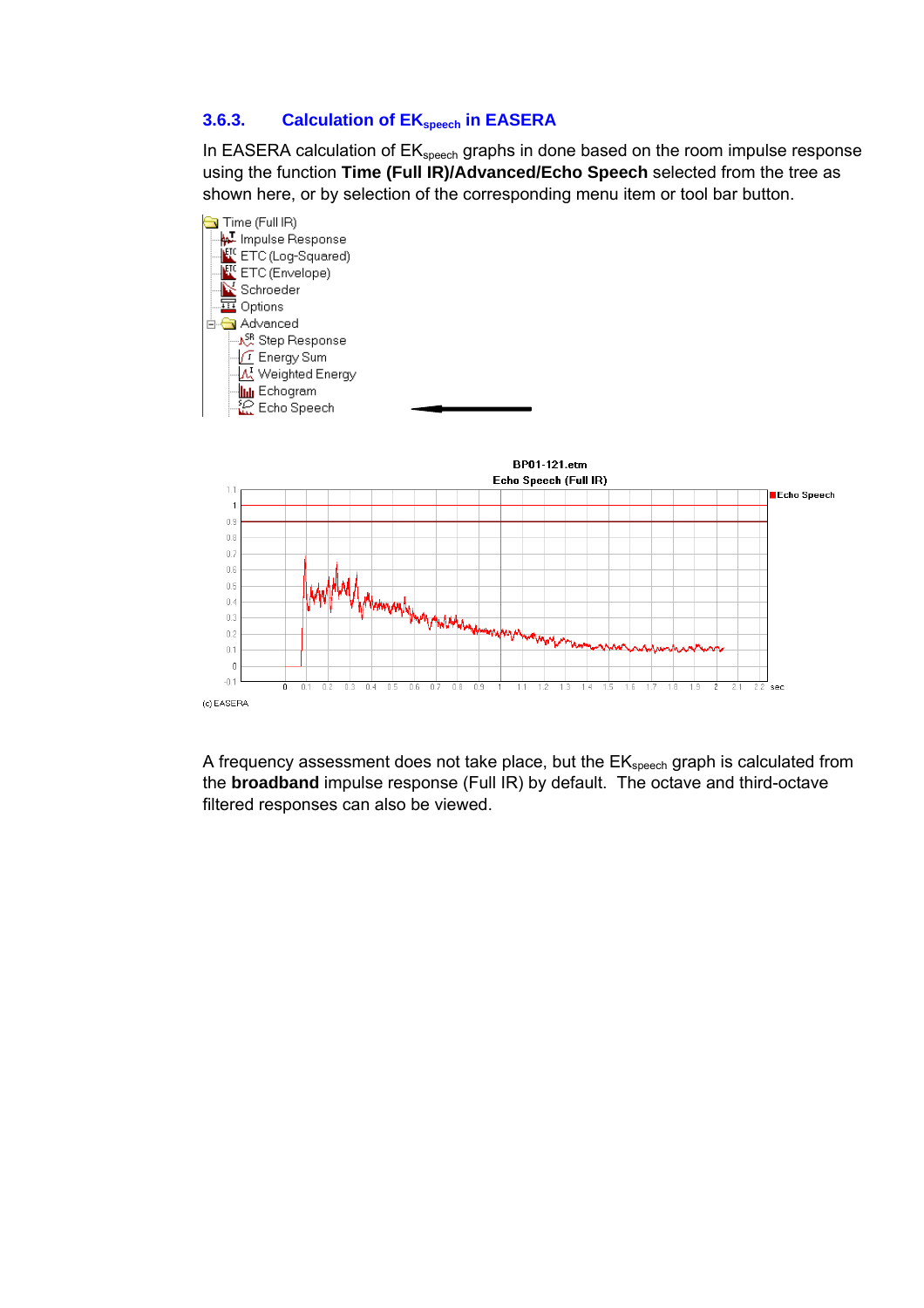## <span id="page-29-0"></span>4 Seat- and Sound Source-related Listener Criteria with Music Performances

## **4.1. Direct Sound Level C7**

#### **4.1.1. Measurement Basis**

This measure reflects the sound energy component of the direct sound in relation to the sound energy of the reflections and of the reverberation arriving after the direct sound at the listener position.

This measure is relevant for the subjective perception of "nearness" or "directness" of the sound sources (singers, orchestra register, soloists).

The measuring rule is [15]:

$$
C_7 = 10 \log_{10} \left( \frac{E_7}{E_{\infty} - E_7} \right) \, dB
$$

made with monaural measurements using an omni-directional microphone K:

$$
E_{x,K} = \int_{0}^{x} p_K^{2}(t)dt
$$

the cumulative energy of the squared room impulse response [p $^2$ <sub>K</sub>(t)] until x ms after the direct sound.

#### **4.1.2. Subjective Assessment**

The direct sound measure  $C_7$  should in correlation to the distance from the sound source - listener not fall below a range of -10 to -15 dB.

An assessment method for the frequency dependence of the direct sound level is not yet known.

#### **4.1.3. Calculation of the Direct Sound Measure C<sub>7</sub> in EASERA**

In EASERA calculation of the direct sound measure is done based on the room impulse response using the function **Calculation/Arrival, C50, D/R, S/N** selected from the tree as shown here, or by selection of the corresponding menu item or tool bar button.

Calculation C<sub>so</sub> Arrival, C50, D/R, SNR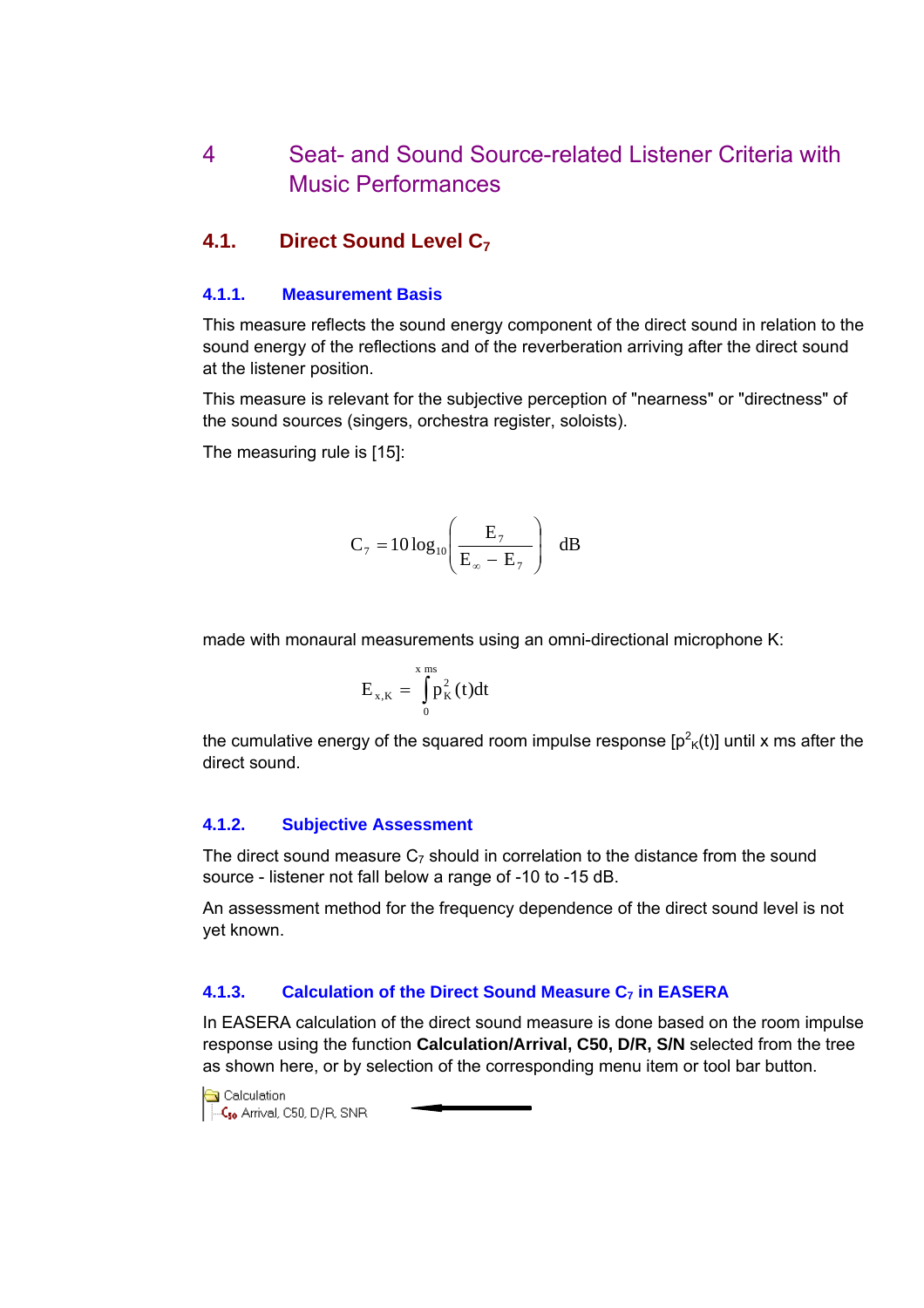The  $C_7$  value calculated from the impulse response is then indicated on the left under Data-Details, together with other energy criteria according to the above-chosen filter setting (broadband, octave- or third-octave-filtered).

|                  | $ -$                  |             |  |
|------------------|-----------------------|-------------|--|
| Data             |                       |             |  |
| Arrival          | 76,25 ms              |             |  |
| Distance         | $26,03 \, m$          |             |  |
|                  |                       |             |  |
| C7               | $-9.0$ dB             |             |  |
| C50              | $-1.5$ dB             |             |  |
| C80              | $0,0$ dB              |             |  |
| C35              | $-2.5$ dB             |             |  |
| D                | 0,414                 |             |  |
| <b>Total SPL</b> |                       | 118,3 dBSPL |  |
| Center Time      | $136,74 \, \text{ms}$ |             |  |
|                  |                       |             |  |

Display of the octave-filtered  $C_7$  values is done in EASERA, together with that of the other "clarity measures, via **Calculation/C50, C80 (Octave)** → red curve.



Display of the third-octave-filtered  $C_7$  values is done in EASERA, together with that of the other "clarity measures, via **Calculation/Advanced/C50,C80 (1/3rd)**  $\rightarrow$  blue curve.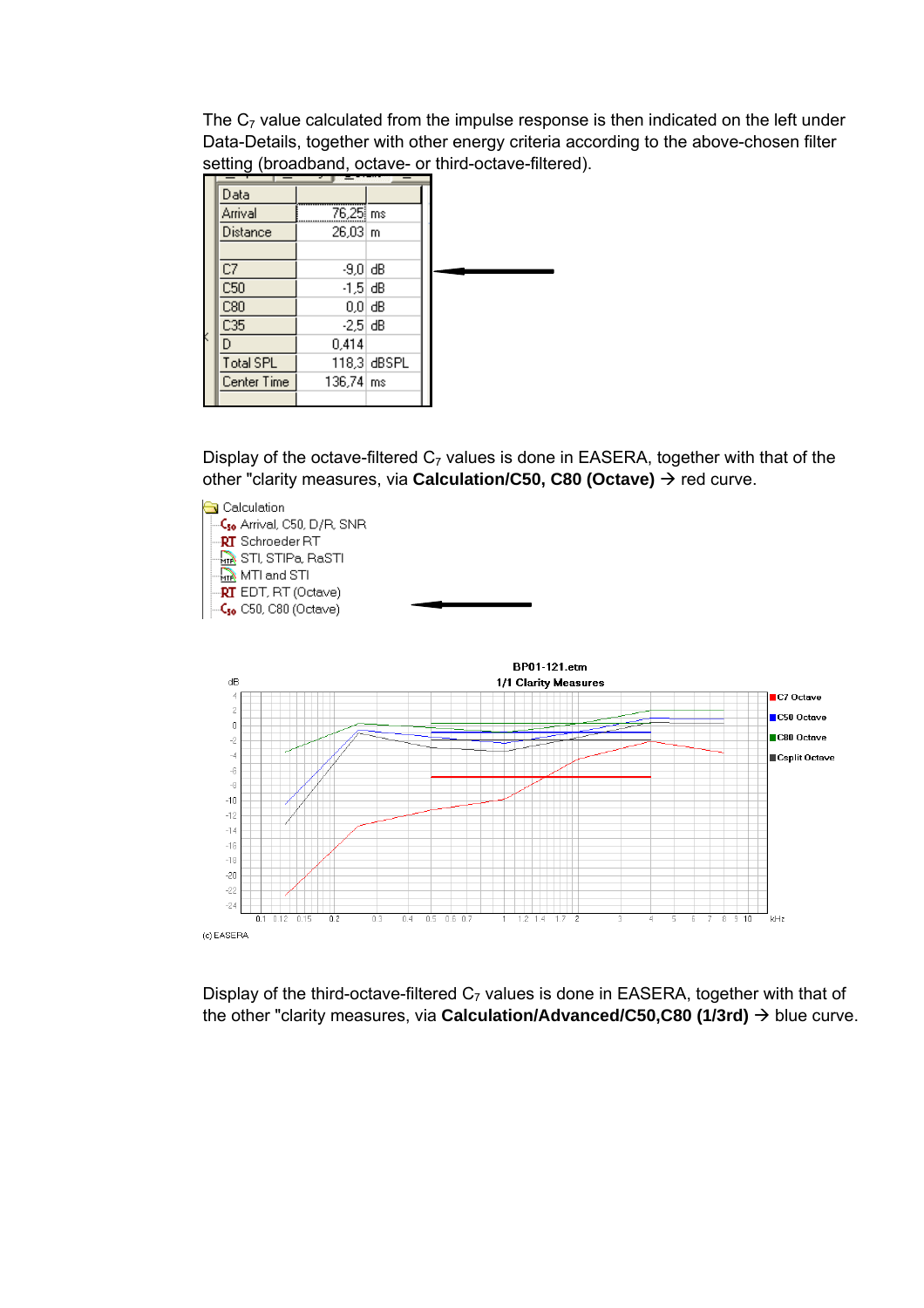<span id="page-31-0"></span>

#### 4.2. Clarity Measure C<sub>80</sub> according to ABDEL ALIM [9]

#### **4.2.1. Measurement Basis**

The clarity measure  $C_{80}$  is relevant for temporal and the register clarity of music performance, especially of rapid musical passages.

It is calculated from:

$$
C_{80} = 10\log_{10}\left(\frac{E_{80}}{E_{\infty} - E_{80}}\right)dB
$$

Based on the assumption of a diffuse "statistical" sound-field structure, the known room volume V and the predicted reverberation time T, it is possible to compute the **anticipated value**  $C_{80,E}$  for the clarity measure  $C_{80}$  as a function of the distance from the sound source - listener seat  $(r_x)$ . The formula is:

$$
C_{80,E} = 10\log_{10}\frac{\left(\frac{r_H}{r_x}\right)^2 + 1 - e^{-\frac{13,80,08}{T}}}{e^{-\frac{13,80,08}{T}}}dB
$$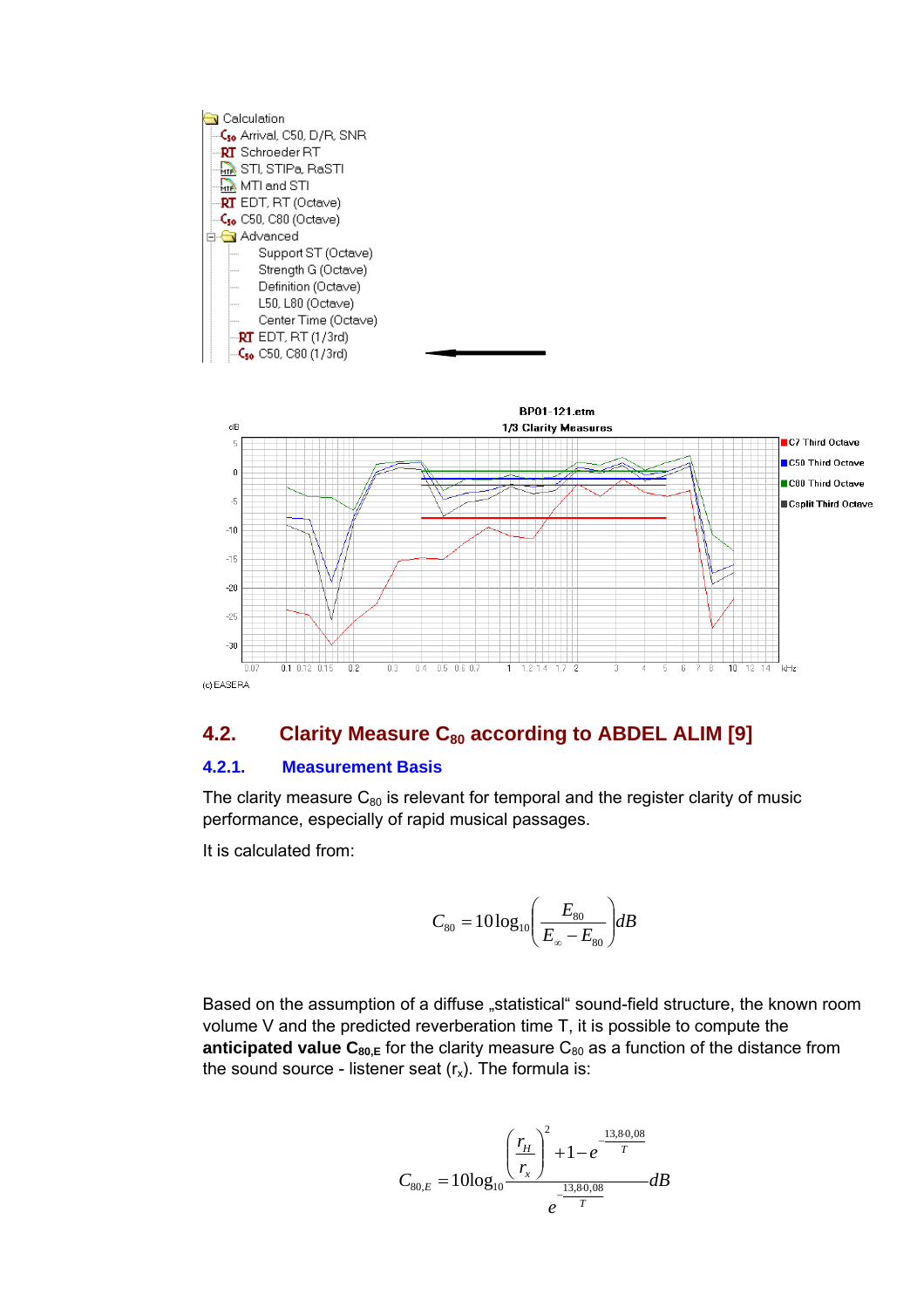<span id="page-32-0"></span>

| $r_{x}$ | Distance sound source (orchestra) $\rightarrow$ listener seat in m           |
|---------|------------------------------------------------------------------------------|
| rн      | Half-room diffuse-field distance $r_H = 0.057 \cdot \sqrt{\frac{V}{T}}$ in m |
|         | Volume in $m3$                                                               |
|         | Reverberation time in s                                                      |

#### **4.2.2. Subjective Assessment of the Clarity Measure C<sub>80</sub>**

For an "optimum" clarity measure  $C_{80}$  there does not yet exist any normative roomacoustical rules.

According to the papers of ABDEL ALIM [9] a sufficient musical clarity should be obtained with:

| $C_{80} \ge -1.6$ dB | for classical music (Mozart, Haydn)  |
|----------------------|--------------------------------------|
| $C_{80} \ge -4.6$ dB | for romantic music (Brahms, Wagner). |

The requirement:

 $C_{80} \ge -3$  dB

is an acceptable compromise.

For sacral music even:

 $C_{80} \ge -5$  dB

can be accepted.

An assessment method for the frequency dependence of the clarity measure is not yet known.

#### 4.2.3. Calculation of the Clarity Measure C<sub>80</sub> in EASERA

In EASERA calculation of the clarity measure  $C_{80}$  is done based on the room impulse response using the function **Calculation/ Arrival, C50, D/R, S/N** selected from the tree as shown here, or by selection of the corresponding menu item or tool bar button.

Calculation C<sub>so</sub> Arrival, C50, D/R, SNR

The  $C_{80}$  value calculated from the impulse response is then indicated on the left under Data-Details, together with other energy criteria according to the above-chosen filter setting (broadband, octave- or third-octave-filtered).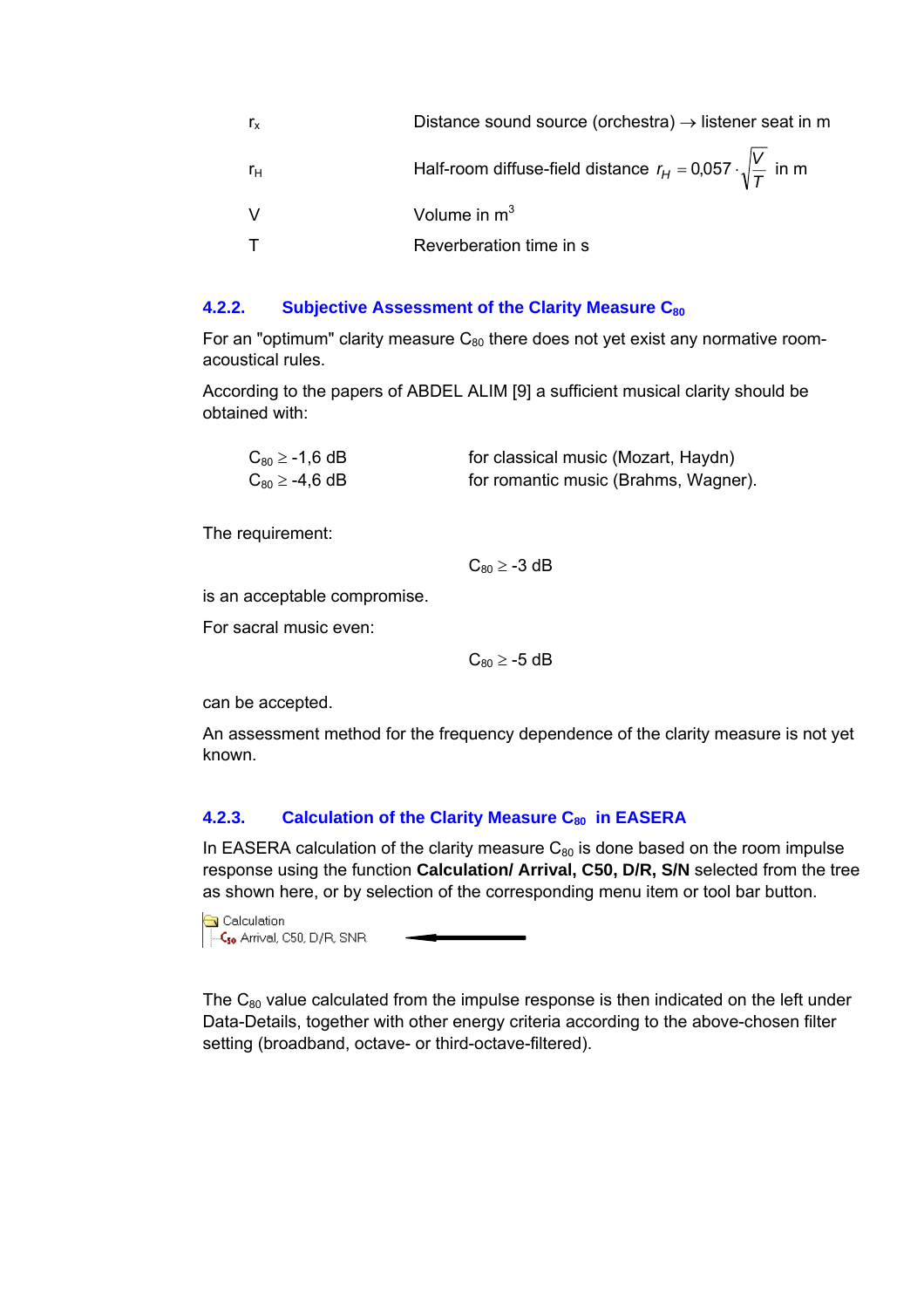<span id="page-33-0"></span>

| Data             |              |             |  |
|------------------|--------------|-------------|--|
| Arrival          | 76,25 ms     |             |  |
| Distance         | $26,03 \, m$ |             |  |
|                  |              |             |  |
| C7               | -9.0 dB      |             |  |
| C50              | $-1.5$ dB    |             |  |
| C80              | $0,0$ dB     |             |  |
| C35              | $-2.5$ dB    |             |  |
| D                | 0,414        |             |  |
| <b>Total SPL</b> |              | 118,3 dBSPL |  |
| Center Time      | 136,74   ms  |             |  |
|                  |              |             |  |

Display of the octave-filtered  $C_{80}$  values is done in EASERA, together with that of the other "clarity measures", using **Calculation/C50, C80 (Octave)** → green curve.



## **4.3. Interaural Cross Correlation IACC according to BERANEK [29;30]**

#### **4.3.1. Measurement Basis**

According to BERANEK [29; 30] the value  $\rho = (1 - IACC_E)$  correlates with the subjective perception of the "width" of the sound source (AWS: "**A**pparent **S**ource **W**idth") and the value  $\epsilon$  = (1 - IACC<sub>I</sub>) correlates with the subjective perception of being "enveloped by the sound" (LEV: "**L**istener **E**n**v**elopment").

With binaural measurements (e.g. with dummy-head microphones) it is possible to calculate interaural correlation measures.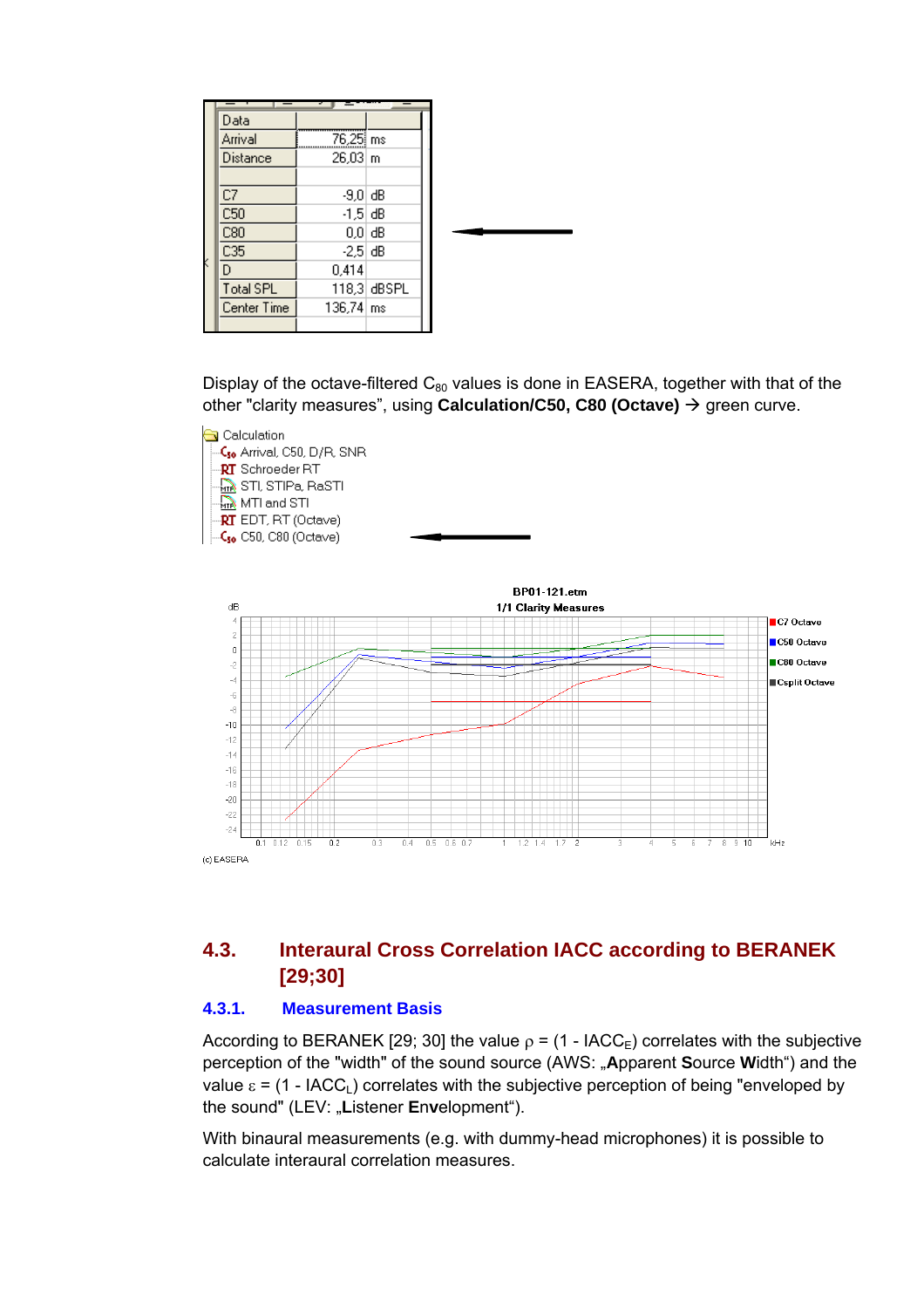<span id="page-34-0"></span>From the room impulse responses captured by the right and left "ears" ( $p_R(t)$  and  $p_L(t)$ ) the interaural correlation measures according to ISO 3382 [26] are calculated as follows using the interaural cross correlation function  $IACF(\tau)$ :

$$
IACF_{t_1;t_2;F}(\tau) = \frac{\int_{t_1}^{t_2} p_L(t) \cdot p_R(t+\tau) dt}{\sqrt{\int_{t_1}^{t_2} p_L^2(t) \cdot \int_{t_1}^{t_2} p_R^2(t) dt}}
$$

 $t_1$  and  $t_2$  Integration time limits in ms for IACC<sub>E(arly</sub>):  $t_1 = 0$  ms;  $t_2 = 80$  ms for IACC<sub>L(ate)</sub>:  $t_1 = 80$  ms;  $t_2 = 500$  to 2000 ms for IACC<sub>A(II)</sub>:  $t_1 = 0$  ms;  $t_2 = 500$  to 2000 ms

F Frequency range in Hz e.g. IACC $_{E3B}$  IACC $_{E,average}$  across 3-octave frequency ranges 500, 1000 and 2000 Hz,  $t_1 = 0$  ms;  $t_2 = 80$  ms

The interaural cross correlation coefficients IACC are calculated using the interaural cross correlation functions IACF(τ) as follows:

*IACC<sub>t</sub>* =  $|ACF_t(\tau)|$ max for -1 <  $\tau$  < +1 (τ in ms)

**Note:** Complying with BERANEK's suggestions [29; 30], deviations from ISO 3382 [26] were introduced in the following items of the calculations of the IACC values carried out in this respect:

| IACC <sub>1</sub> :               | $t_1$ = 80 ms; $t_2$ = 500 ms                                                                                                                                                               |
|-----------------------------------|---------------------------------------------------------------------------------------------------------------------------------------------------------------------------------------------|
| IACC <sub>A</sub> :               | $t_1 = 0$ ms; $t_2 = 500$ ms                                                                                                                                                                |
| $\mathsf{IACC}_{\mathsf{E.L:AF}}$ | $F = T$ for 2-octave frequency range "low" (88 - 353 Hz)<br>$F = M$ for 2- octave frequency range "middle" (353 - 1414 Hz)<br>$F = H$ for 2- octave frequency range "high" (1414 - 5656 Hz) |

#### **4.3.2. Subjective Assessment of IACC incl. Frequency Dependence of the Same**

For the values of IACC<sub>E3B</sub> or  $\rho = (1 - IACC_{E,500,1000,2000Hz})$  BERANEK [29; 30] specifies the following quality categories for concert halls:

| Category "Excellent" to "Superior" | $\textsf{IACC}_{E;500,1000,2000Hz}$         | $0.28$ to $0.38$ |
|------------------------------------|---------------------------------------------|------------------|
|                                    | $p = (1 - IACC_{E,500,1000,2000Hz})$        | $0.62$ to $0.72$ |
| Category "Good to Excellent"       | $\mathsf{IACC}_{E;500,1000,2000 \text{Hz}}$ | 0.39 to 0.54     |
|                                    | $p = (1 - IACCE:500,1000,2000Hz)$           | 0.46 to 0.61     |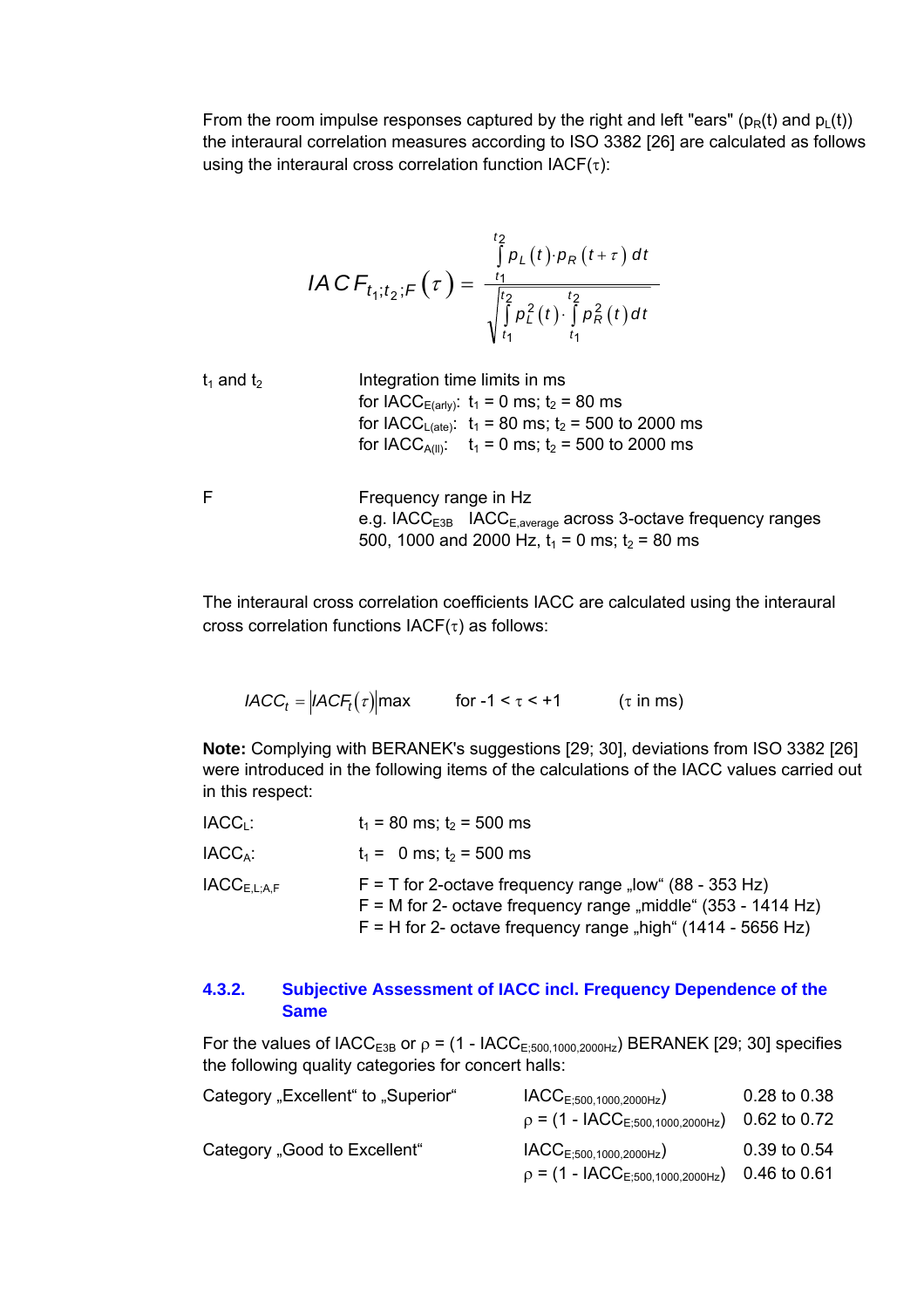<span id="page-35-0"></span>Category "Fair to Good"  $IACC<sub>E;500,1000,2000Hz</sub>$  0.55 to 0.59  $p = (1 - IACC<sub>E,500,1000,2000Hz)</sub>$  0.41. 0.45

#### **4.3.3. Calculation of IACC in EASERA**

Calculation of IACC of the octave-frequency-filtered RIR is done in EASERA using the function **Calculation/ Spatial Measures/IACC (Octave)** selected from the tree as shown here, or by selection of the corresponding menu item or tool bar button.



Graphs show IACC<sub>early,oct</sub> (red curve), IACC<sub>late.oct</sub> (blue curve) and IACC<sub>full,oct</sub> (green curve).



## **4.4. Strength Measures G according to LEHMANN [11]**

#### **4.4.1. Measurement Basis**

If one relates the sound level measured at the listener position to a sound level equivalent to the acoustic performance of the sound source, one obtains, given an omni-directional characteristic of the source, the strength measure G calculated according to LEHMANN [11] by the following formula:

$$
G = 10\log_{10}\frac{\int_{0}^{\infty} p^2(x,t)dt}{\int_{0}^{m} \gamma \cdot p^2(s,t)dt} - 10\log\left(4\pi\frac{s^2}{m^2}\right) dB
$$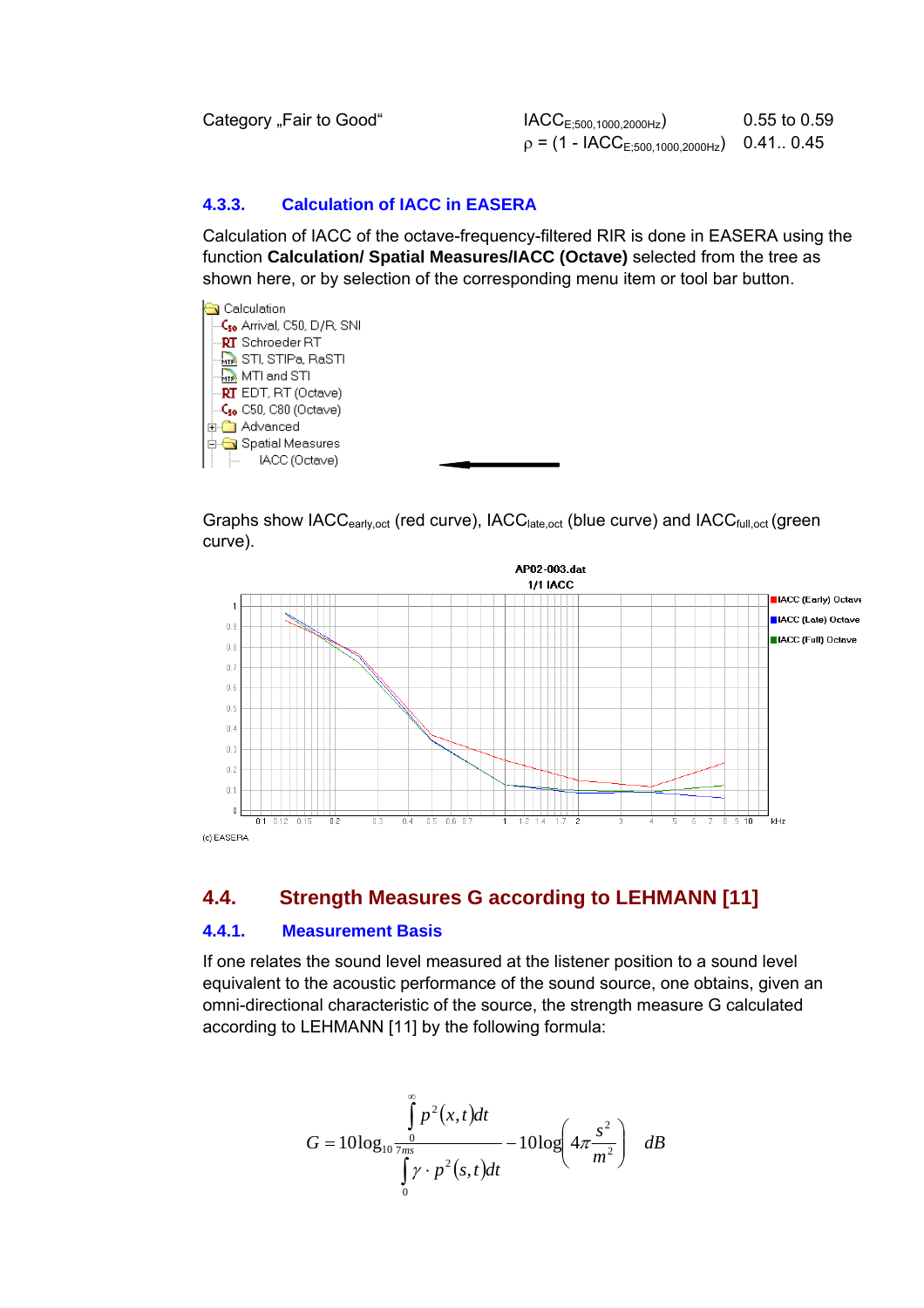- <span id="page-36-0"></span>s Reference distance (approx. 10 m)
- x Distance of the measuring position from the sound source, in m
- Front-to-Random factor of the sound source ( $\epsilon$  ratio of the sound-pressure square in the main radiation direction to that which would result with omnidirectional uniform radiation at the same distance and with equal overall performance of the sound source). Measurements made with a (nondirectional) dodecahedron loudspeaker produced  $\gamma \approx 1$ .

Note:

Provided the acoustic output of the source remains constant over the time which a measurement series runs, a one-off measurement of the same **before** starting the series (if need be also a control measurement **after** conclusion of the series) is sufficient.

#### **4.4.2. Subjective Assessment of the Strength Measure G and Frequency Dependence of the Same**

For the strength measure G the recommendation is for  $G \ge 0$  dB (in the mean frequency range of 500 to 1000 Hz).

An assessment method for the frequency dependence of the strength measures is not yet known.

#### **4.4.3. Calculation of the Strength Measure G in EASERA**

Calculation and display of the octave-filtered strength measures is done in EASERA via **Calculation/Advanced/Strength G (Octave)** selected from the tree as shown here, or by selection of the corresponding menu item or tool bar button.

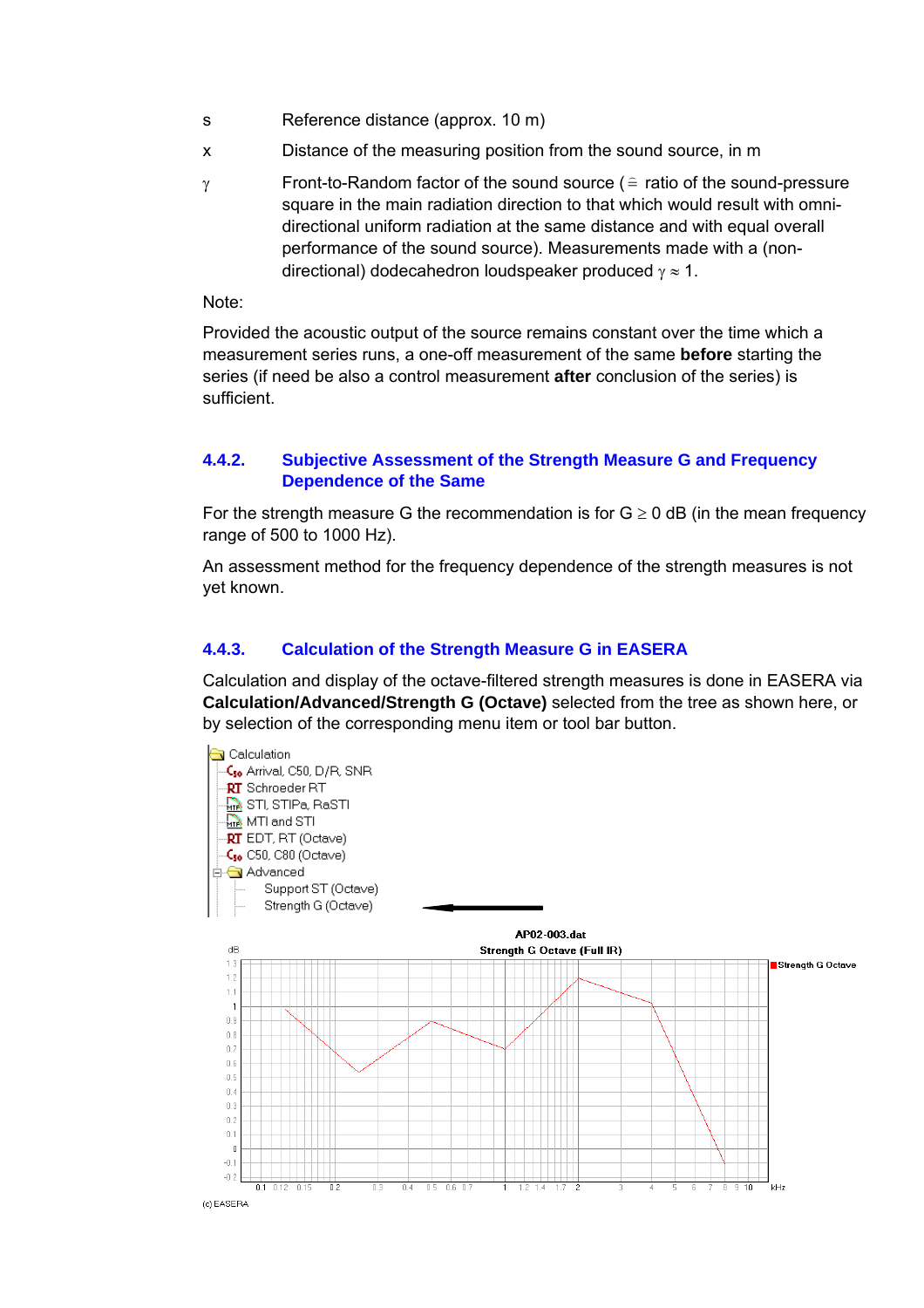Calculation and display of the third-octave-filtered strength measures is done in EASERA using **Calculation/Advanced/Strength G (1/3rd)** selected from the tree as shown here, or by selection of the corresponding menu item or tool bar button.



 $1.2$  1.4  $\frac{1}{17}$  2  $\frac{1}{10}$  12 14 kHz

ĥ R

(c) EASERA

 $-0.8$  $-1$ 

 $0.1$  0.12 0.15

 $\frac{1}{0.2}$ 

 $\overline{0.3}$ 

 $0.4$  0.5 0.6 0.7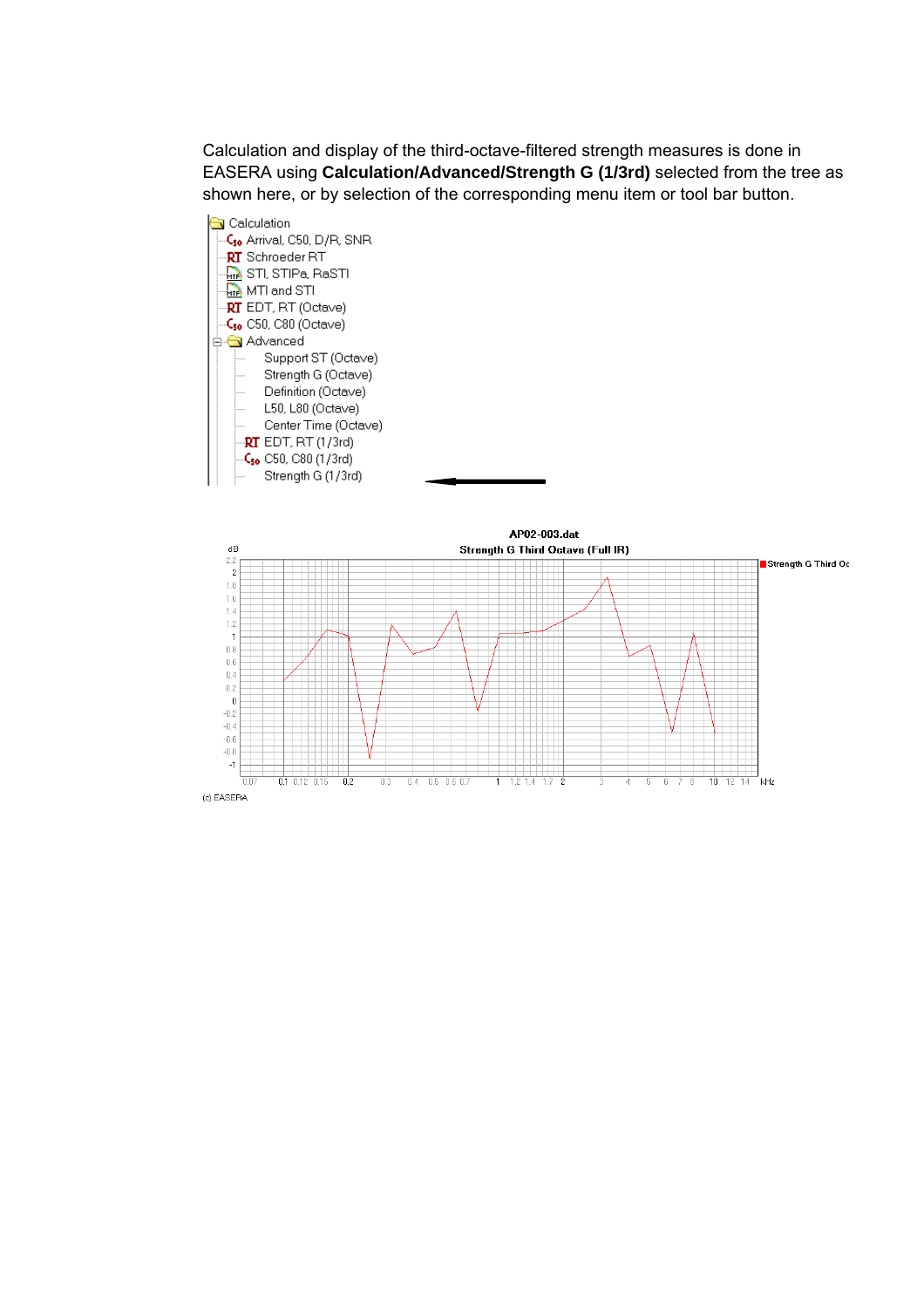## <span id="page-38-0"></span>5 Room- or Seat-related Criteria

#### **5.1. Reverberance Measure R according to BERANEK [16]**

#### **5.1.1. Measurement Basis**

The reverberance measure R is with music performances relevant for the acoustic liveness or "reverberance" of the acoustic impression.

The formula is:

$$
R = 10\log_{10}\left(\frac{E_{\infty} - E_{50}}{E_{50}}\right)dB
$$

Based on the assumption of a diffuse "statistical" sound-field structure, the known room volume V and the predicted reverberation time RT, it is possible to compute the **anticipated value**  $R<sub>E</sub>$  for the reverberance measure R as a function of the distance from the sound source - listener seat  $(r_x)$ . The formula is:

$$
R_{\rm E}=10{\rm log}_{10}{\rm e}^{\frac{-\frac{13.80.05}{RT}}{\rm T}}{\left(\frac{r_{\rm H}}{r_{\rm x}}\right)^2+1-{\rm e}^{\frac{-\frac{13.80.05}{RT}}{\rm RT}}}{\rm dB}
$$

| $r_{x}$        | Distance sound source (orchestra) $\rightarrow$ listener seat in m     |
|----------------|------------------------------------------------------------------------|
| r <sub>H</sub> | Half-room diffuse-field distance $r_H = 0.057 \sqrt{\frac{V}{T}}$ in m |
| \/             | Volume in $m3$                                                         |
| RТ             | Reverberation time in s                                                |

#### **5.1.2. Subjective Assessment Reverberance Measure**

According to the papers of BERANEK and SCHULTZ [16], the values for the reverberance measure should be within the range of:

$$
\texttt{+6 dB} \geq R \geq \texttt{+2 dB}.
$$

An assessment method for the frequency dependence of the reverberance measure is not yet known.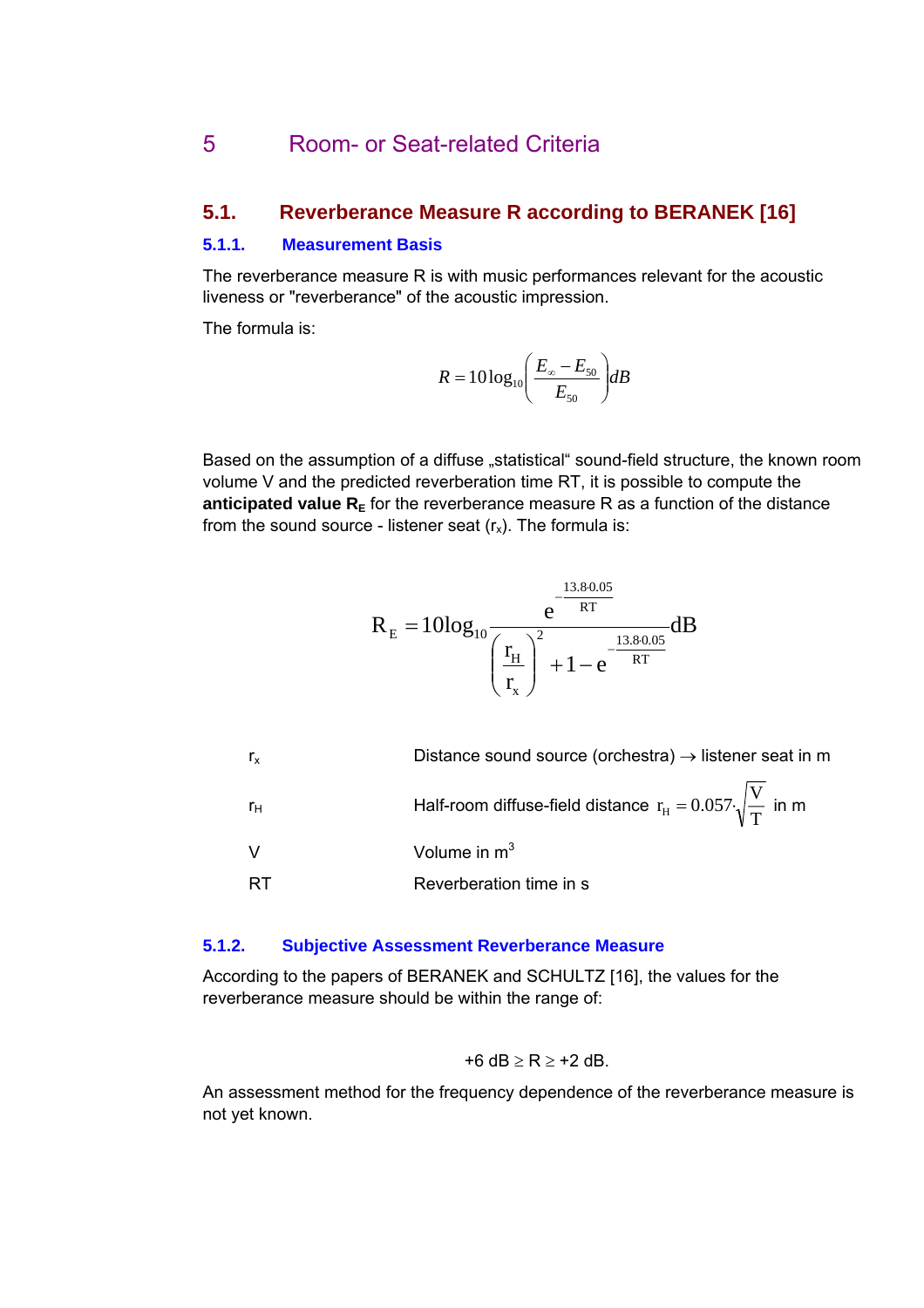#### <span id="page-39-0"></span>**5.1.3. Calculation of the Reverberance Measure R in EASERA**

Calculation of the reverberance measure R is not explicitly implemented in EASERA.

The reverberance measure R may, however, be easily calculated on the basis of  $C_{50}$ through the relationship

 $R = - C_{50}$ 

## **5.2. Lateral Efficiency LE according to JORDAN [18] and Lateral Fraction LF according to BARRON [20]**

#### **5.2.1. Measurement Basis**

The objective measure defined by JORDAN [18] for the acoustic overall impression of a room is calculated as:

$$
LE = \frac{lateralEnergy(25...80ms)}{totalEnergy(allSides)(0...80ms)}
$$

According to BARRON [20] it is the sound reflections arriving from the side at a listener's position within a time window from 5 ms to 80 ms that are responsible for the acoustically perceived extension of the musical sound source (contrary to JORDAN who considers a time window from 25 ms to 80 ms).

BARRON [20] calls the Lateral Efficiency LE according to JORDAN [18] Lateral Energy Fraction LF giving the following formula:

$$
LF = \frac{E_{80BI} - E_{5BI}}{E_{80}}
$$

 $E_{x \, \text{BI}}$  Sound energy component, measured with a bi-directional (figure8) microphone (gradient microphone).

For the subjective assessment of the apparent extension of a musical sound source, e.g. on stage, the early sound reflections arriving at a listener's seat from the side are of greatest importance, as compared with all other directions. Therefore the ratio between the laterally arriving sound energy components and those arriving from all sides, each within a time of up to 80 ms, is determined and its tenfold logarithm is calculated.

If one multiplies the arriving sound reflections with cosΦ, with Φ being the angle between the direction of the sound source and that of the arriving sound wave, one achieves the more important evaluation of the lateral reflections. With measurements this angle-dependent evaluation is achieved by employing a microphone with bidirectional characteristics.

The higher the lateral efficiency, the acoustically broader the sound source appears.

For obtaining a uniform representation of the energy measures in room acoustics, LE and LF can also be defined as lateral efficiency measure LEM = 10 Iog LE dB and as lateral energy fraction measure LFM = 10 Iog LF dB, respectively.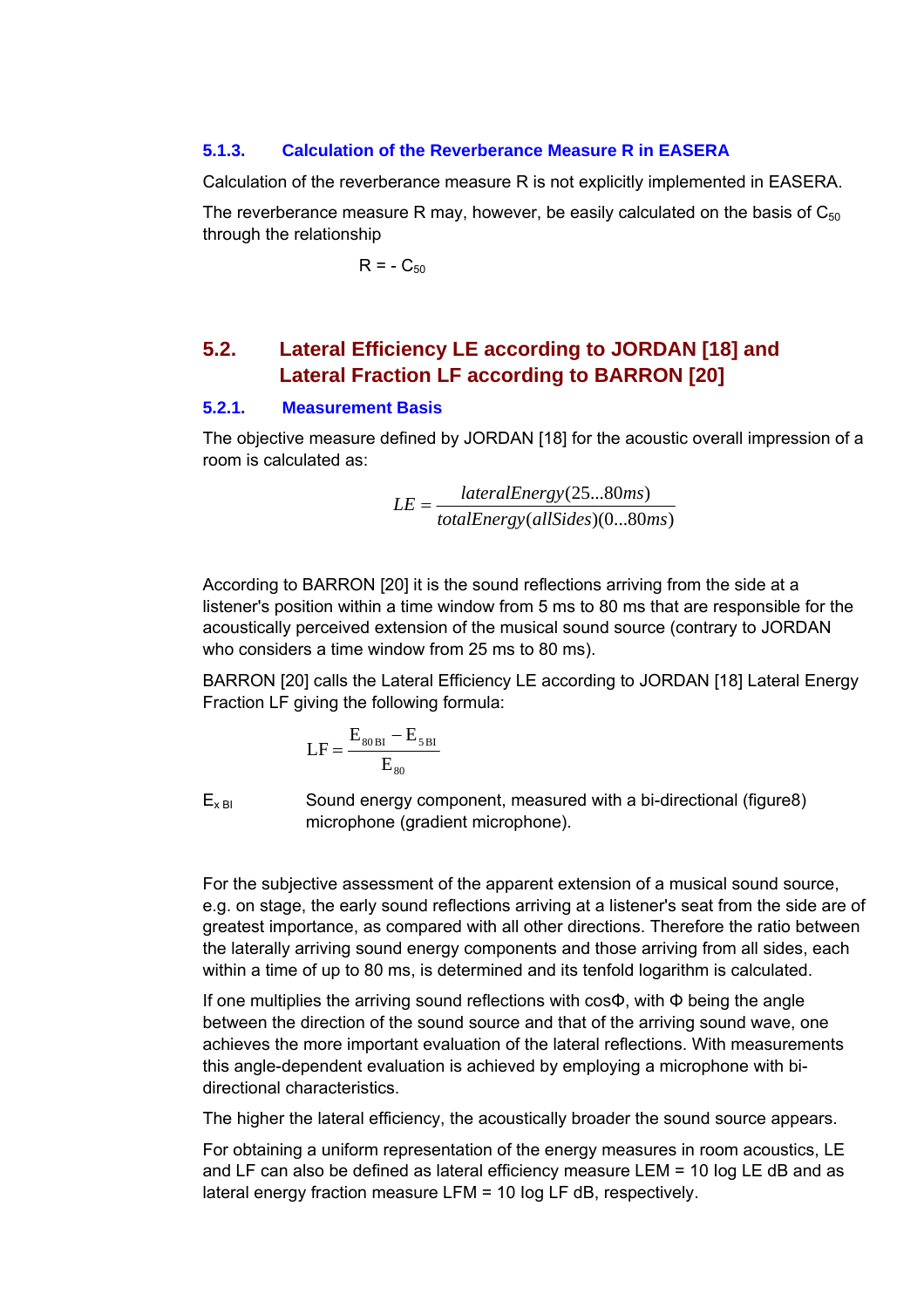#### <span id="page-40-0"></span>**Note**

The overall measurement of e.g. a concert hall with diverse microphone arrangements such as the combination of omni-directional and figure 8 microphone and dummy-head microphone is frequently not possible for time and financial reasons.

Thus it stands to reason to content oneself with only one microphone arrangement for a complete measurement run.

The Lateral Fraction LF proposed by BARRON [20] may then be determined based on the dummy-head room impulse responses using this formula:

$$
LF = \frac{\int_{s}^{80} p_{L}^{2}(t)dt + \int_{s}^{80} p_{R}^{2}(t)dt - 2\int_{s}^{80} p_{L}(t) \cdot p_{R}(t)dt}{\int_{0}^{80} p_{L}^{2}(t)dt + \int_{0}^{80} p_{R}^{2}(t)dt}
$$

(see also ISO 3382 /26/)

#### **5.2.2. Subjective Assessment of the Lateral Efficiency LE and LEM or LF and LFM**

Then the favorable range is between:

 $0.3 < LE < 0.8$ 

 $-5$  dB  $\leq$  LEM  $\leq$  -1 dB.

It is of advantage if LF is within the following range:

0.10 <LF< 0.25,

or, with the logarithmic representation of the lateral fraction measure LFM =10 Ig LF, within:

 $-10$  dB  $<$  LFM  $<$  -6 dB

#### **Note:**

According to BARRON and MARSHALL:[35] the lateral reflections are responsible for subjective effects varying with the frequency range as per the following correlation:

LF-octave frequency range 125 Hz ≥ LF ≥ 500 Hz: **Envelopment**

LF-octave frequency range 500 Hz > LF ≥ 4000 Hz: **Source broadening**

LF-octave frequency range LF > 4000 Hz: **Image shifting**

#### **5.2.3. Calculation of LF in EASERA**

Calculation of the LF of the octave-frequency-filtered RIR is done in EASERA using the function **Calculation/Spatial Measures/Lateral Fraction (Octave)** selected from the tree as shown here, or by selection of the corresponding menu item or tool bar button.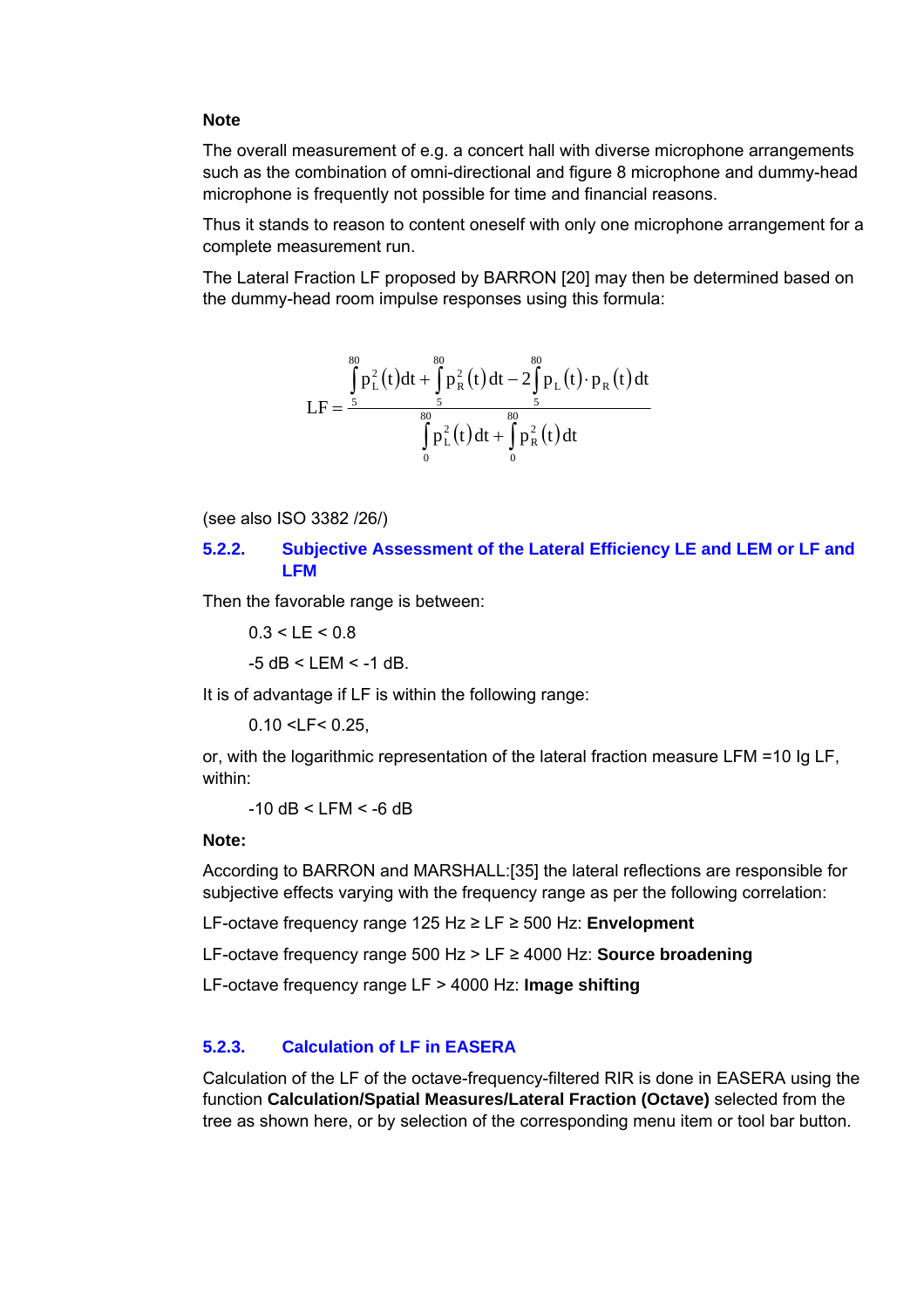<span id="page-41-0"></span>

Graphs show LF as a function of the midband frequency of the octave-filter.



## **5.3. Modified LF by Consideration of the Angle of Incidence with the: LFC according to KLEINER [34]**

#### **5.3.1. Measurement Basis**

Both lateral efficiencies LE and LF have in common thanks to using a gradient microphone, that the resulting contribution of a single sound reflection to the lateral sound energy behaves like the square of the cosine of the reflection incidence angle, referred to the axis of the highest microphone sensitivity.

KLEINER [34] therefore defines the lateral fraction coefficient LFC in better accordance with the subjective evaluation, whereby the contributions of the sound reflections vary like the cosine of the angle Φ:

$$
LFC = \frac{\int_{0}^{80} |p_{BI}(t) \cdot p(t)| dt}{E_{80}}
$$

(see also ISO 3382 /26/)

#### **5.3.2. Subjective Assessment of LFC**

Though a subjective assessment is not known explicitly, it can be assumed, however, that the ranges mentioned under 5.2.2 for LE and LF are by approximation applicable also to LFC.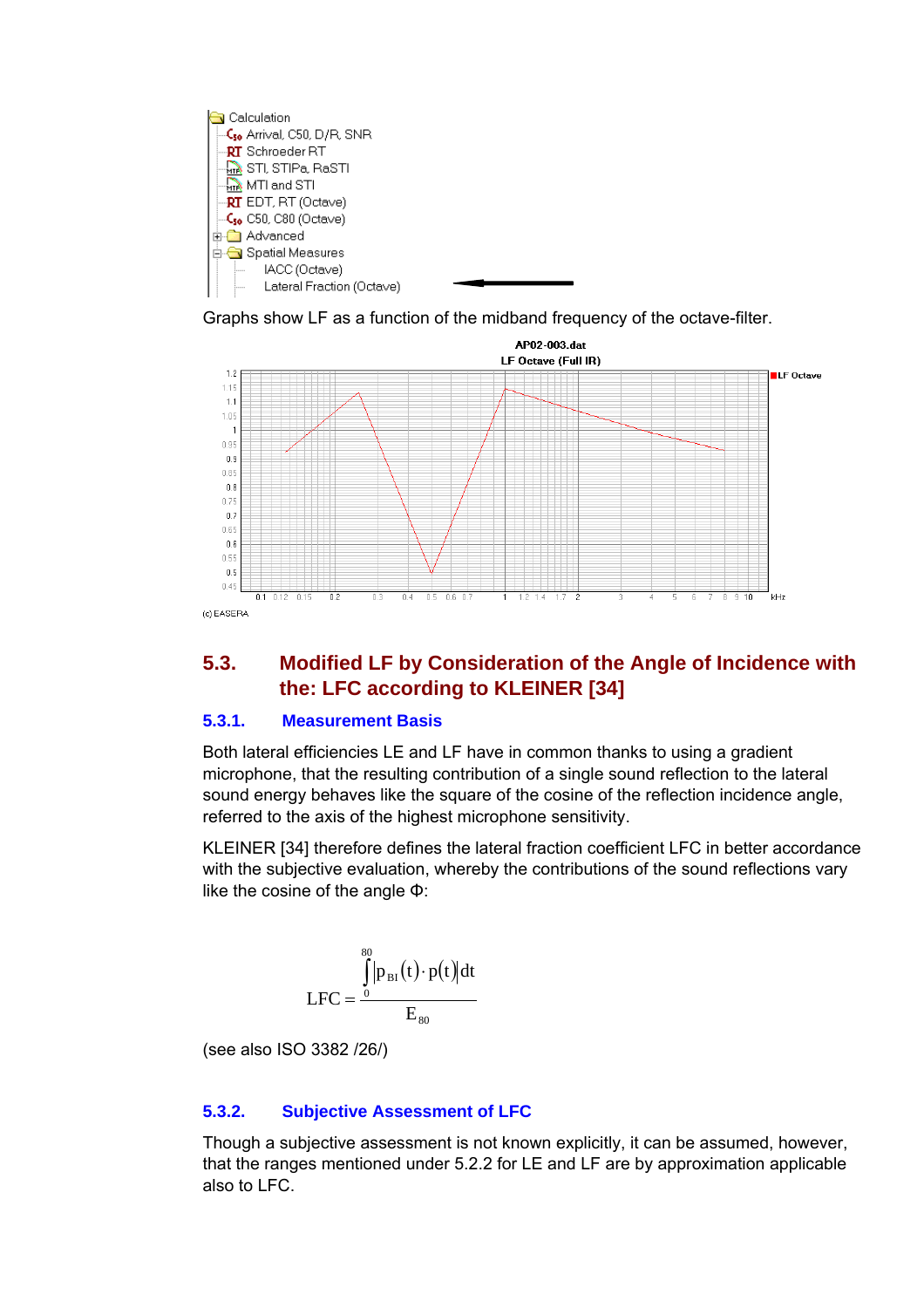#### <span id="page-42-0"></span>**5.3.3. Calculation of LFC in EASERA**

Calculation of the IACC of the octave-frequency-filtered IR is done in EASERA using the function **Calculation/Spatial Measures/LF Coefficient (Octave)** selected from the tree as shown here, or by selection of the corresponding menu item or tool bar button.



The graph shows LFC as a function of the midband frequency of the octave-filter.



## **5.4. Echo Criterion EK**<sub>music</sub> according to DIETSCH [8]

#### **5.4.1. Measurement Basis**

See clause 3.6: Echo Criterion EK<sub>speech</sub>

#### **5.4.2.** Subjective Assessment of the Echo Criterion EK<sub>music</sub> and its Frequency **Dependence**

An echo occurs when  $EK_{music,max} > EK_{music,limit}$ .

For musical performances use these values:

 $\Delta \tau_E$  = 14 ms  $n = 1$ 

Mozart (most critical motive)  $EK_{\text{music, limit}} = 1.8$  to 2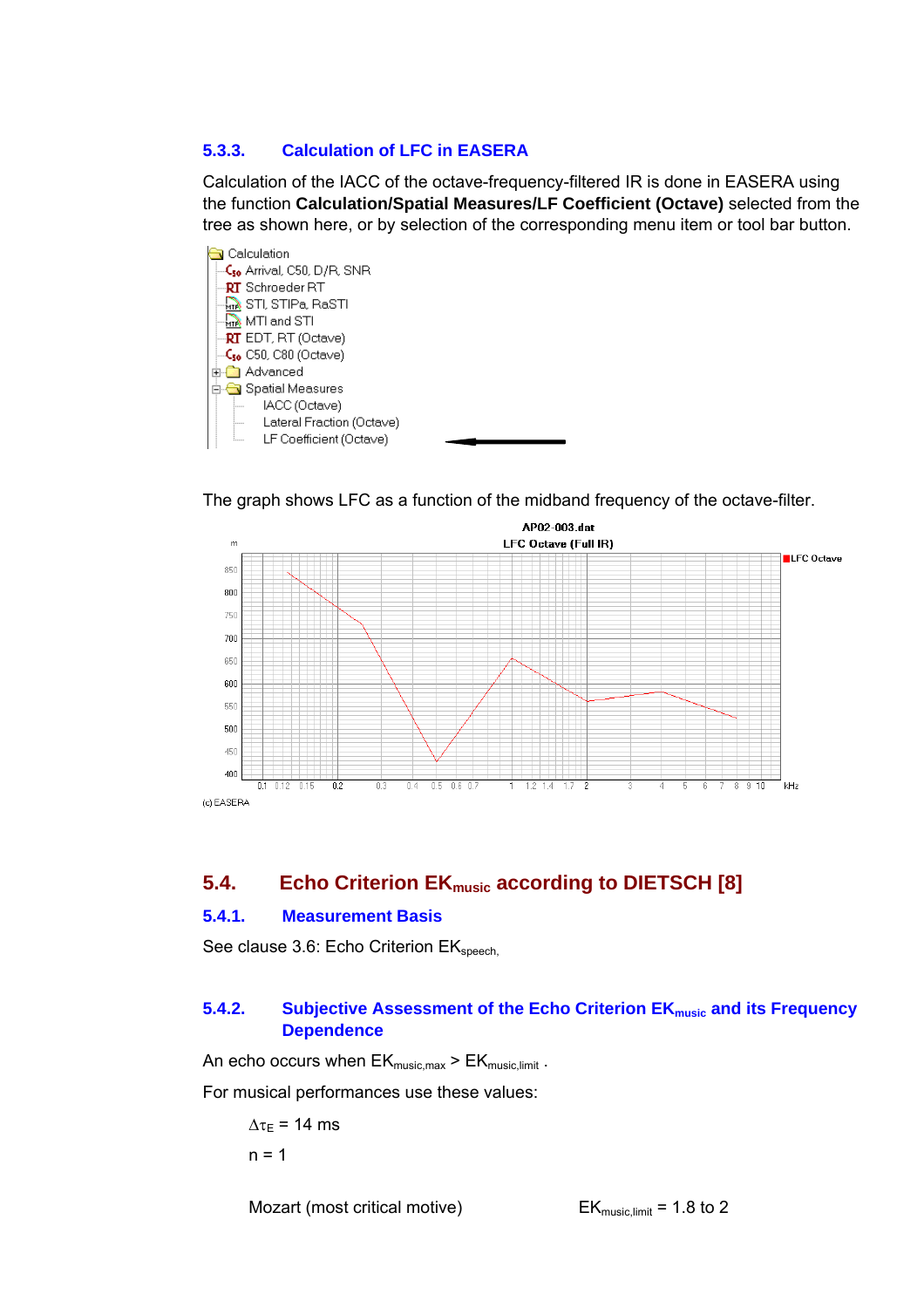<span id="page-43-0"></span>

| Piano music                | $EK_{\text{music,limit}} = 3$ |
|----------------------------|-------------------------------|
| "Sustained" music (Wagner) | $EK_{\text{music,limit}} = 7$ |

If EKmax > EKlimit occurs periodically (periodicity 80 to 100 ms with music), a **flutter echo** becomes audible.

With band-limited evaluation of the room impulse responses one has to keep in mind that especially the **high-frequency** signal components tend to cause echo disturbances.

According to DIETSCH [8] it is, however, sufficient to employ:

for **Music:** Test signals with a bandwidth of two octaves and a midband frequency of  $f_M$  = 1.4 kHz.

#### **5.4.3.** Calculation of EK<sub>music</sub> in EASERA

Calculation of the of the  $EK_{music}$  –graphs from the room impulse response is done in EASERA using the function **Time (Full IR)/Advanced/Echo Music** selected from the tree as shown here, or by selection of the corresponding menu item or tool bar button.





A frequency assessment does not take place, but the  $EK_{music}$  –graph is calculated from the **broadband** impulse response (Full IR) by default. The octave and third-octave filtered responses can also be viewed.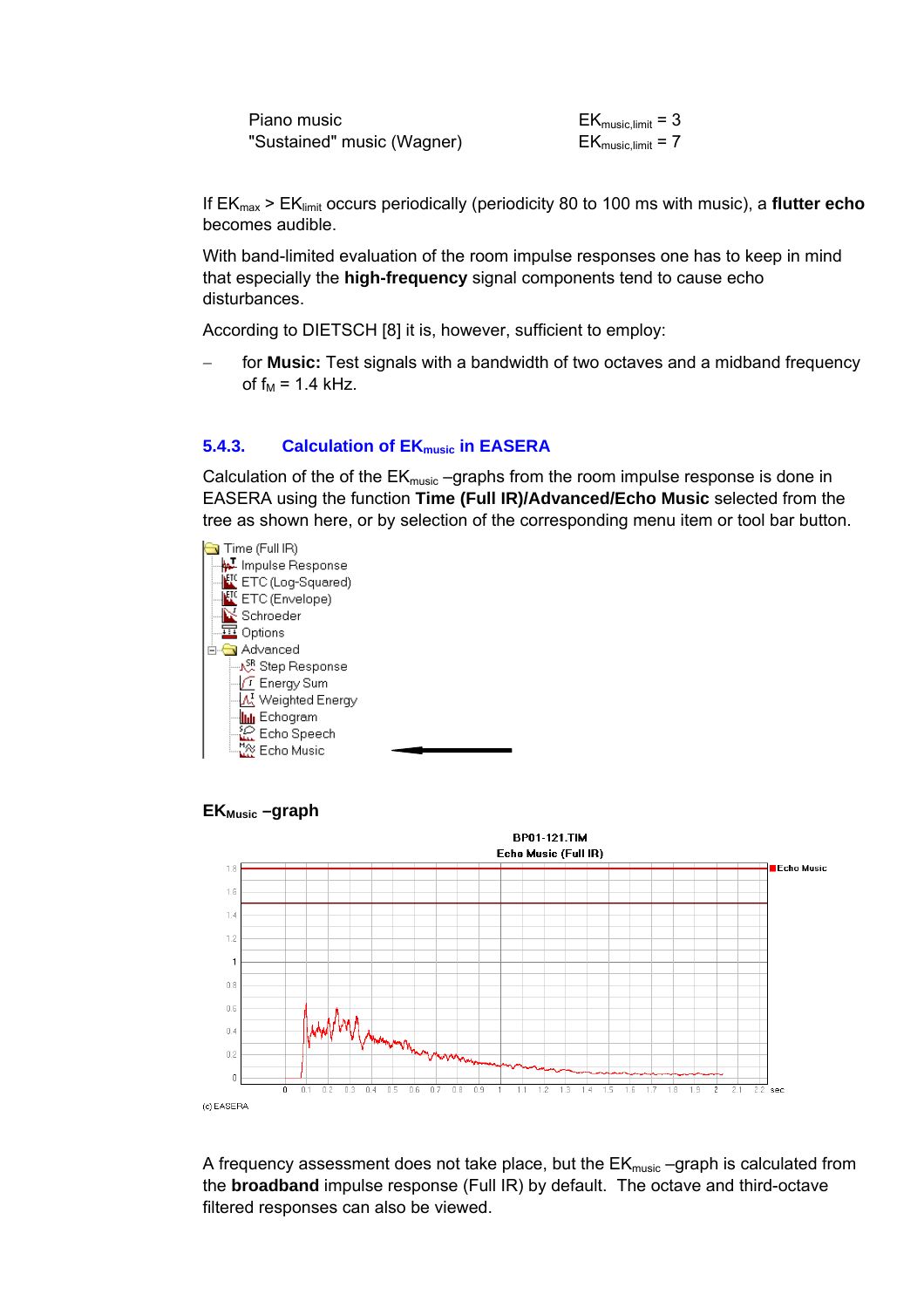## <span id="page-44-0"></span>6 Musicians' Criteria

## **6.1. Mutual Hearing (Monitoring) - Early Ensemble Level EEL according to GADE [16;17]**

#### **6.1.1. Measurement Basis**

According to GADE [16; 17], the energy measure EEL is considered as a measure for the "mutual hearing" among the musicians.

It is calculated by:

$$
EEL = 10 \cdot \log_{10} \frac{E_{x(0...80 \text{ ms})}}{E_{5 \text{ ms}(1 \text{ m})}} dB
$$

In this case  $E_{x(0 \text{ to } 80 \text{ ms})}$  is the accumulative sound energy measured in the receiversource position coupling (x) until 80 ms after the direct sound, referred to the direct sound energy  $E_{5ms(1 m)}$  measured at 1 m distance from the sound source.

#### **6.1.2. Subjective assessment of EEL and Frequency Dependence of the same**

Investigations by GADE in 14 European concert halls have revealed that the EEL values at middle frequencies (500…1000 Hz) lie in the range of EEL = -15 dB to -10 dB. A quantitative correlation of these values to the quality of mutual hearing can not yet be established. This applies also to the frequency dependence of the EEL values.

## **6.2. Room Support ST1(2) according to GADE [16; 17]**

#### **6.2.1. Measurement Basis**

The energy measures ST1 and ST2 are regarded, according to GADE [11], as measures for the acoustical (subjective) perception of the musicians that the room "answers", "carries" or supports the playing.

They are calculated as:

$$
ST1(2)=10\log_{10}\frac{E_{x(20...100(200)ms)}}{E_{5ms(1m)}}dB
$$

In this case  $E_{x(20 \text{ to } 100 \text{ ms})}$  is the accumulative acoustic energy measured at 1 m distance from the musician's location x within the period from 20 to 100ms or 200ms after the direct sound, referred to the direct acoustic energy  $E_{5ms(1 m)}$  (measured at 1 m distance).

#### **6.2.2. Subjective assessment of ST1(2) and it's Frequency Dependence**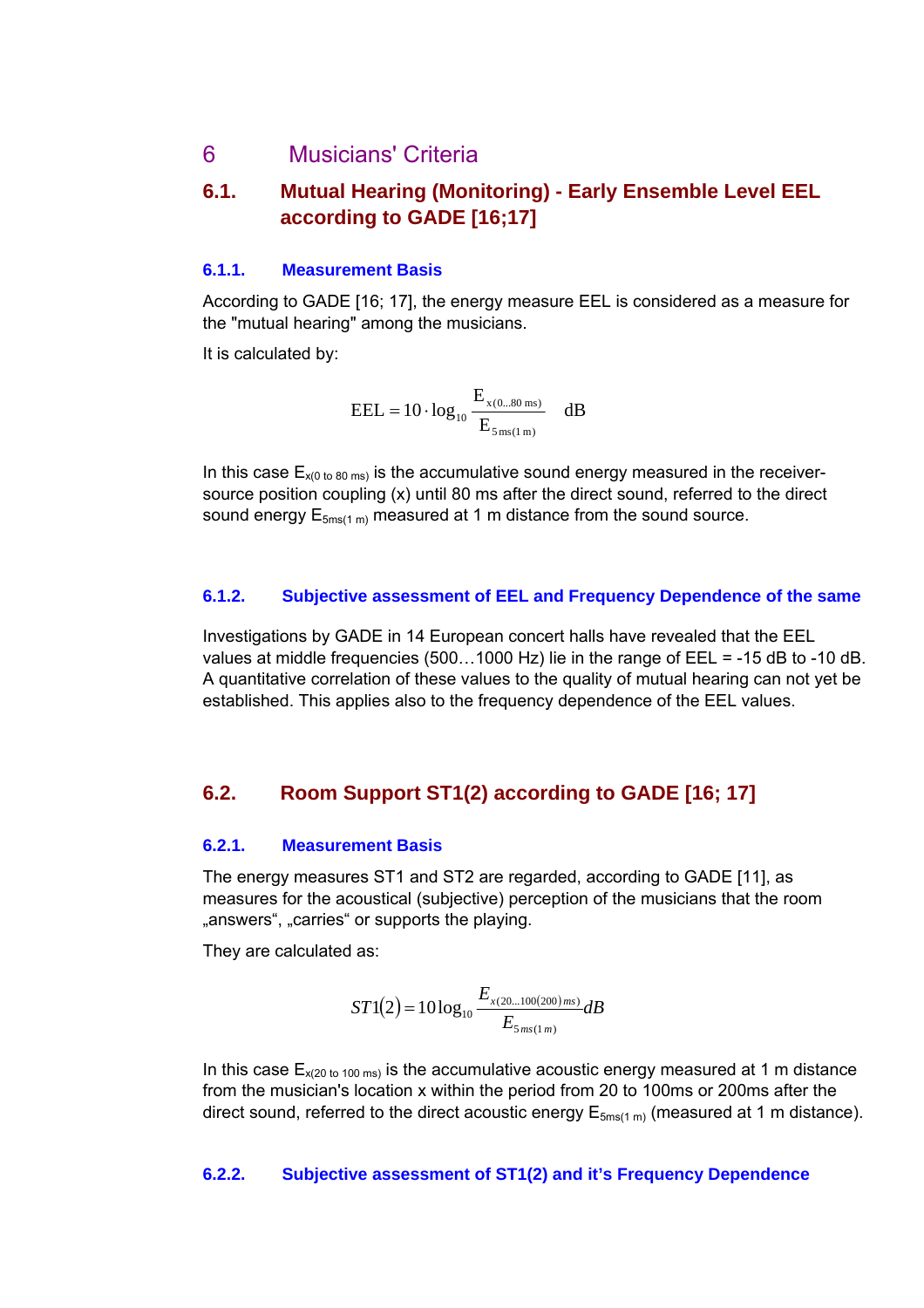<span id="page-45-0"></span>Typical ST1 values measured on the platforms of 14 European concert halls by GADE [23] lie within a range of:

 $-15$  dB < ST1 <-12 dB.

A quantitative correlation of these values to the quality of room support can not yet be established. This applies also to the frequency dependence of the ST1(2) values.

#### **6.2.3. Calculation of ST1(2) in EASERA**

Calculation of the of the ST1(2) –graphs from the room impulse response is done in EASERA using the function **Calculation/Advanced/Support ST (Octave)** selected from the tree as shown here.



Graphs show ST1(2) as a function of the midband frequency of the octave-filter

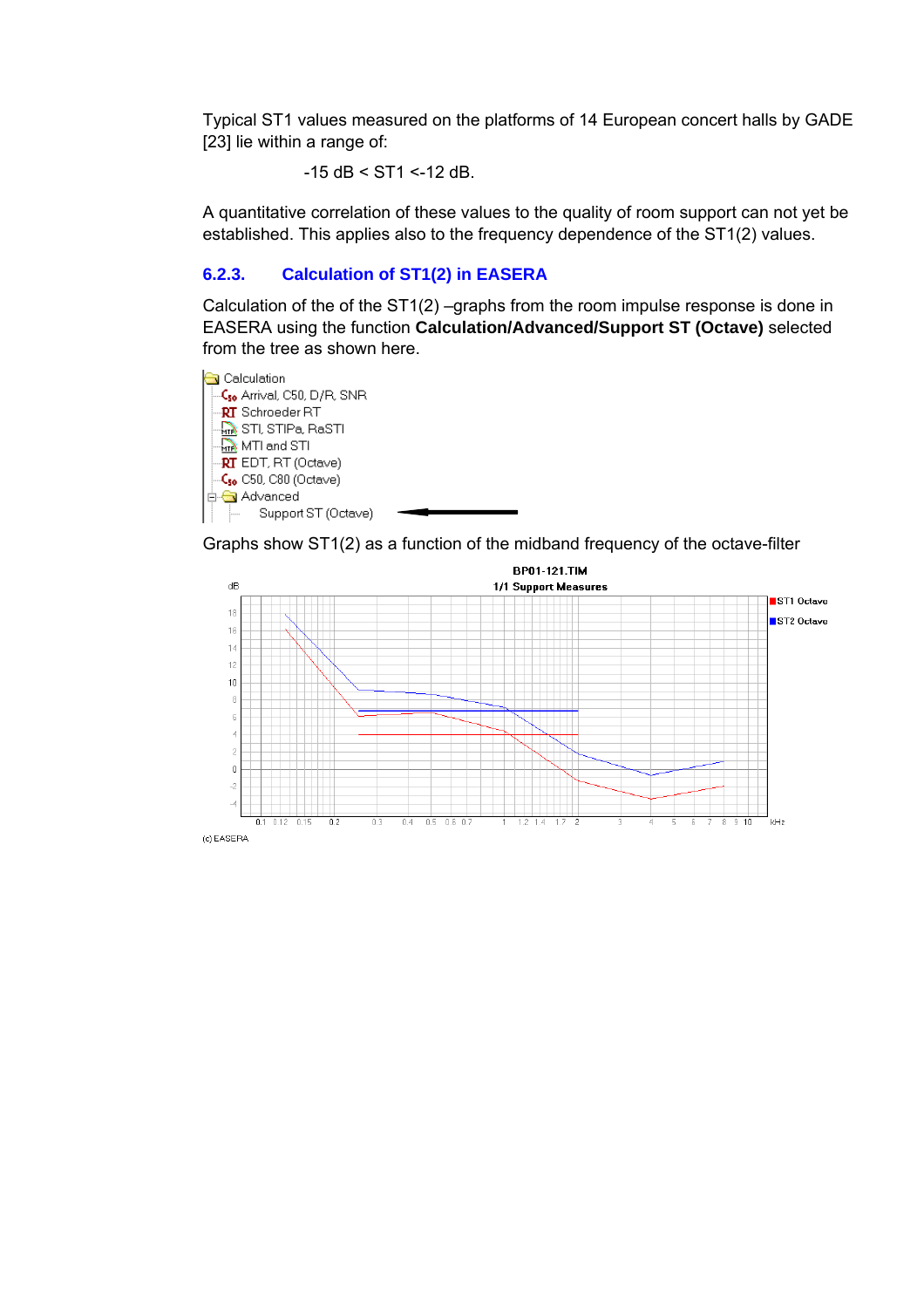## <span id="page-46-0"></span>7 Bibliography

| $[1]$  | THIELE, R.                  | Die Richtungsverteilung und Zeitfolge der<br>Schallrückwürfe in Räumen (Directional distribution and<br>time sequence of sound reflections in rooms)<br>Acustica, Vol. 1 (1956); p. 31                                                                           |
|--------|-----------------------------|------------------------------------------------------------------------------------------------------------------------------------------------------------------------------------------------------------------------------------------------------------------|
| $[2]$  | KÜRER, R.:                  | Einfaches Messverfahren zur Bestimmung der<br>"Schwerpunktzeit" raumakustischer Impulsantworten (A<br>simple measuring procedure for determining the "center"<br>time" of room acoustical impulse responses)<br>7th Intern. Congress on Acoustics, Budapest 1971 |
| $[3]$  | AHNERT, W.;<br>SCHMIDT, W.: | Akustik in Kulturbauten (Acoustics in cultural buildings)<br>Institut für Kulturbauten,<br>Berlin 1980                                                                                                                                                           |
| [4]    | HOUTGAST, T.                | STEENEKEN, H.J.M., A physical Method for measuring Speech<br><b>Transmission Quality</b><br>J. Acoust. Soc. Am. Vol. 19 (1980),                                                                                                                                  |
| [5]    | HOUTGAST, T.,               | A review of the MTF concept in room acoustics and its<br>STEENEKEN, H.J.M.: use for estimating speech intelligibility in auditoria<br>J. Acoust. Soc. Amer. 77 (1985), pp. 1060-1077                                                                             |
| [6]    | PEUTZ, V.M.A.               | Articulation Loss of Consonants as a Criterion for<br>Speech Transmission in a Room<br>J. Audio Eng. Soc. Vol 19, pp. 915 - 919                                                                                                                                  |
| $[7]$  | PEUTZ, V.M.A.<br>KLEIN, W.  | Articulation Loss of Consonants influenced by Noise,<br>Reverberation and Echo<br>Acust. Soc. Netherlands, Vol 28, pp. 11 - 18                                                                                                                                   |
| [8]    | DIETSCH, L.<br>KRAAK, W.:   | Ein objektives Kriterium zur Erfassung von<br>Echostörungen bei Musik- und Sprachdarbietungen<br>(An objective criterion for capturing echo disturbances<br>with music and speech performances)<br>Acustica 60 (1986), p 205                                     |
| [9]    | ABDEL ALIM, O.:             | Abhängigkeit der Zeit- und Register-<br>durchsichtigkeit von raumakustischen<br>Parametern bei Musikdarbietungen (Dependence of<br>time and register definition of room acoustical<br>parameters with music performances)<br>Dissertation, TU Dresden 1973       |
| $[10]$ | de V. KEET, W.:             | The influence of early reflections<br>on the Spatial Impression<br>6. ICA-Kongreß, Tokyo 1968, E 2 - 4                                                                                                                                                           |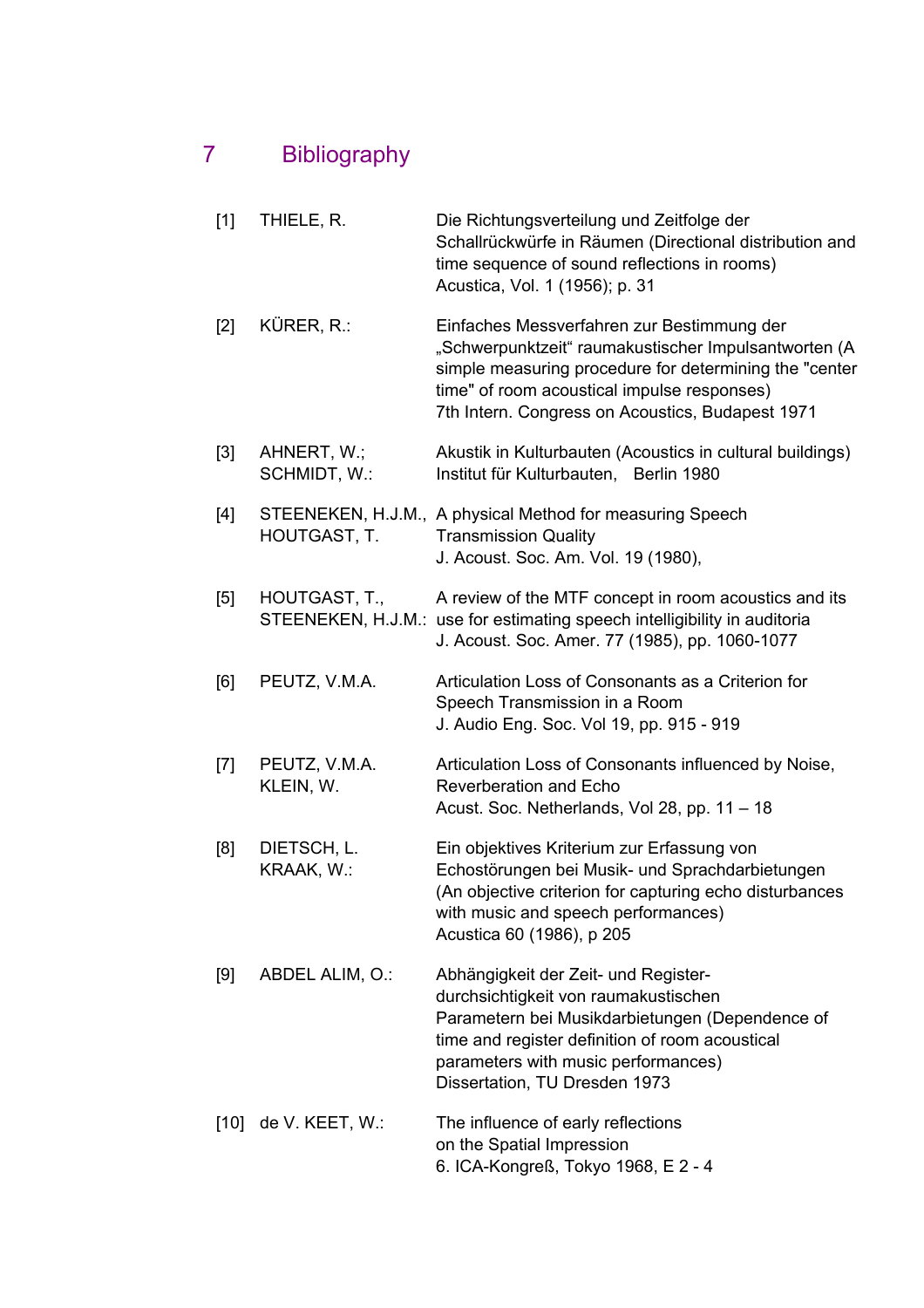| $[11]$ LEHMANN, P.:                     | Über die Ermittlung raumakustischer<br>Kriterien und deren Zusammenhang mit<br>subjektiven Beurteilungen der Hörsamkeit (On the<br>ascertainment of room acoustical criteria and correlation<br>of the same with subjective assessments of the acoustic<br>overall impression)<br>Dissertation TU Berlin, 1976 |
|-----------------------------------------|----------------------------------------------------------------------------------------------------------------------------------------------------------------------------------------------------------------------------------------------------------------------------------------------------------------|
| $[12]$ BLAUERT, J.:                     | Räumliches Hoeren (Spatial hearing).<br>The MIT Press, Cambridge, Massachusetts and<br>London/England 1983                                                                                                                                                                                                     |
| $[13]$ BLAUERT, J.:                     | Nachschrift zu "Räumliches Hören"<br>Neue Ergebnisse und Trends seit 1972<br>Postscript to "Spatial hearing" New results and trends<br>since 1972)<br>Bochum 1982                                                                                                                                              |
| [14] TENNHARDT, H.P.                    | Modellmessverfahren für Balanceuntersuchungen<br>am Beispiel der Projektierung des Großen Saales<br>im Neuen Gewandhaus Leipzig (Model measuring<br>procedures for balance investigations by the example<br>of the great hall in the Neues Gewandhaus Leipzig)<br>Acustica 50 (1984), 127                      |
| $[15]$ SCHMIDT, W.:                     | Raumakustische Kriterien für Musik und Sprache<br>(Room acoustical criteria for music and speech)<br>Chapter 9.1 in Taschenbuch Akustik<br>Verlag Technik Berlin 1984                                                                                                                                          |
| [16] BERANEK, L. L.,<br>SCHULTZ, T. J.: | Some recent experiences in the design and testing<br>of concert halls with suspended panel arrays<br>Acustica 15 (1965), 307                                                                                                                                                                                   |
| [17] DANILENKO, L.:                     | Binaurales Hören im nichtstationären diffusen<br>Schallfeld (Binaural hearing in the non-stationary<br>diffuse sound field)<br>Dissertation TH Aachen 1967                                                                                                                                                     |
| [18] JORDAN, V. L.:                     | Acoustical design of concert halls<br>and theaters<br>Applied Science Publishers Ltd. 1980                                                                                                                                                                                                                     |
| [19] KÜRER, R.<br>KURZE, A.:            | Integrationsverfahren zur Nachhallauswertung<br>(Integration procedure for evaluating reverberation)<br>Acustica 19 (1967/68), p. 313                                                                                                                                                                          |
| [20] BARRON, M.:                        | Auditorium Acoustics and Architectural Design<br>Verlag E & FN SPON London 1993                                                                                                                                                                                                                                |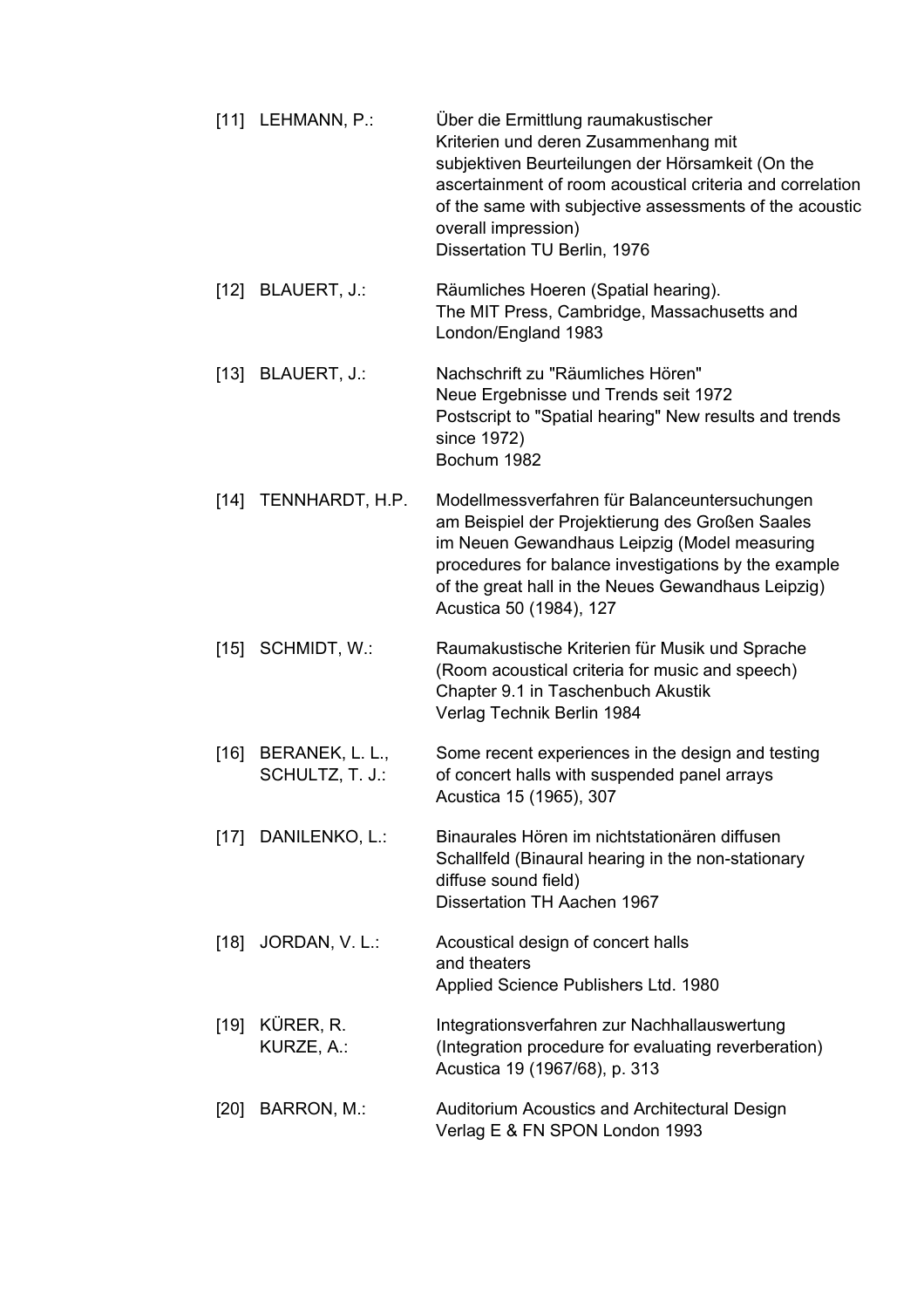|        | [21] GADE, A.C.: | Investigations of musicians' room-acoustic conditions<br>in concert halls.<br>Part I: Methods and laboratory experiments<br>Acustica 69 (1989), p 193                                                                                                            |
|--------|------------------|------------------------------------------------------------------------------------------------------------------------------------------------------------------------------------------------------------------------------------------------------------------|
|        | [22] GADE, A.C.: | Investigations of musicians' room-acoustic conditions<br>in concert halls.<br>Part II: Field experiments and synthesis of results<br>Acustica 69 (1989), S. 249                                                                                                  |
|        | [23] GADE, A.C.: | Acoustical survey of eleven European concert halls<br>The Acoustics Laboratory,<br><b>Technical University of Denmark</b><br>Report No. 44, 1989                                                                                                                 |
| [24]   | HOFFMEIER, J.::  | Untersuchungen zum Einfluß von Raumklang-<br>färbungen auf die Deutlichkeit von Sprache<br>(Investigations on the influence of room timbres on<br>speech definition)<br><b>Technical University of Denmark</b><br>Thesis for a degree at the TU Dresden, 1996    |
| [25]   | SCHROEDER, M.R.: | New method of measuring reverberation time<br>JASA 38 (1965), S. 329 and 40, S. 549                                                                                                                                                                              |
| $[26]$ |                  | ISO 3382 "Measurement of the Reverberation Time of<br>Rooms with Reference to other acoustical<br>Parameters", Annex B: "Binaural Auditorium<br>Measures derived from Impulse Responses"                                                                         |
| [27]   | KUHL, W.:        | In der Raumakustik benutzte hörakustische Termini<br>(Audio acoustical terms used in room-acoustics)<br>Acustica 39 (1977), S. 57                                                                                                                                |
| [28]   | KUHL, W.:        | Räumlichkeit als Komponente des Raumeindrucks<br>(Spaciousness as a component of spatial<br>impression) Acustica 40 (1978) pp. 167 ff.                                                                                                                           |
| [29]   | BERANEK, L. L.:  | Music, Acoustics and Architecture<br>John Wiley and Sons New York, London 1962                                                                                                                                                                                   |
| $[30]$ | BERANEK, L. L.:  | Concert and Opera Halls -How they Sound-<br><b>Acoustical Society of America 1996</b>                                                                                                                                                                            |
| $[31]$ | GOTTLOB, D.:     | Vergleich objektiver akustischer Parameter<br>An Konzertsälen mit Ergebnissen subjektiver<br>Untersuchungen (Comparison of objective acoustic<br>parameters in concert halls with the results of<br>subjective investigations)<br>Dissertation A, Göttingen 1973 |